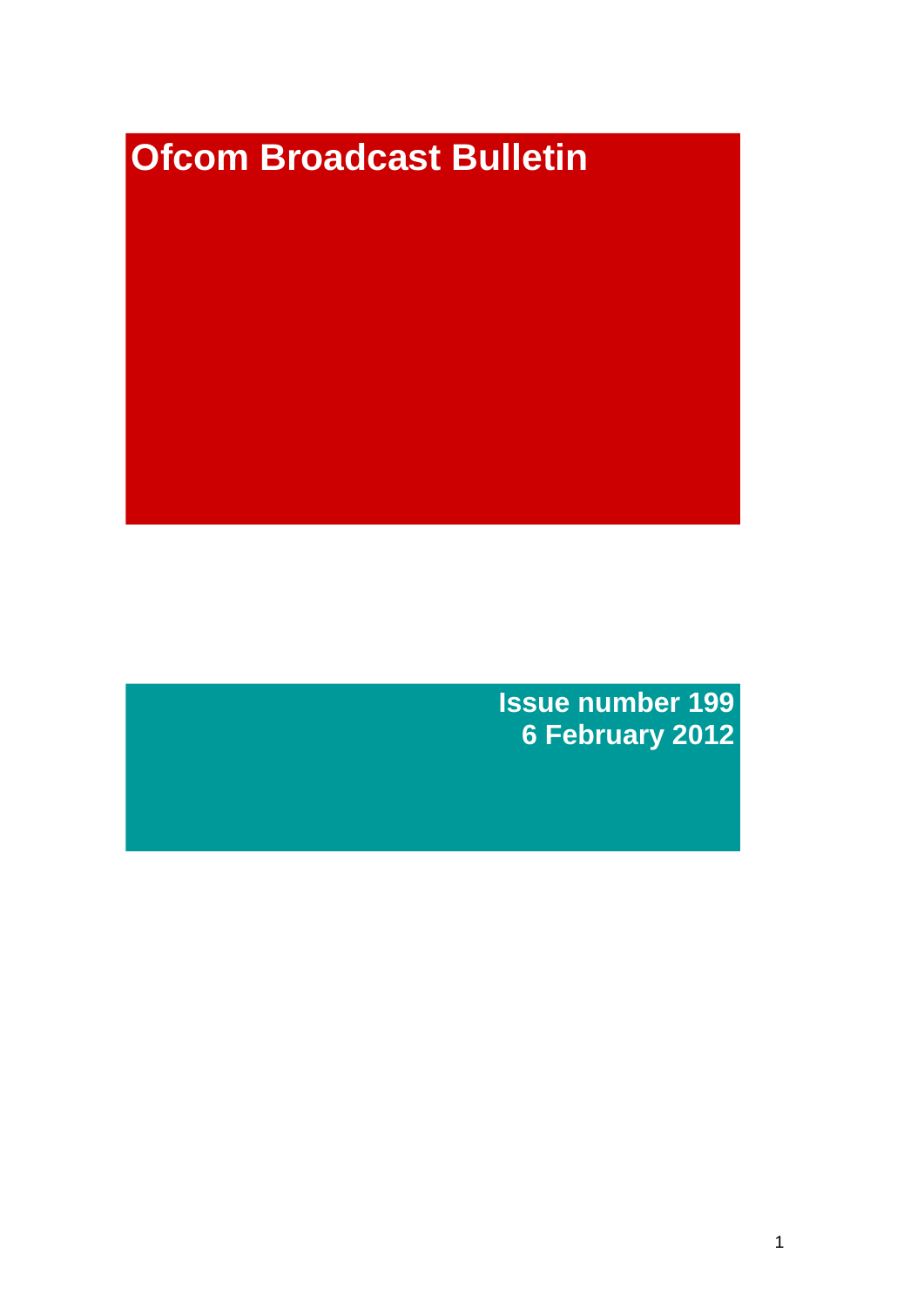# **Contents**

| Introduction                                                                                              | 3  |
|-----------------------------------------------------------------------------------------------------------|----|
| <b>Standards cases</b>                                                                                    |    |
| <u>In Breach</u>                                                                                          |    |
| To the Stage: Eminem<br>Flava, 7 December 2011, 18:00                                                     | 4  |
| <b>Eyewitness</b><br>Ahlulbayt TV, 27 September 2011, 18:30                                               | 6  |
| <b>Advertising Scheduling cases</b>                                                                       |    |
| In Breach                                                                                                 |    |
| <b>Advertising minutage</b><br>ARY Qtv, 9 October 2011, 06:00                                             | 12 |
| <b>Advertising minutage</b><br>Channel I, 30 September 2011, 22:00, and<br>1 October 2011, 21:00 to 23:00 | 14 |
| <b>Breach findings table</b><br>Code on the Scheduling of Television Advertising<br>compliance reports    | 16 |
| <b>Fairness and Privacy cases</b>                                                                         |    |
| <b>Not Upheld</b>                                                                                         |    |
| <b>Complaint by Mr Barry Dungey</b><br>The Pet Detectives, Channel 4, 22 August 2011                      | 17 |
| <b>Complaint by The Reverend Colin Coward</b><br>Straight Talk, Voice of Africa Radio, 21 August 2011     | 27 |
| <b>Complaint by Mr Robert Bennett</b><br>Road Wars, Pick TV, 26 September 2011                            | 36 |
| <b>Other Programmes Not in Breach</b>                                                                     | 40 |
| <b>Complaints Assessed, Not Investigated</b>                                                              | 41 |
| <b>Investigations List</b>                                                                                | 50 |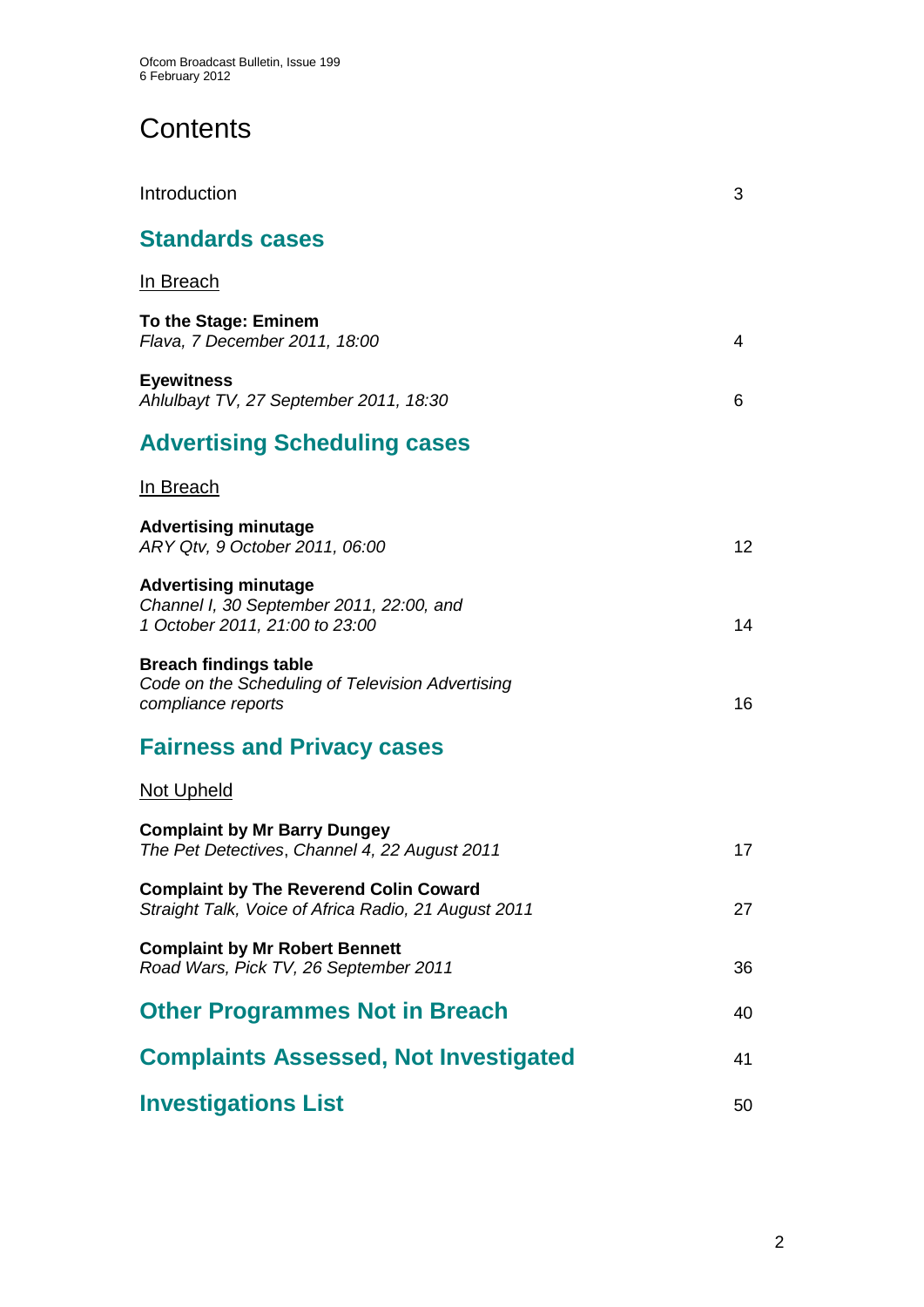# **Introduction**

Under the Communications Act 2003, Ofcom has a duty to set standards for broadcast content as appear to it best calculated to secure the standards objectives<sup>1</sup>, Ofcom must include these standards in a code or codes. These are listed below.

The Broadcast Bulletin reports on the outcome of investigations into alleged breaches of those Ofcom codes, as well as licence conditions with which broadcasters regulated by Ofcom are required to comply. These include:

- a) Ofcom's Broadcasting Code ("the Code"), which, can be found at: [http://stakeholders.ofcom.org.uk/broadcasting/broadcast-codes/broadcast-code/.](http://stakeholders.ofcom.org.uk/broadcasting/broadcast-codes/broadcast-code/)
- b) the Code on the Scheduling of Television Advertising ("COSTA") which contains rules on how much advertising and teleshopping may be scheduled in programmes, how many breaks are allowed and when they may be taken. COSTA can be found at: [http://stakeholders.ofcom.org.uk/broadcasting/broadcast-codes/advert-code/.](http://stakeholders.ofcom.org.uk/broadcasting/broadcast-codes/advert-code/)

c) certain sections of the BCAP Code: the UK Code of Broadcast Advertising, which relate to those areas of the BCAP Code for which Ofcom retains regulatory responsibility. These include:

- the prohibition on 'political' advertising;
- sponsorship and product placement on television (see Rules 9.13, 9.16 and 9.17 of the Code) and all commercial communications in radio programming (see Rules 10.6 to 10.8 of the Code);
- 'participation TV' advertising. This includes long-form advertising predicated on premium rate telephone services – most notably chat (including 'adult' chat), 'psychic' readings and dedicated quiz TV (Call TV quiz services). Ofcom is also responsible for regulating gambling, dating and 'message board' material where these are broadcast as advertising<sup>2</sup>.

The BCAP Code is at: [www.bcap.org.uk/The-Codes/BCAP-Code.aspx](http://www.bcap.org.uk/The-Codes/BCAP-Code.aspx)

d) other licence conditions which broadcasters must comply with, such as requirements to pay fees and submit information which enables Ofcom to carry out its statutory duties. Further information on television and radio licences can be found at:<http://licensing.ofcom.org.uk/tv-broadcast-licences/> and [http://licensing.ofcom.org.uk/radio-broadcast-licensing/.](http://licensing.ofcom.org.uk/radio-broadcast-licensing/)

Other codes and requirements may also apply to broadcasters, depending on their circumstances. These include the Code on Television Access Services (which sets out how much subtitling, signing and audio description relevant licensees must provide), the Code on Electronic Programme Guides, the Code on Listed Events, and the Cross Promotion Code. Links to all these codes can be found at: <http://stakeholders.ofcom.org.uk/broadcasting/broadcast-codes/>

It is Ofcom's policy to describe fully the content in television and radio programmes that is subject to broadcast investigations. Some of the language and descriptions used in Ofcom's Broadcast Bulletin may therefore cause offence.

<sup>1</sup>  $1$  The relevant legislation is set out in detail in Annex 1 of the Code.

 $2$  BCAP and ASA continue to regulate conventional teleshopping content and spot advertising for these types of services where it is permitted. Ofcom remains responsible for statutory sanctions in all advertising cases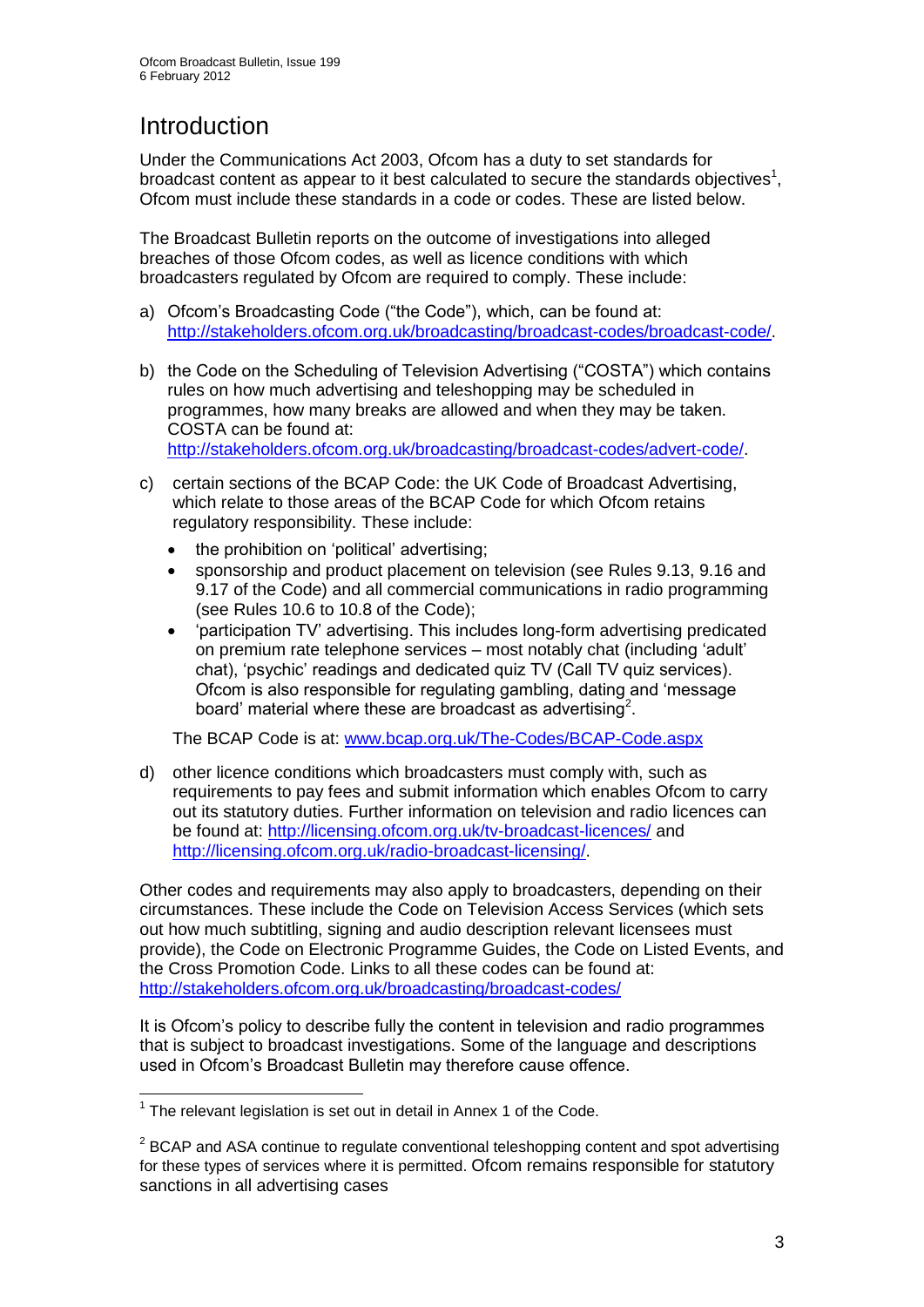# **Standards cases**

### **In Breach**

### **To the Stage: Eminem**

*Flava, 7 December 2011, 18:00*

### **Introduction**

Flava is a music television channel specialising in rap, RnB and hip-hop. It is owned and operated by CSC Media Group ("CSC" or "the Licensee").

A complainant alerted Ofcom to the use of the words "motherfucking", "fucking", and two uses of the word "fuck" in the pre-watershed broadcast of the music video for the song "The Way I Am" by Eminem.

Ofcom considered the material raised issues warranting investigation under Rule 1.14 of the Code, which states:

"The most offensive language must not be broadcast before the watershed (in the case of television) ...".

We therefore sought comments from the Licensee as to how the material complied with this Code rule.

### **Response**

The Licensee apologised for any distress caused by the broadcast of this material. CSC explained that the video was "complied by our in-house team a number of years ago" and "should have been flagged and the offensive lyrics edited out." It added that as a safeguard it "immediately pulled back the videos complied in this same batch as well as videos by the same artist and recomplied them."

### **Decision**

1

Under the Communications Act 2003, Ofcom has a statutory duty to set standards for broadcast content as appear to it best calculated to secure the standards objectives, one of which is that "persons under the age of eighteen are protected". This objective is reflected in Section One of the Code.

Rule 1.14 states that the most offensive language must not be broadcast before the watershed. Ofcom research on offensive language<sup>1</sup> makes clear that the words "motherfucker" and "fuck" and variations of these words are considered by audiences to be amongst the most offensive language. Such language is unacceptable before the watershed, whatever the audience profile of the channel.

Rule 1.14 of the Code states unequivocally that "the most offensive language must not be broadcast before the watershed…". The broadcast of four instances of the most offensive language in this music video before the watershed was therefore in breach of Rule 1.14.

 $1$  Audience attitudes towards offensive language on television and radio, August 2010 [\(http://stakeholders.ofcom.org.uk/binaries/research/tv-research/offensive-lang.pdf\)](http://stakeholders.ofcom.org.uk/binaries/research/tv-research/offensive-lang.pdf)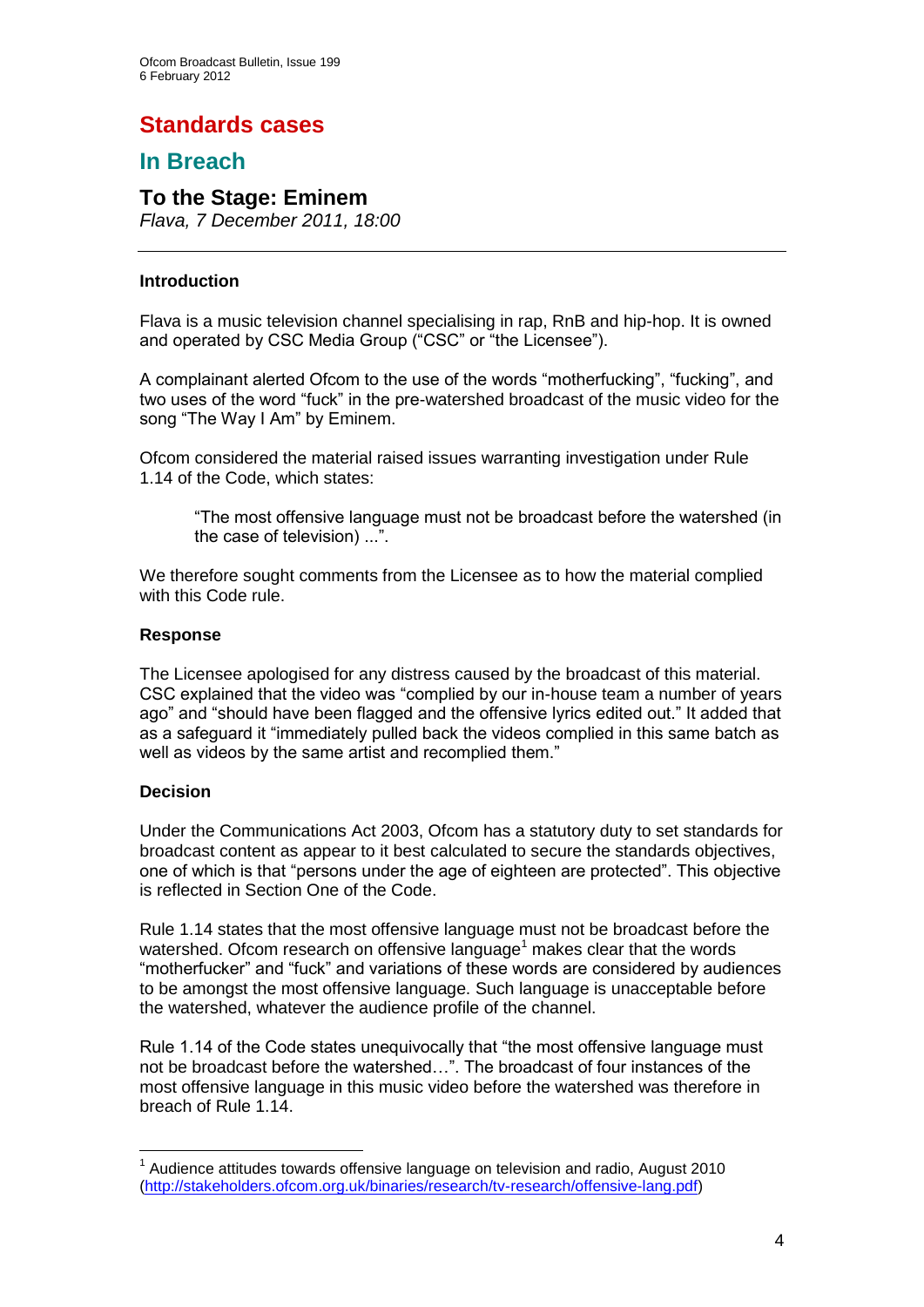Ofcom noted the actions taken by the Licensee to ensure that potentially problematic material would not be broadcast again. However, broadcasters are under a clear duty to ensure that robust procedures are in place to ensure compliance with the Code. Ofcom does not expect any recurrence of these issues on services whose licences are held by CSC.

Ofcom takes this opportunity to remind the Licensee and all other television broadcasters that it has recently published guidance on material broadcast before the watershed, which is available on the Ofcom website at: [http://stakeholders.ofcom.org.uk/binaries/broadcast/guidance/831193/watershed-on](http://stakeholders.ofcom.org.uk/binaries/broadcast/guidance/831193/watershed-on-tv.pdf)[tv.pdf.](http://stakeholders.ofcom.org.uk/binaries/broadcast/guidance/831193/watershed-on-tv.pdf)

**Breach of Rule 1.14**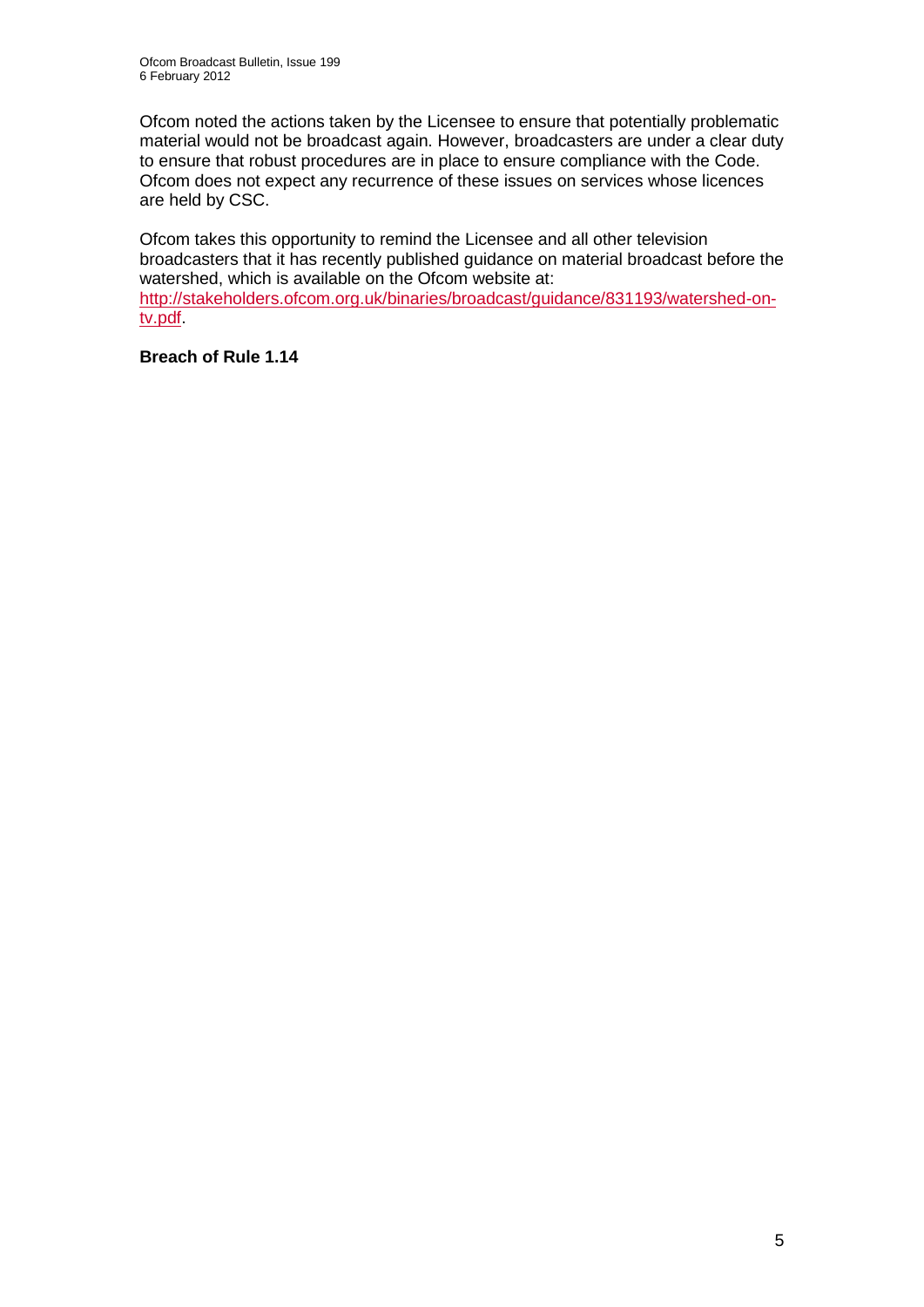# **In Breach**

**Eyewitness** *Ahlulbayt TV, 27 September 2011, 18:30*

### **Introduction**

Ahlulbayt TV is a satellite television channel serving the Shi'a Muslim community in the UK. The licence for Ahlulbayt TV is held by Ahlulbayt Television Network Ltd ("ATNL" or "the Licensee"). *Eyewitness* is a current affairs programme that contains lengthy interviews about topics of political interest.

A viewer alerted Ofcom to a programme featuring Agha Murtaza Poya, a Pakistani politician and journalist. In this programme, Agha Murtaza Poya talked about various geo-political issues, and his contribution included a critique of US foreign policy in relation to, for example, Afghanistan, Iran and Israel/Palestine. The viewer considered that the programme:

- incited hatred towards countries such as the USA; and
- presented no alternative point of view to that expressed by Agha Murtaza Poya.

Ofcom noted that the programme featured Agha Murtaza Poya speaking at length about his views on the conflicts in the Middle East, the US presence there, the spread of Islam and the future of Israel. The programme consisted of Agha Murtaza Poya giving answers to a range of questions. The programme did not include the voice of the interviewer. Instead the questions asked in the interview were included in voiceover as part of the programme commentary.

We noted that the programme included a range of statements from Agha Murtaza Poya, including the following, which could be interpreted as being highly critical, in particular, of: the foreign policies of the USA:

*"I would certainly want all these regimes to start showing a more human face - whether it is an Assad or a Gaddafi or anybody - but the crimes being committed by the so-called international community - that is worse than anything else."* 

*"They* [the US] *didn't fail, they didn't go in for anything else. They didn't fail in Iraq. They beat the daylights out of the Iraqi society, and fractured it, gave it multiple fractures, so therefore... but it's bought Israel ten years, and that was the purpose of going in."*

*"Till now, US policy is Zionocentric. How to protect Israel, how to perpetuate Israel. This has been their policy. And unless they make a metamorphical [sic] change on that, you can get no stability at all."*

*"NATO is a fig leaf. It is the US that is down there* [in Afghanistan]*."*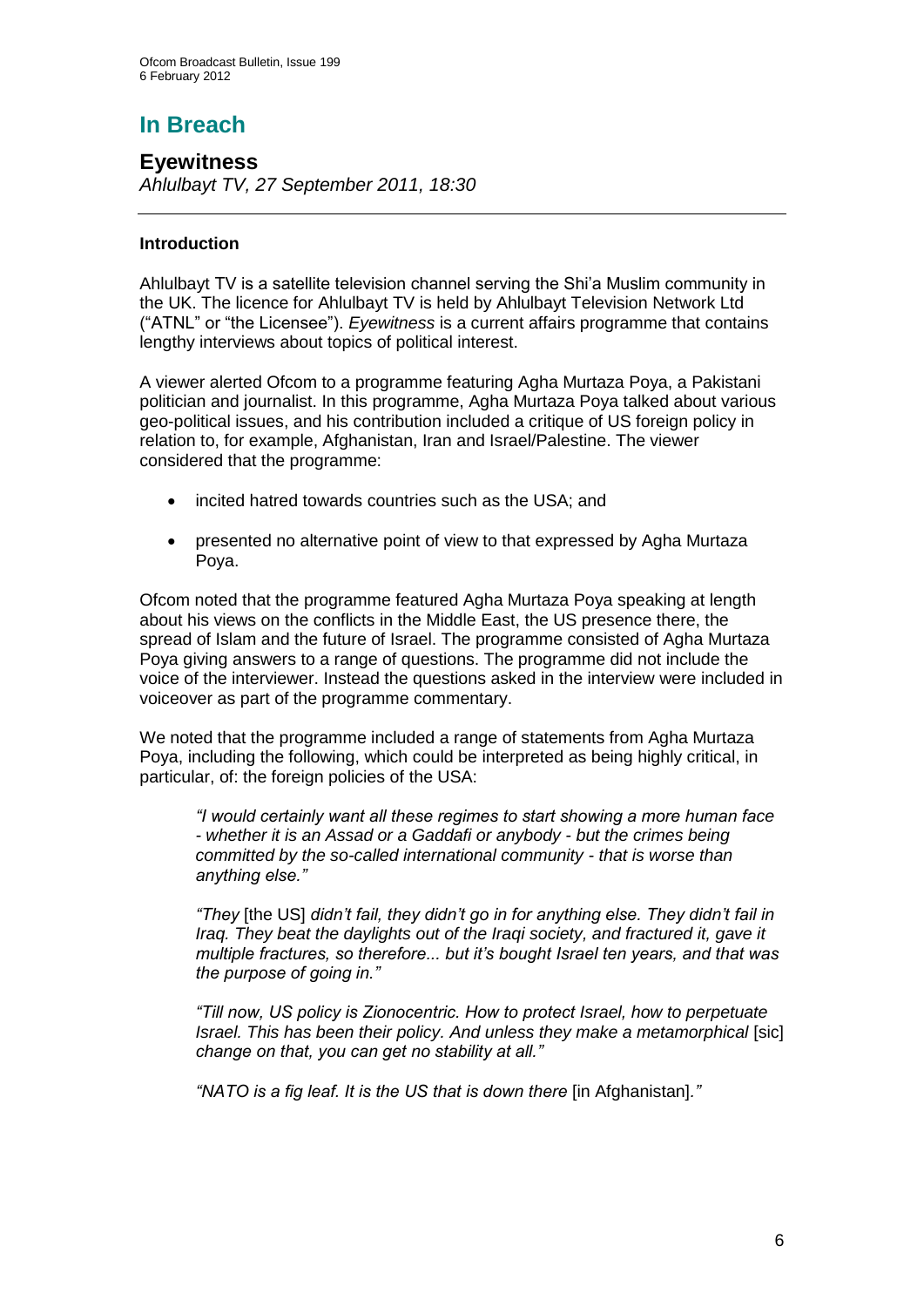*"War on Terror – this is just a cover. This is just a cover and there's no question – we know how much these same terrorists<sup>1</sup> even today are being helped by the US."*

*"They* [the US] *basically don't want neither Pakistan, nor Iran, nor Afghanistan to emerge as sovereign states. They're trying to hem them in, one after another."*

*"If the US people... are truly educated into the crimes that... successive US governments have committed in trying to protect the Zionist entity... I think the truth will come out and people will revolt against the whole policy."*

[Asked by the interviewer why he believes that the US pursues such Zionocentric policies]: "*I think... it's just the unholy alliance between the Zionists and the WASPs<sup>2</sup> , which is going to finally break down."*

*"They* [the USA] *have been pursuing a criminal policy for the last sixty five years. After World War Two, they've been merciless. They've been criminals. And really, if anybody deserves to have cases instituted against them in the International Criminal Court of Justice, I think it's the US."*

*"Finally, the toll will catch up with them* [the USA]*. It's caught up previously with other empires, it'll catch up with them also."*

*"The biggest problem is India which is being beefed up by the US on every issue... hopefully the Indians, wisdom will dawn upon them and they won't get dragged into the thing. Hopefully, but we have seen then how the Indians have faced the Chinese. They have just slunk back. They refuse to take them on any issue."*

Ofcom considered that the programme raised issues warranting investigation under Rule 5.5 (due impartiality) of the Code, which states that:

"Due impartiality on matters of political or industrial controversy and matters relating to current public policy must be preserved on the part of any person providing a service…. This may be achieved within a programme or over a series of programmes taken as a whole."

We therefore sought ATNL's comments on how this material complied with this rule.

### **Response**

1

ATNL stated that it was dedicated to adhering to Ofcom's rules and that it has "displayed a consistent approach towards providing impartiality."

The Licensee said that Agha Murtaza Poya is a prominent Pakistani politician and journalist and that "his views are not necessarily those of [ATNL] despite his expertise in his chosen area."

 $1$  Ofcom understood this to be a generic reference to the Afghan terrorists targeted by the USled War on Terror.

 $2$  An acronym for "White Anglo Saxon Protestant".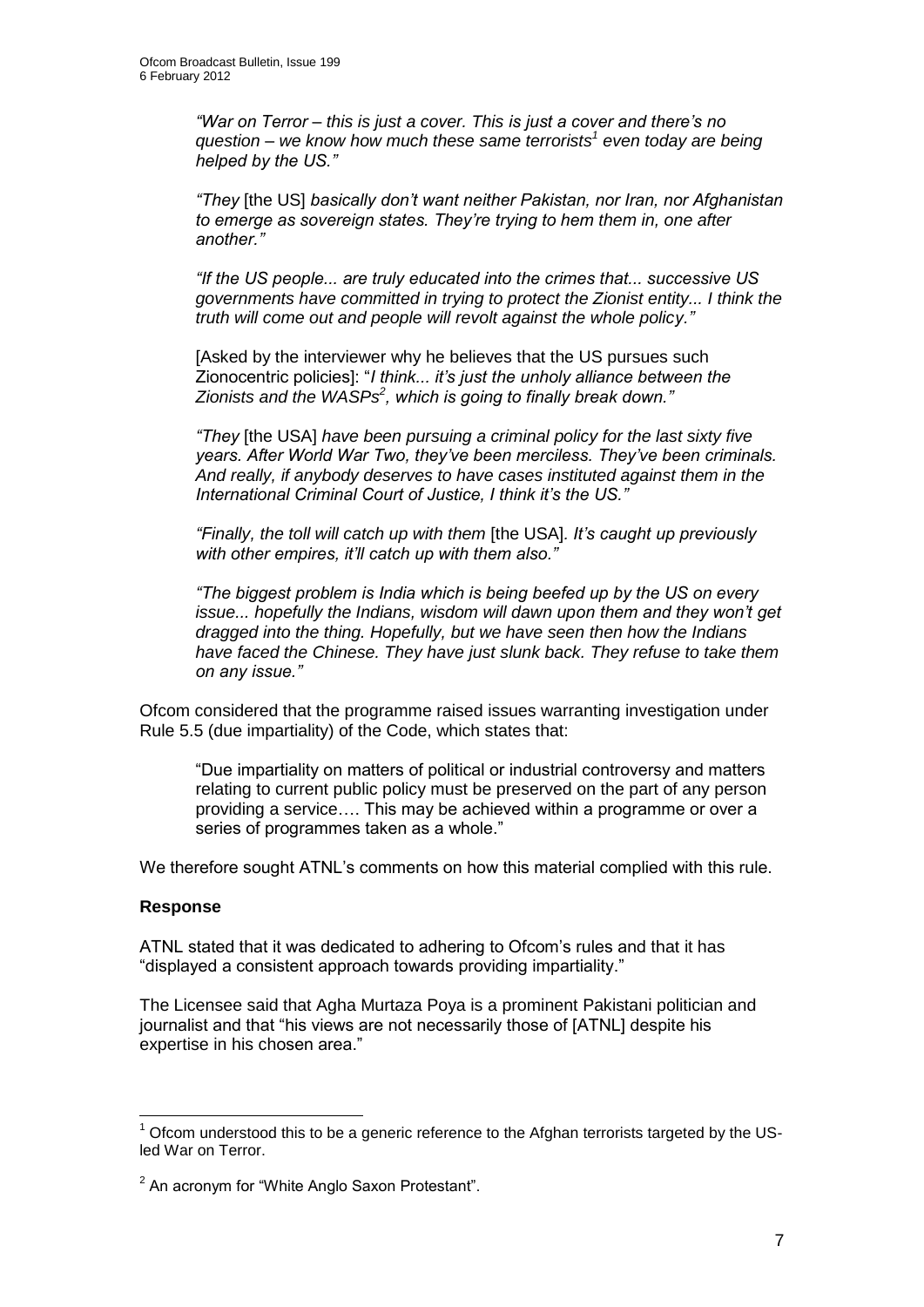The Licensee argued that Agha Murtaza Poya's views were not presented unopposed in the programme, as "any particular view points presented by the guest" were challenged through questions included in the voiceover to the programme. According to the Licensee, this editorial technique meant that "every point made by Mr Poya is dissected, critiqued, and challenged to him in the form of a new question. Although he is the only visible person on the show, his opinion is far from being the only one on view. Repeatedly, the questions put to him bring in multiple narratives and facts as claimed by other parties in the issues being discussed". The Licensee stated that its "approach sought to provide impartiality by pointing out the flaws in the argument being made by the guest".

The Licensee said that "*Eyewitness* has a track record of covering important and controversial topics, while attempting to maintain a balance through the use of a presenter". The episode of *Eyewitness* that preceded the original transmission<sup>3</sup> of the episode being investigated by Ofcom related to "the Burqa ban in France, where the guest was a Muslim woman arguing that the ban should be upheld". In addition, ATNL added that "when it comes to US policy in the Middle East, one of our earlier episodes that aired in September 2010 had Professor Rosemary Hollis from the City University [London] as a guest." The Licensee said these two previous programmes demonstrated that "as well as attempting to maintain due impartiality over the course of an episode, we have also endeavoured to maintain an impartial stance over the course of a series of programmes".

However, due to the potential of the format of *Eyewitness* being "misconstrued", the Licensee said that it would now change the format of *Eyewitness* so that "the presenter is always visible and the questions being asked…are shown onscreen, so that viewers do not feel that there is only one view being presented". In so doing, the Licensee anticipated that "this will reduce the potential for a false impression that the guest is being allowed to present their views unchallenged. This will also help the viewer see how the guest is being challenged face to face by the questioner".

In conclusion, the Licensee said that: the producer of the programme in this case would be receiving further training on compliance with the Code; and that all past episodes of *Eyewitness* would be reviewed "in light of the issues raised".

### **Decision**

Under the Communications Act 2003, Ofcom has a duty to ensure that due impartiality is be preserved within television and national radio services on matters of political or industrial controversy and matters relating to current public policy. This duty is reflected in Section Five of the Code.

In particular, Rule 5.5 states that: "Due impartiality on matters of political or industrial controversy and matters relating to current public policy must be preserved on the part of any person providing a service…. This may be achieved within a programme or over a series of programmes taken as a whole."

When applying the requirement to preserve due impartiality, Ofcom must take into account the broadcaster's and audience's right to freedom of expression. This is set out in Article 10 of the European Convention on Human Rights. Article 10 provides for the right of freedom of expression, which encompasses the right to hold opinions

 3 The Licensee stated that the edition of *Eyewitness* in the present case was originally transmitted on 26 April 2011.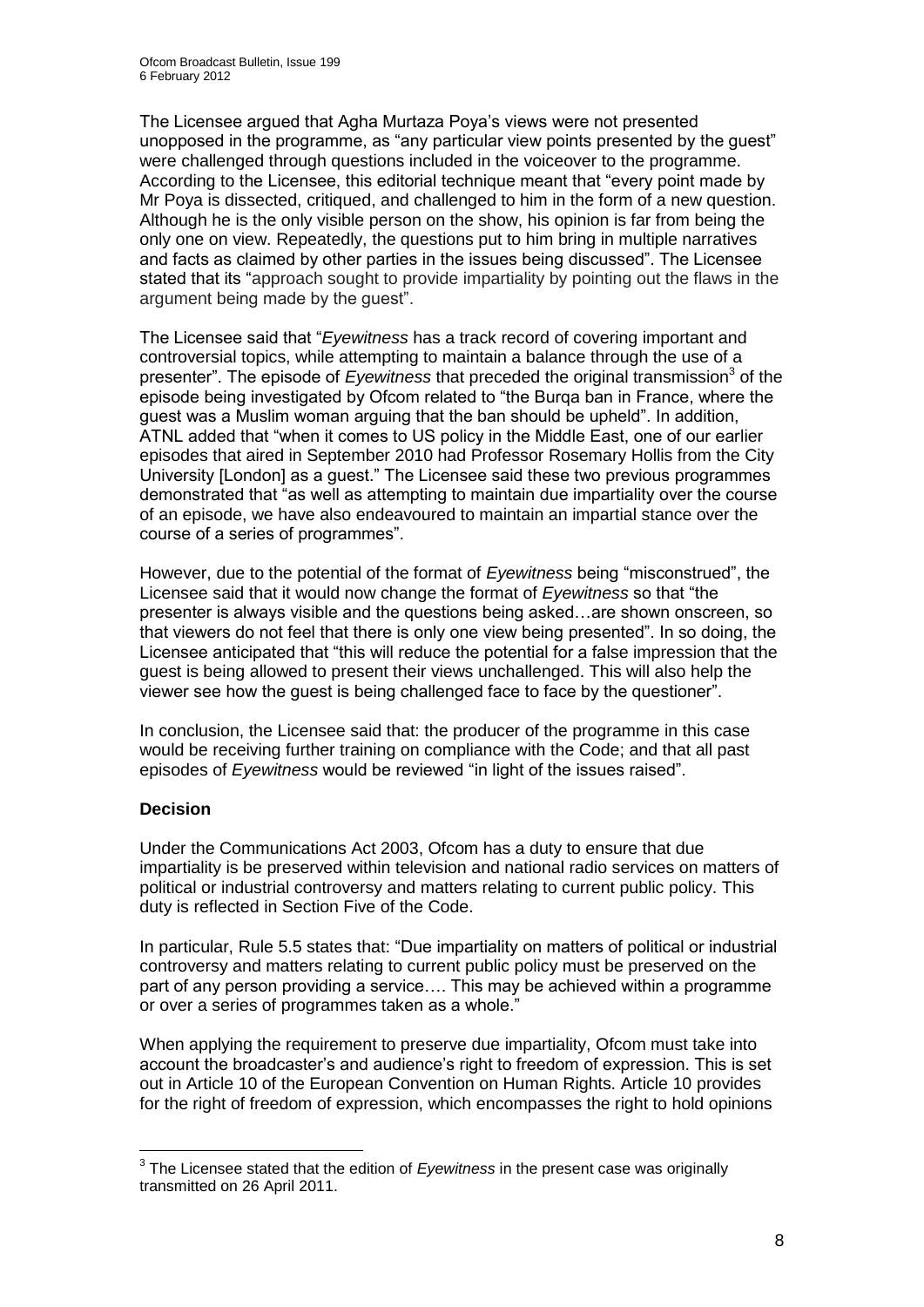and to receive and impart information and ideas without interference by public authority.

The broadcaster's right to freedom of expression is therefore not absolute. In carrying out its duties, Ofcom must balance the right to freedom of expression on one hand, with the requirement in the Code to preserve "due impartiality" on matters relating to political or industrial controversy or matters relating to current public policy. Ofcom recognises that Section Five of the Code, which sets out how due impartiality must be preserved, acts to limit, to some extent, freedom of expression. This is because its application necessarily requires broadcasters to ensure that neither side of a debate relating to matters of political or industrial controversy and matters relating to current public policy is unduly favoured. Therefore, while any Ofcom licensee should have the freedom to discuss any controversial subject or include particular points of view in its programming, in doing so broadcasters must always comply with the Code. Further, in reaching decisions concerning due impartiality, Ofcom underlines that the broadcasting of highly critical comments concerning the policies and actions of any government or state is not, in itself, a breach of due impartiality. Any broadcaster may do this provided it complies with the Code. However, depending on the specific circumstances of any particular case, it may be necessary to reflect alternative viewpoints in an appropriate way in order to ensure that Section Five is complied with.

Ofcom first considered whether the requirements of Section Five of the Code should be applied. That is, whether the subject matter of the programme concerned matters of political or industrial controversy or a matter relating to current public policy.

In this case, we considered that through the content of the interview with Agha Murtaza Poya, the programme dealt with particular aspects of US foreign policy, including, for example, the actions and policies of the USA in relation to the Middle East and Afghanistan. For example, we noted that Agha Murtaza Poya variously described US foreign policy as: *"Zionocentric"*; *"trying to protect the Zionist entity"*; and being *"a criminal policy"*. He also laid out, in his view, some of the USA's foreign policy aims as, for example, not wanting *"Pakistan, nor Iran, nor Afghanistan to emerge as sovereign states".*

Ofcom therefore considered that the programme dealt with a matter of political controversy and matter relating to relating to current public policy. Rule 5.5 was therefore applicable. In summary, the programme included a large number of statements that Ofcom considered to be highly critical of, in particular, the USA and its foreign policy in the Middle East, Pakistan and Afghanistan.

In assessing whether due impartiality has been applied in this case, the term "due" is important. Under the Code, it means adequate or appropriate to the subject and nature of the programme. "Due impartiality" does not mean an equal division of time has to be given to every view, or that every argument and every facet of every argument has to be represented. Due impartiality may be preserved in a number of ways and it is an editorial decision for the broadcaster as to how it ensures due impartiality is maintained.

This programme consisted entirely of an interview with Agha Murtaza Poya. We noted that ATNL argued that "any particular view points presented by the guest" were challenged through questions included in the voiceover to the programme, including the following: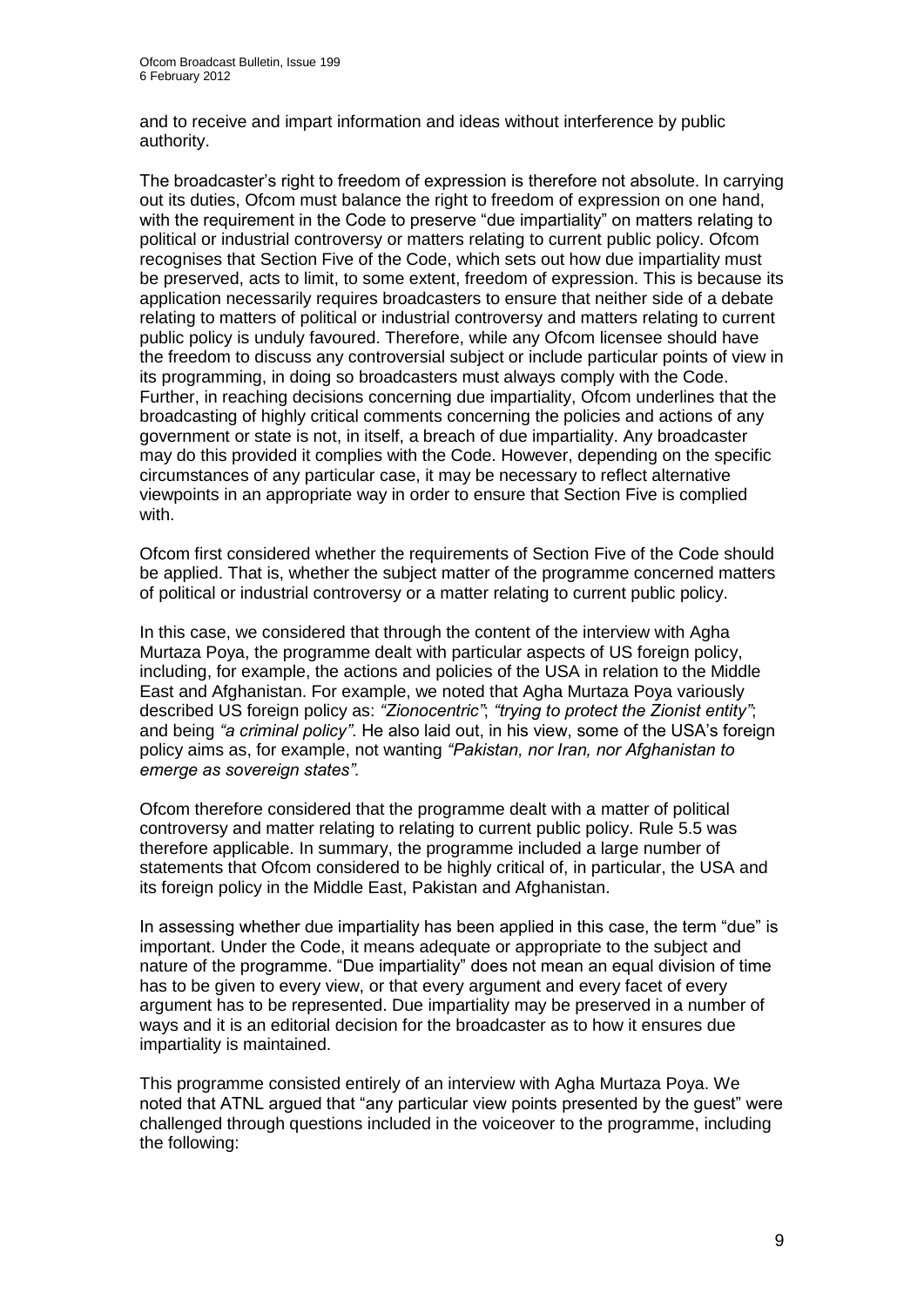1) After Agha Murtaza Poya said: "*But the crimes being committed by the socalled international community. That is worse than anything else. And the only way out is to stop trying to hem in the Islamic Republic of Iran. Stop trying to hem in the Islamic forces. Then once that decision is taken, all these socalled dictators over the last 30 or 40 years, they'll all disappear".*

This was followed by a question put by the voiceover: *"It is seductive to imagine the rise of a global Islamic ethos in the wake of a resolved Palestine, but what about the facts on the ground? We asked Mr. Poya if he believed the Taliban can be expected to set up a government and stop the chaos in the country* [Afghanistan] *should the foreign troops leave."*

2) After Agha Murtaza Poya said: "*So these adventures and misadventures* [the USA] *are going in for: firstly, the toll will catch up with them. It has caught up previously with other empires. It will catch up with them also."*

The voiceover then said "*But this purported clash between the West and Islam has seen great violence in the Muslim world over the past thirty years. Over that time, countries like Afghanistan and Pakistan have consistently seen war and have come to a point where they consistently weaponise* [sic] *and militarise at the expense of intellectual and ideological growth. Is there not a fear that even if the Americans leave, these countries will cannibalise themselves rather than coming together under the banner of an Islamic ethos?"*

3) After Agha Murtaza Poya said: "*All these crimes that have been committed*  [by the US]*, have been committed in Algeria, in Palestine, in Lebanon, everywhere, is only, has only, been to protect the Zionist entity".*

The voiceover then said: "*It's all well and good to speak of moral high grounds, but how far can we take those?"*

We considered that the questions included in the voiceover did, to some limited extent, clarify or add context to the viewpoints being expressed by Agha Murtaza Poya. In our view however these questions served principally to highlight geo-political issues relating to various nations, such as Palestine, Pakistan and Afghanistan; and served as a means of punctuating the points being made by the interviewee. None of the questions included in the voiceover could reasonably be said to reflect the viewpoint of the US Government in relation to its foreign policy in the Middle East, Pakistan and Afghanistan.

In our view, taken overall this programme contained a range of statements that were highly critical of various aspects of US foreign policy, but did not include any views that could reasonably be said to reflect the viewpoint of the US Government in relation to its foreign policy and that countered the points being made by Agha Murtaza Poya.

Ofcom noted the Licensee's submission that it had achieved due impartiality through two preceding episodes of *Eyewitness.* We disagreed. In the programme immediately preceding the one in question, there was a discussion about the ban introduced in France on the wearing of the Burqa in public places, and this discussion did not refer to US foreign policy. In the second example cited by the Licensee, although Professor Rosemary Hollis appeared in an edition of *Eyewitness* concerning "US policy in the Middle East" broadcast in September 2010, ATNL did not state how, and from what perspective Professor Rosemary Hollis discussed US foreign policy so as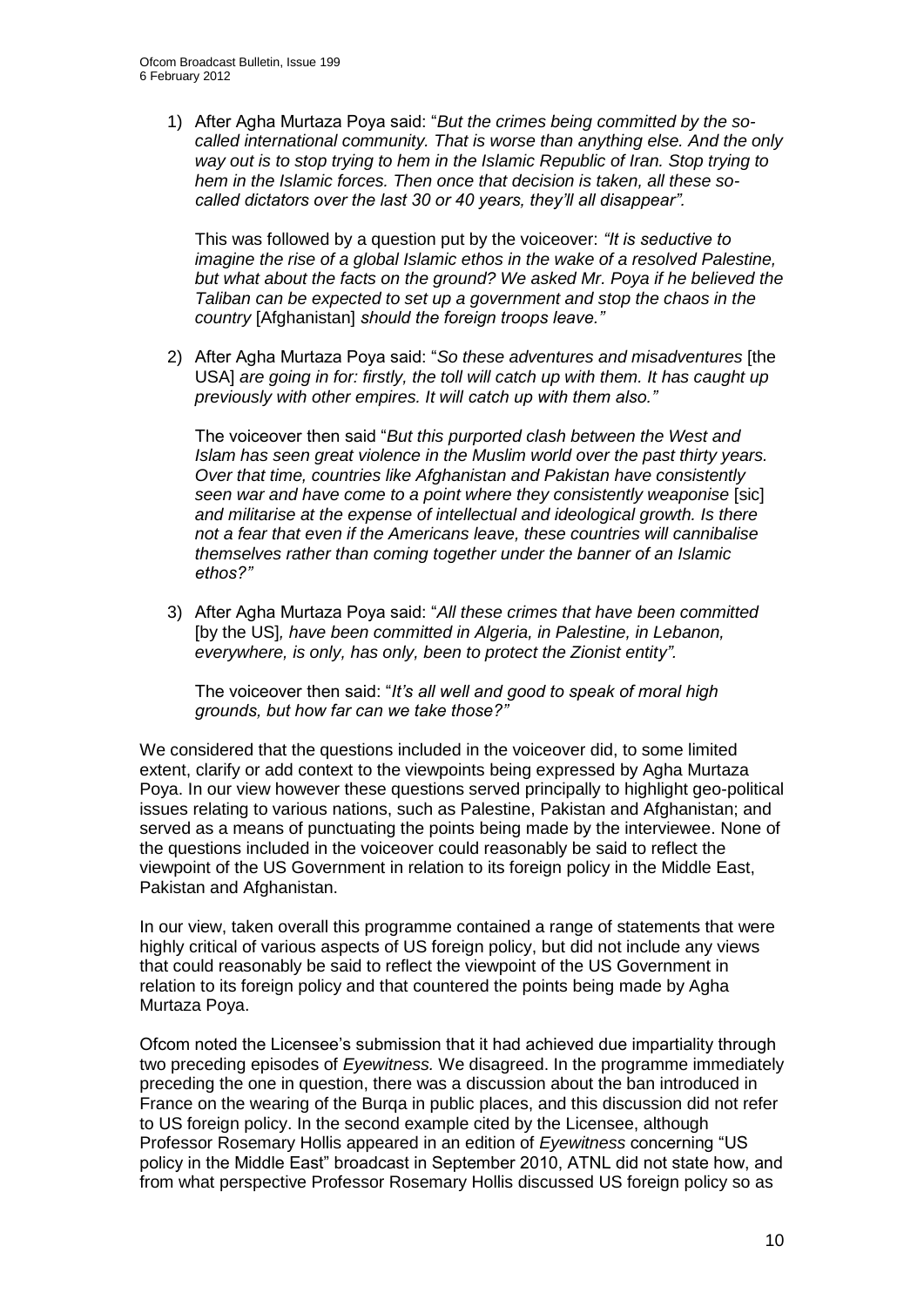to represent in some way the viewpoint of the US Government. In any case, even assuming that Professor Rosemary Hollis had expressed views opposing the opinions expressed by Agha Murtaza Poya in the present case, Ofcom considered that the interval of approximately a year between the two episodes meant that they could not reasonably be considered to be part of "a series of programmes taken as whole." The meaning of this phrase is set out in Rule 5.5 of the Code as "more than one programme in the same service, editorially linked, dealing with the same or related issues within an appropriate period and aimed at a like audience". The two programmes referred to by the Licensee clearly did not meet all these criteria.

The programme when considered alone gave a one-sided view on this matter of political controversy. Further, the broadcaster did not provide any evidence of views of the US Government on this issue being included in a series of programmes taken as a whole (i.e. more than one programme in the same service, editorially linked, dealing with the same or related issues within an appropriate period and aimed at a like audience). Ofcom therefore considered the programme to be in breach of Rule 5.5 of the Code.

As referred to above, the broadcasting of highly critical comments concerning the policies and actions of any state (such as happened here with the USA) is not, in itself, a breach of due impartiality. It is essential that current affairs programmes are able to explore and examine controversial issues and contributors are able to take a robust and highly critical position. However, depending on the specific circumstances of any particular case, it may be necessary to reflect alternative viewpoints in an appropriate way in order to ensure due impartiality is preserved.

Ofcom is concerned that this breach of Rule 5.5 comes only a few months after a similar breach by the Licensee of the due impartiality requirements of the Code<sup>4</sup>. Ofcom is therefore requiring the Licensee to attend a meeting to explain its compliance procedures in this area. The Licensee is put on notice that any further similar contraventions of the Code will be considered for further regulatory action by Ofcom.

### **Breach of Rule 5.5**

<sup>1</sup> <sup>4</sup> See Ofcom Broadcast Bulletin 185, 4 July 2011 [\(http://stakeholders.ofcom.org.uk/binaries/enforcement/broadcast](http://stakeholders.ofcom.org.uk/binaries/enforcement/broadcast-bulletins/obb185/obb185.pdf)[bulletins/obb185/obb185.pdf\)](http://stakeholders.ofcom.org.uk/binaries/enforcement/broadcast-bulletins/obb185/obb185.pdf).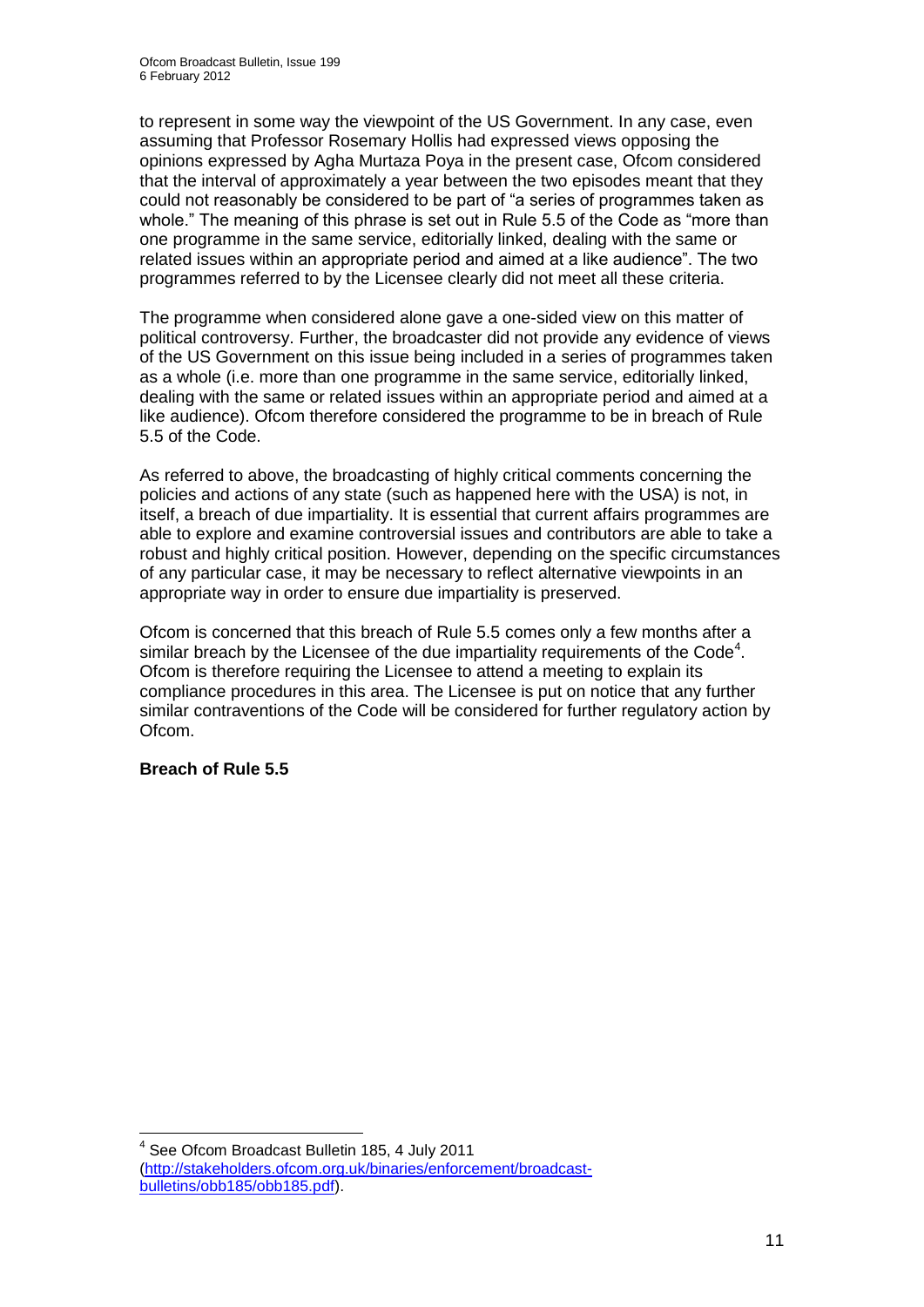# **Advertising Scheduling Findings**

### **In Breach**

### **Advertising minutage**

*ARY Qtv, 9 October 2011, 06:00*

### **Introduction**

Rule 4 of the Code on the Scheduling of Television Advertising ("COSTA") states:

"time devoted to television advertising and teleshopping spots on any channel in any one hour must not exceed 12 minutes."

Ofcom received a complaint about advertising scrolling across the bottom of the image seen on screen. Such advertising is permitted in television programmes providing it is kept distinct from editorial content. Scrolling advertising is subject to COSTA and must not exceed the 12 minute allowance in a single clock hour.

After reviewing this output, Ofcom noted that ARY Qtv ("the Licensee") exceeded this allowance and broadcast 52 minutes and 18 seconds of advertising in a clock hour.

Ofcom considered the case raised issues warranting investigation in respect of Rule 4 of COSTA and therefore sought formal comments from the Licensee about how this material complied with this rule.

### **Response**

The Licensee confirmed that the advertising had appeared and apologised for this error. ARY Qtv said its regular practice is to obscure the scrolling advertising text which originates from the original feed of this material in Pakistan. However, ARY Qtv said that due to a technical failure this was not possible. The Licensee said its technical team immediately followed up this incident to remedy the fault. ARY Qtv said the situation had been rectified and noted the advertising text has now been permanently "hidden" as is its normal practice.

### **Decision**

Under the Communications Act 2003, Ofcom has a statutory duty to set standards for broadcast content which it considers are best calculated to secure a number of standards objectives. One of these objectives is that "the international obligations of the United Kingdom with respect to advertising included in television and radio services are complied with".

Articles 20 and 23 of the EU Audiovisual Media Services (AVMS) Directive set out strict limits on the amount and scheduling of television advertising. Ofcom has transposed these requirements by means of key rules in COSTA. Ofcom undertakes routine monitoring its licensees' compliance with COSTA.

In this case, Ofcom was particularly concerned by how significantly the Licensee exceeded the maximum allowance permitted by Rule 4 of COSTA, with the advertising comprising almost the entire clock hour. Although this was the result of a technical problem which has since been rectified, this was a serious breach and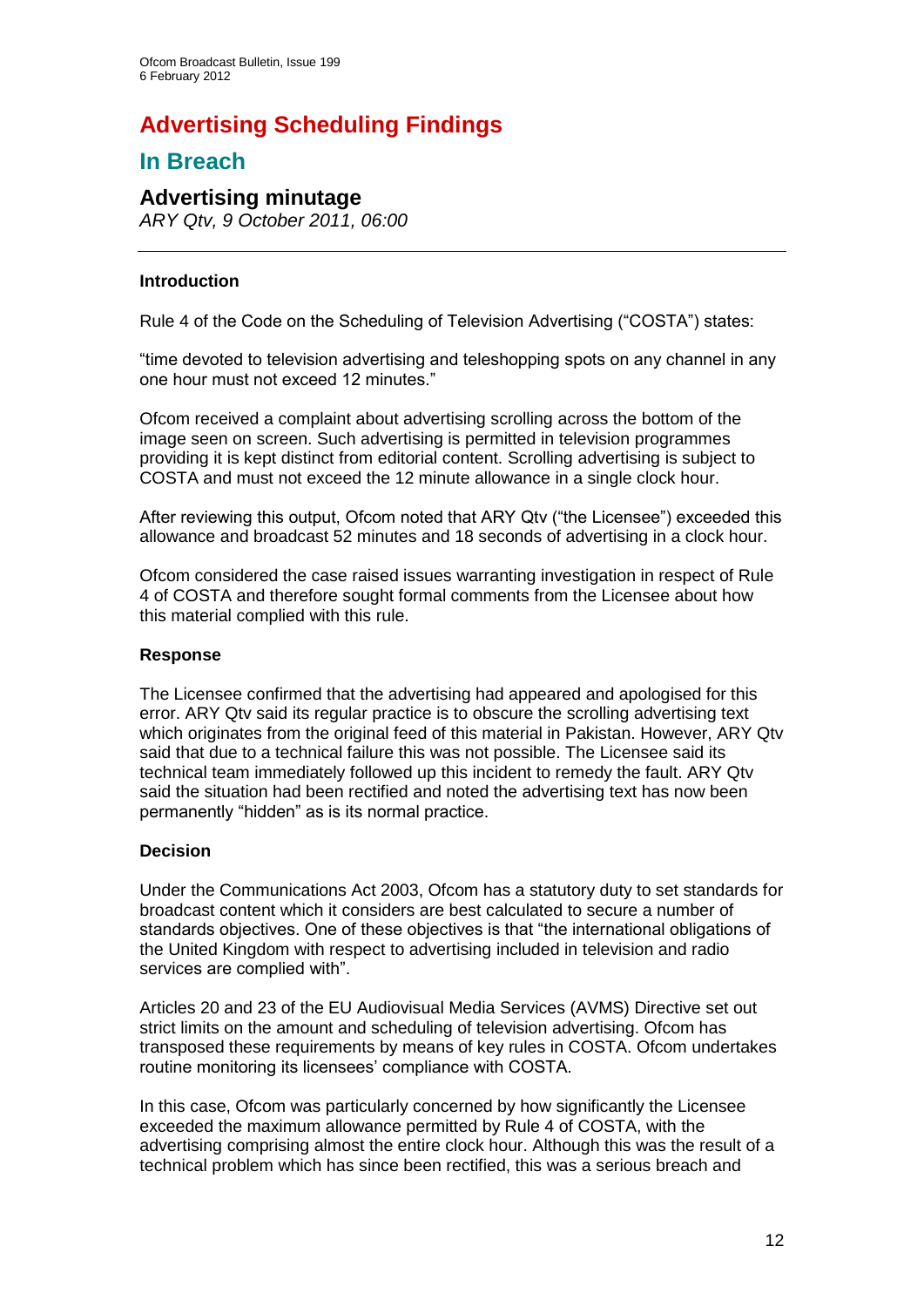Ofcom does not expect similar issues to arise in the future, or further regulatory action may be considered.

### **Breach of COSTA Rule 4**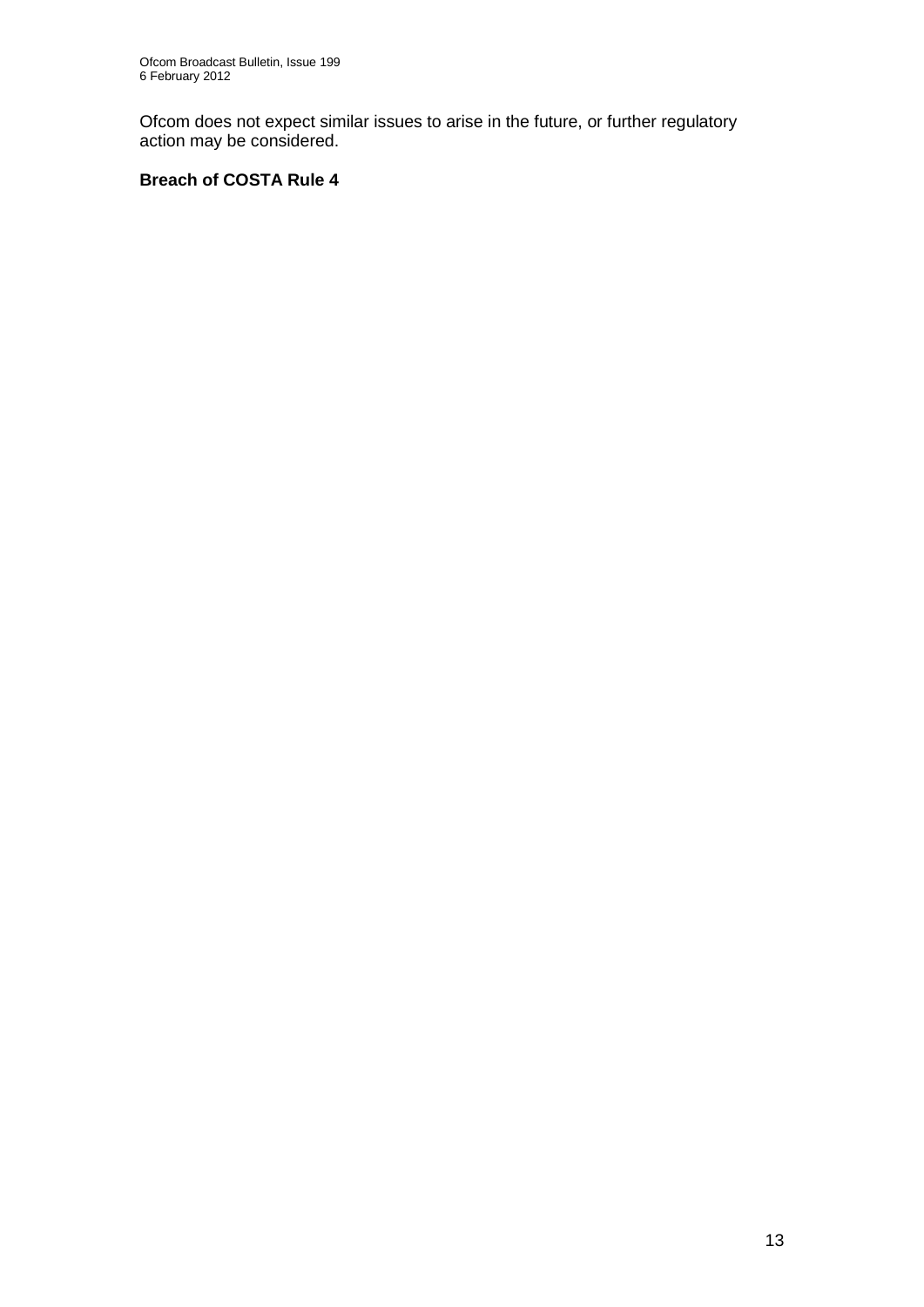## **In Breach**

### **Advertising minutage**

*Channel I, 30 September 2011, 22:00, and 1 October 2011, 21:00 to 23:00*

### **Introduction**

Rule 4 of the Code on the Scheduling of Television Advertising ("COSTA") states:

"time devoted to television advertising and teleshopping spots on any channel in any one hour must not exceed 12 minutes."

Ofcom received a complaint about excessive advertising during the periods in question. After reviewing this output, Ofcom noted that in the three clock hours outlined above, Channel I ("the Licensee") exceeded the allowance permitted by COSTA by broadcasting 23:51, 25:21 and 20:44 minutes of advertising in these three clock hours respectively.

Ofcom considered the case raised issues warranting investigation in respect of Rule 4 of COSTA and therefore sought formal comments from the Licensee about how this material complied with this rule.

### **Response**

The Licensee apologised for this error. Channel I said that it had investigated the situation and found "some gaps in [its] operations procedures", and that human error led to these incidents.

The Licensee said that on 30 September and 1 October, it had broadcast "special live events" and the members of staff responsible for ensuring compliance with COSTA had been concentrating on preparing the live programmes. Channel I said it regarded this as "misconduct". The Licensee said it has instigated new compliance procedures, including further training, and that it will be introducing an automated monitoring system which it said would prevent any future occurrences of this nature.

Channel I assured Ofcom the errors highlighted were not committed deliberately, nor was there any financial benefit from the excess advertising.

### **Decision**

Under the Communications Act 2003, Ofcom has a statutory duty to set standards for broadcast content which it considers are best calculated to secure a number of standards objectives. One of these objectives is that "the international obligations of the United Kingdom with respect to advertising included in television and radio services are complied with".

Articles 20 and 23 of the EU Audiovisual Media Services (AVMS) Directive set out strict limits on the amount and scheduling of television advertising. Ofcom has transposed these requirements by means of key rules in COSTA. Ofcom undertakes routine monitoring its licensees' compliance with COSTA.

In this case, Ofcom found that the amount of advertising broadcast on Channel I was in breach of Rule 4 of COSTA on three occasions. Ofcom was concerned by how far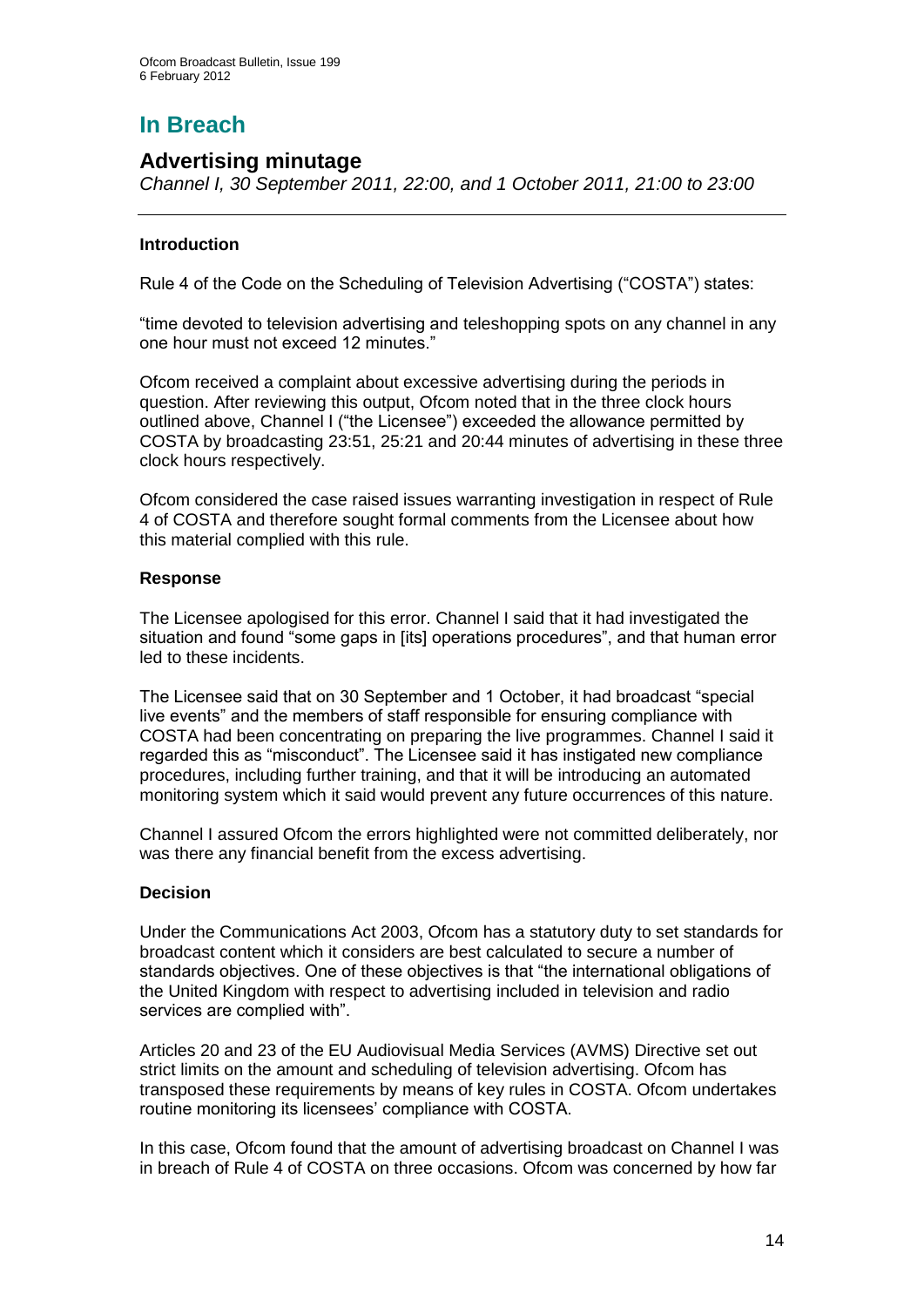the Licensee had exceeded the maximum allowance permitted by Rule 4, especially in the 21:00 clock hour on 1 October, which had a substantial overrun of 13 minutes and 21 seconds.

The preparation of live programming should not distract any broadcaster from its compliance with COSTA or any other regulatory obligation. Given the compliance measures Channel I has committed to implement, Ofcom does not expect any recurrence of such issues.

### **Breaches of COSTA Rule 4**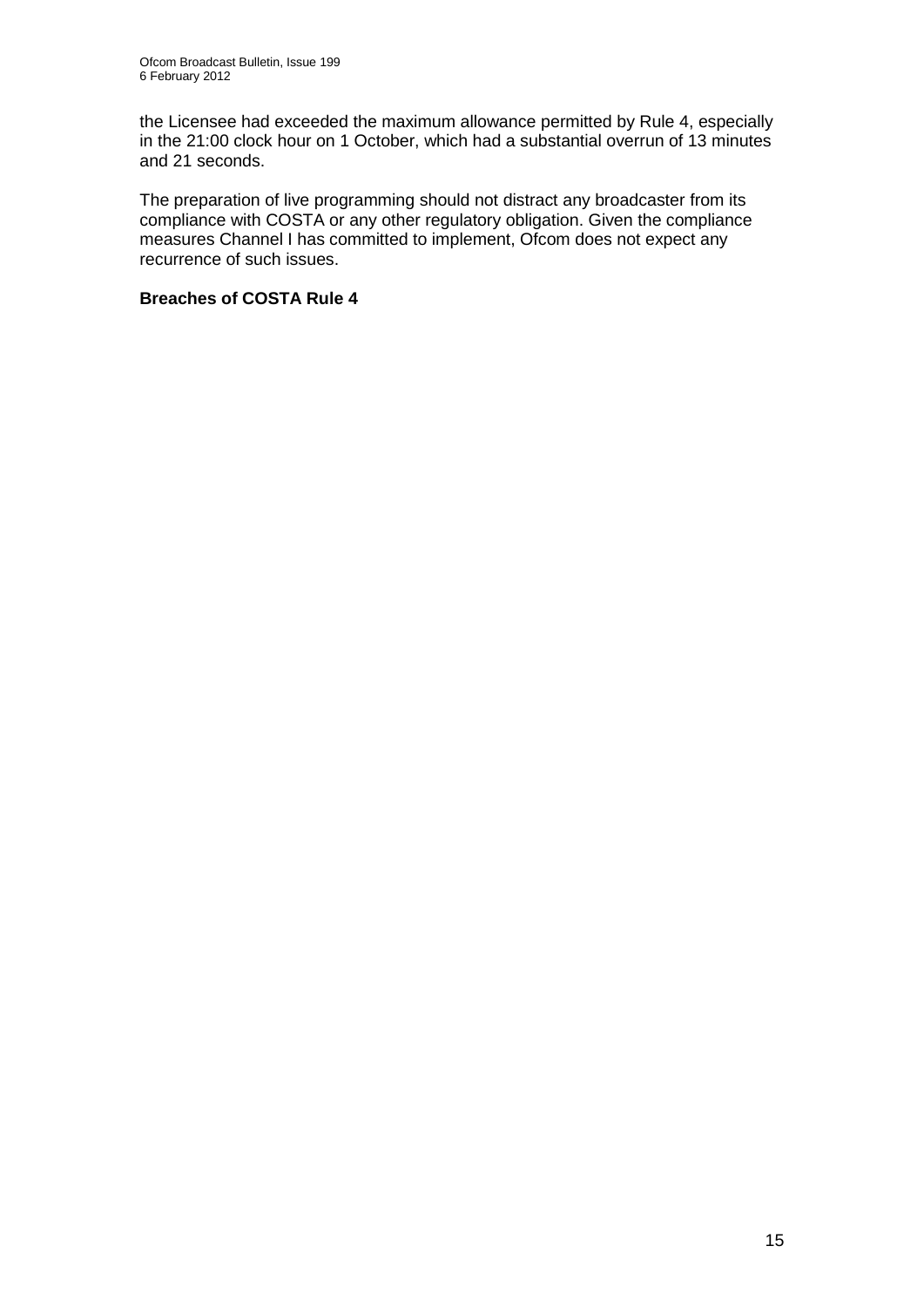# **In Breach**

### **Breach findings table**

*Code on the Scheduling of Television Advertising compliance reports*

Rule 4 of the Code on the Scheduling of Television Advertising ("COSTA") states:

"... time devoted to television advertising and teleshopping spots on any channel must not exceed 12 minutes."

| <b>Channel</b>            | <b>Transmission date</b><br>and time                            | Code and<br>rule /<br>licence<br>condition | <b>Summary finding</b>                                                                                                                                                                                                   |
|---------------------------|-----------------------------------------------------------------|--------------------------------------------|--------------------------------------------------------------------------------------------------------------------------------------------------------------------------------------------------------------------------|
| Liverpool FC<br>TV        | 5 October 2011,<br>15:00 and 23:00,<br>8 October 2011,<br>14:00 | <b>COSTA</b><br>Rule 4                     | Ofcom noted, during monitoring,<br>that Liverpool FC TV exceeded<br>the permitted advertising<br>allowance on these dates, twice<br>by two minutes and once by one<br>minute and 26 seconds.<br><b>Finding: Breaches</b> |
| Cartoon<br><b>Network</b> | 12 November 2011,<br>11:00 and 18:00                            | <b>COSTA</b><br>Rule 4                     | Ofcom noted, during monitoring,<br>that Cartoon Network exceeded<br>the permitted advertising<br>allowance by three minutes and<br>two minutes respectively.<br><b>Finding: Breaches</b>                                 |
| Challenge TV              | 4 September 2011,<br>21:00                                      | <b>COSTA</b><br>Rule 4                     | Ofcom noted, during monitoring,<br>that Challenge TV exceeded the<br>permitted advertising allowance<br>on this date by one minute and 30<br>seconds.<br><b>Finding: Breach</b>                                          |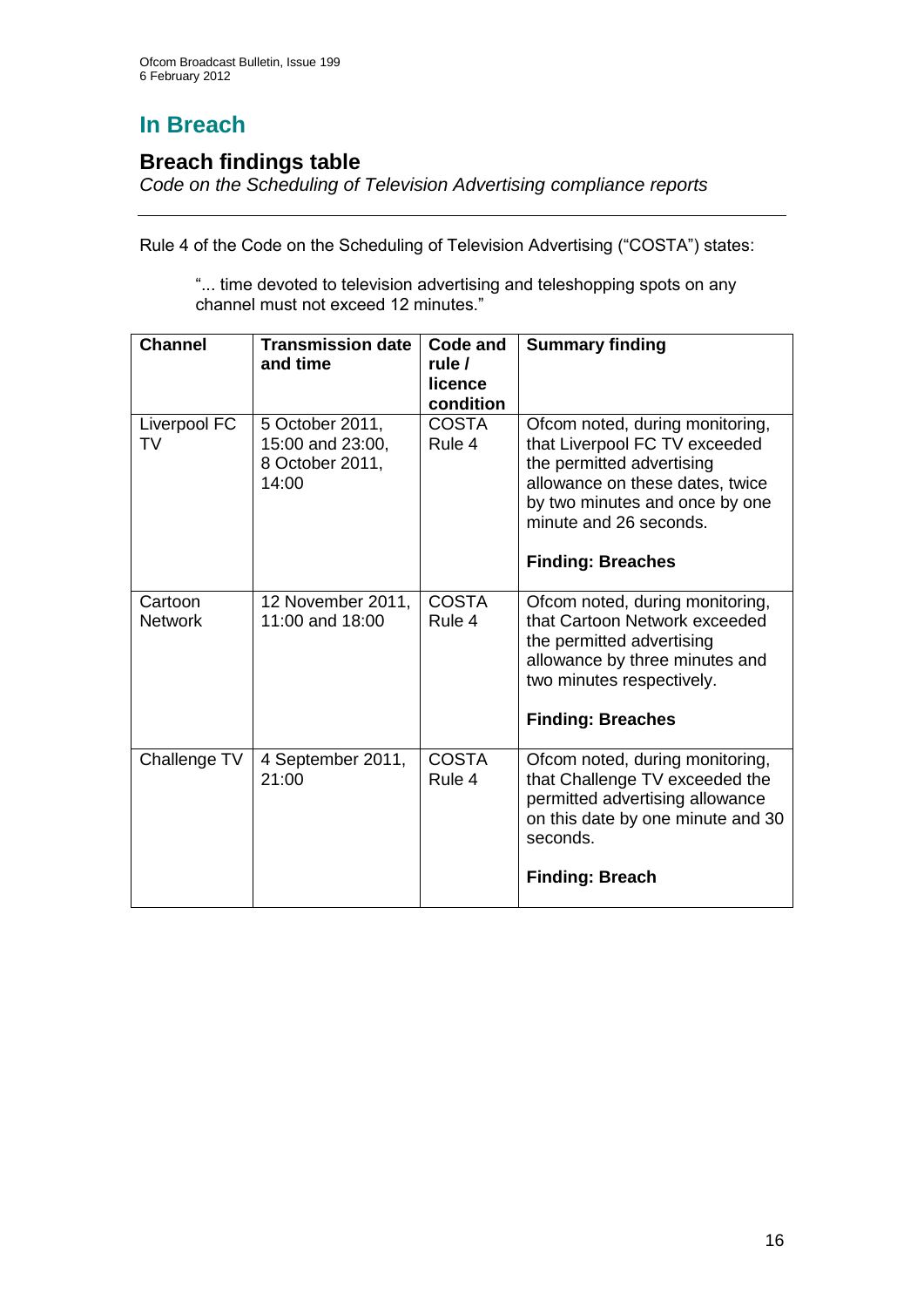### **Fairness and Privacy Cases**

### **Not Upheld**

### **Complaint by Mr Barry Dungey**

*The Pet Detectives*, *Channel 4, 22 August 2011*

**Summary**: Ofcom has not upheld this complaint of unjust and unfair treatment and unwarranted infringement of privacy made by Mr Barry Dungey.

The programme followed a number of private detectives trying to solve cases of pets that had been stolen, had gone missing or in some circumstances been killed. One particular case featured in the programme concerned budgerigars belonging to Mr Andrew Pooley and Ms Linda Dungey, which had gone missing. Mr Barry Dungey, the complainant, was mentioned in the programme and provided information to the private detective, Mr John Hayward, who was investigating the case.

Following the broadcast of the programme, Mr Dungey complained that he had been treated unjustly and unfairly in the programme as broadcast and that his privacy had been unwarrantably infringed in the programme as broadcast.

In summary, Ofcom found as follows:

- The programme did not present facts in a way that was unfair to Mr Dungey.
- Mr Dungey did not have a legitimate expectation that his name, or the town where he lives in Cornwall, would not be broadcast in the programme.
- Mr Dungey had a legitimate expectation of privacy in relation to the broadcast of photographs of him at his wedding. However because he was not identifiable from the photographs, any infringement of his privacy was limited and therefore warranted.

### **Introduction**

On 22 August 2011, Channel 4 broadcast an edition of its documentary series *The Pet Detectives*. The series followed a number of private detectives working to reunite owners with their *"trophy"* pets which had been kidnapped, following a rise in this type of crime.

One of the cases featured was that of budgerigars belonging to Mr Andrew Pooley and his partner Ms Linda Dungey. The programme opened with a press conference appealing for information about the killing of the prize winning bird "Penmead Pride", and the whereabouts of a number of other budgerigars which had gone missing one night before the Cornwall Budgerigar Show. All these birds belonged to Mr Pooley and Ms Dungey. The press conference was held by Mr John Hayward, a former police officer known as *"Britain's number one pet detective*.*"*

The programme then featured archive content of an ITN news report about the case. The report stated that Mr Pooley and Ms Dungey suspected sabotage because the crime had occurred the night before the Cornwall Budgerigar Show. Mr Hayward was shown speaking with Mr Pooley and Ms Dungey about the incident and it was stated that the couple believed that *"domestic issues"* were at the heart of the crime.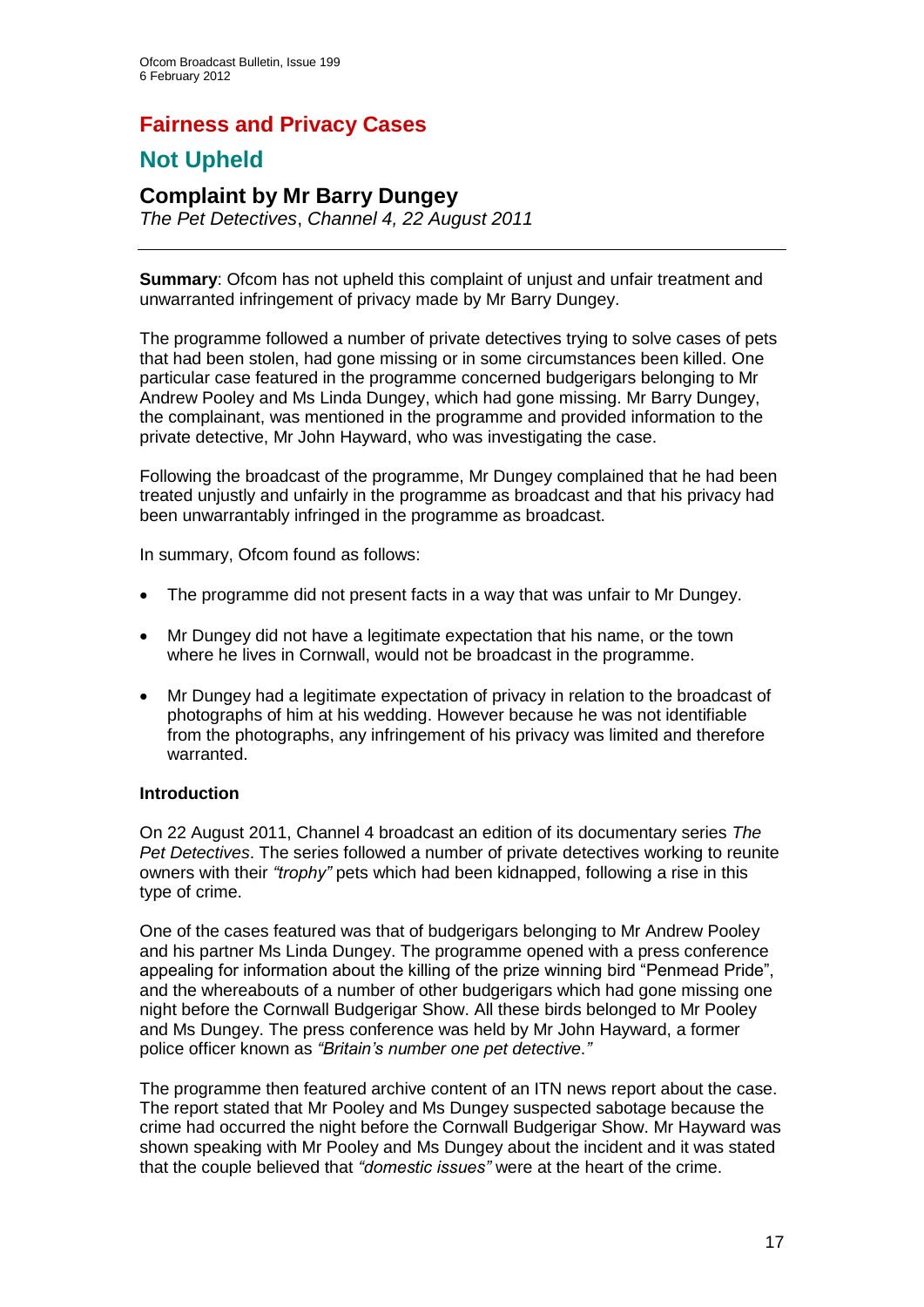Photographs of Ms Dungey and her ex-husband, Mr Barry Dungey (whose face had been blurred) were broadcast along with the accompanying commentary:

*"One possible suspect is her ex-husband, Barry Dungey, who also breeds budgies"*.

Ms Dungey also spoke about Mr Dungey and said:

*"I don't look at him as an ex-husband anymore; he's been so arrogant, so rude. I don't know him as I knew him when I married him"*.

Mr Hayward asked Ms Dungey what Mr Dungey's motive might be for possibly stealing the couple's budgerigars. She replied that it would be with a view to making money out of the birds.

As Mr Hayward continued with his investigations, photographs were shown of Mr Dungey and Ms Dungey's wedding, with Mr Dungey's face blurred. The commentary stated that:

#### *"Barry Dungey is still being investigated as John Hayward believes he would know how to identify the birds"*.

Mr Hayward was then shown taking a call on his mobile telephone from Mr Dungey and arranging to meet up with him. Mr Dungey was not audible in the broadcast. The programme stated that during the subsequent meeting, Mr Dungey *"dropped a bombshell"* by hinting that the birds may still be alive. Mr Hayward said that Mr Dungey told him that Mr Pooley had debts and had in fact sold the birds.

Later in the programme, Mr Hayward was shown following up on his inquiries into the case by speaking with Mr Robbie Brookes, Mr Pooley's *"budgie helper"*, having been advised by Mr Dungey to *"look closer to home"*. Mr Hayward returned to meet with Mr Pooley to discuss Mr Brookes. Following this, the programme explained that:

*"Even with all the accusations and rumours flying around, there is no evidence to link Andrew* [Mr Pooley], *Robbie Brookes or Linda's ex-husband Barry Dungey, to the crime"*.

The programme stated that after four months Mr Hayward handed his file over to the police, but that the case was not resolved and was subsequently closed.

Following the broadcast of the programme, Mr Dungey complained to Ofcom that he was treated unjustly or unfairly in the programme as broadcast and that his privacy was unwarrantably infringed in the programme as broadcast**.**

### **Summary of the complaint and the broadcaster's response**

#### Unjust or unfair treatment

In summary, Mr Dungey complained that he was treated unjustly or unfairly in the programme as broadcast in that:

a) Material facts were presented in a way that was unfair to Mr Dungey. In particular: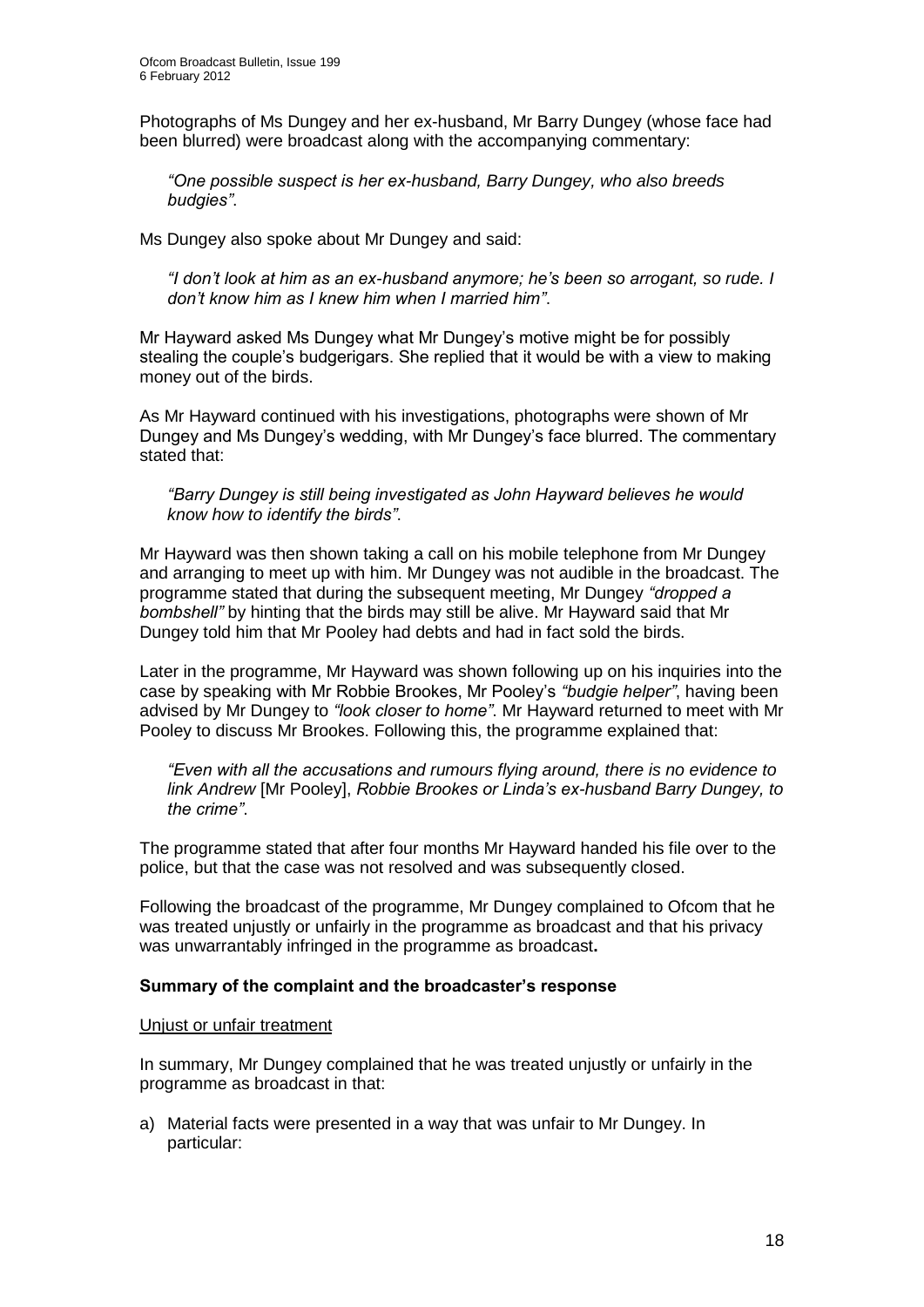i) Mr Dungey said that he was portrayed as a "prime suspect" in the case of the missing budgerigars.

By way of background, Mr Dungey said that he hoped that the programme would not affect his hobby as a budgie breeder.

In response, Channel 4 denied that Mr Dungey was unfairly portrayed as a "prime suspect" in the programme. Channel 4 said that the conversation Ms Dungey and Mr Pooley had with Mr Hayward was to discuss how Mr Dungey would react if Mr Hayward approached him and if he had any motive for the crime. Consequently, in Channel 4's view, the programme focused on Mr Hayward's interview techniques, lines of enquiries and approach to the case. Channel 4 stated that Mr Dungey's connection in the case of the missing budgerigars was of sufficient significance to include it in the programme, but that it was made clear to viewers that Mr Dungey merely provided further evidence in the case which led Mr Hayward's investigation down a new route of enquiry that ruled Mr Dungey out of any further investigation.

ii) Mr Dungey said that Mr Hayward had twisted Mr Dungey's words when reporting in the programme what he had said at their meeting. Mr Dungey added that Mr Hayward did not tell him that he was a "prime suspect" in the case.

In response, Channel 4 stated that according to Mr Hayward's account of his conversation with Mr Dungey, there was a very detailed discussion about the missing birds and that it was made clear in the conversation with Mr Dungey that Mr Hayward was visiting him to investigate the case and to elicit information about what might have happened. Further, Channel 4 said that in terms of fairness to Mr Dungey, it was important that viewers were left in no doubt that he had been ruled out as being linked to the theft. Channel 4 said that the programme accurately reflected what was stated in the meeting between Mr Hayward and Mr Dungey.

iii) Mr Dungey said that he was told by Mr Hayward that everything he said in their meeting would be in the strictest confidence.

In response, Channel 4 acknowledged that Mr Dungey had asked not to be recorded and filmed and this request was honoured throughout the programme. However, Channel 4 said that Mr Dungey was aware that the programme was being filmed and that Mr Hayward was a contributor to the programme. Therefore, in Channel 4's view, it was reasonable to presume that the conversation between Mr Dungey and Mr Hayward would be mentioned during the programme.

#### Unwarranted infringement of privacy

Mr Dungey complained that his privacy was unwarrantably infringed in the programme as broadcast in that:

b) When Mr Hayward was shown taking a call from Mr Dungey, he kept repeating Mr Dungey's name, although Mr Dungey was not aware that the call was going to be broadcast. Mr Dungey's name was mentioned several times in the programme and the town where he lived in North Cornwall was also mentioned.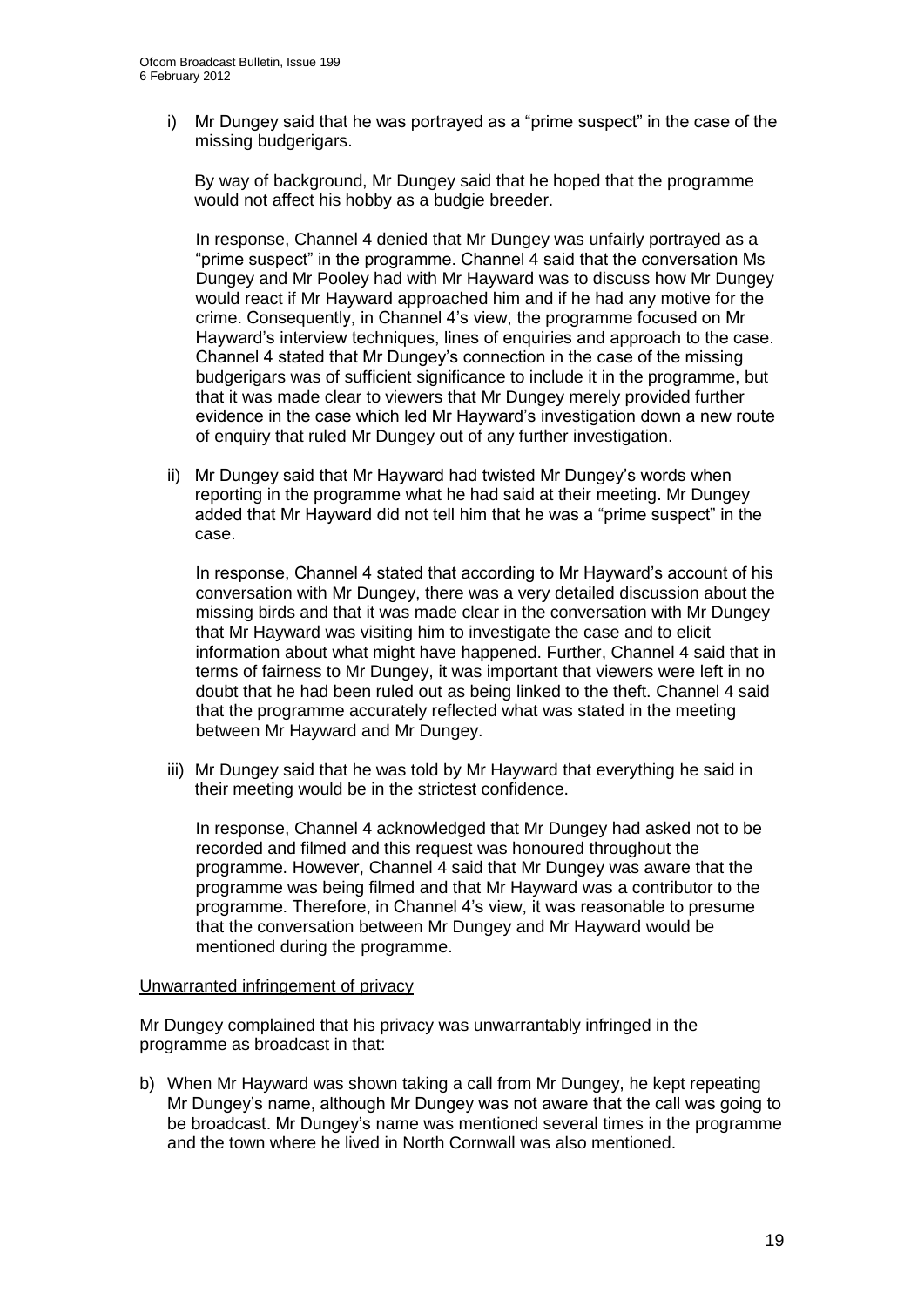In response, Channel 4 said that although Mr Dungey asked not to be recorded or filmed (a request which Channel 4 say was honoured) he was aware that the programme was being filmed and that Mr Hayward was a contributor. Therefore, Channel 4 stated that it was reasonable to presume that the phone call would be featured in the programme. Further, Channel 4 said that at no point in the programme as broadcast was Mr Dungey visible or was a recording of his voice played. In addition, the programme did not reveal any other personal details about which Mr Dungey would have a reasonable expectation of privacy.

Channel 4 said that in relation to broadcasting the name of the town where Mr Dungey lived, this was mentioned once at the start of the programme and in connection with the case of the missing budgerigars and not in relation to Mr Dungey's home. Channel 4 said that for the remainder of the programme, the area in question was referred to as *"Cornwall"* or *"North Cornwall"*. Further, Channel 4 said that any images of the area were generic Cornwall countryside images, and not specific to the town where Mr Dungey lived, and therefore most of the shots of public houses and hotels would have been unrecognisable to the majority of viewers.

c) Photographs of his wedding were shown in the programme.

In response, Channel 4 said that only six photographs of Mr Dungey's wedding were featured during the programme and for approximately thirteen seconds in total. In addition, Mr Dungey's face was completely obscured in all of them. Channel 4 stated that Mr Dungey's privacy was not infringed in the programme as broadcast because of the brevity of the images of Mr Dungey shown on the programme and the fact that no other information for which there would be a reasonable expectation of privacy was revealed.

### **Decision**

Ofcom's statutory duties include the application, in the case of all television and radio services, of standards which provide adequate protection to members of the public and all other persons from unjust and unfair treatment and unwarranted infringement of privacy in, or in connection with the obtaining of material included in, programmes in such services.

In carrying out its duties, Ofcom has regard to the need to secure that the application of these standards is in the manner that best guarantees an appropriate level of freedom of expression. Ofcom is also obliged to have regard, in all cases, to the principles under which regulatory activities should be transparent, accountable, proportionate and consistent and targeted only at cases in which action is needed.

In reaching its decision, Ofcom carefully considered all the relevant material provided by both parties. This included a recording of the programme as broadcast and transcript and both parties' written submissions.

When considering complaints of unjust and unfair treatment, Ofcom has regard to whether the broadcaster's actions ensured that the programme as broadcast avoided unjust or unfair treatment of individuals and organisations, as set out in Rule 7.1 of Ofcom's Broadcasting Code ("the Code"). Ofcom had regard to this Rule when reaching its decision on the individual heads of complaint detailed below.

a) Ofcom first considered the complaint that material facts were presented, disregarded or omitted in a way that was unfair to Mr Dungey.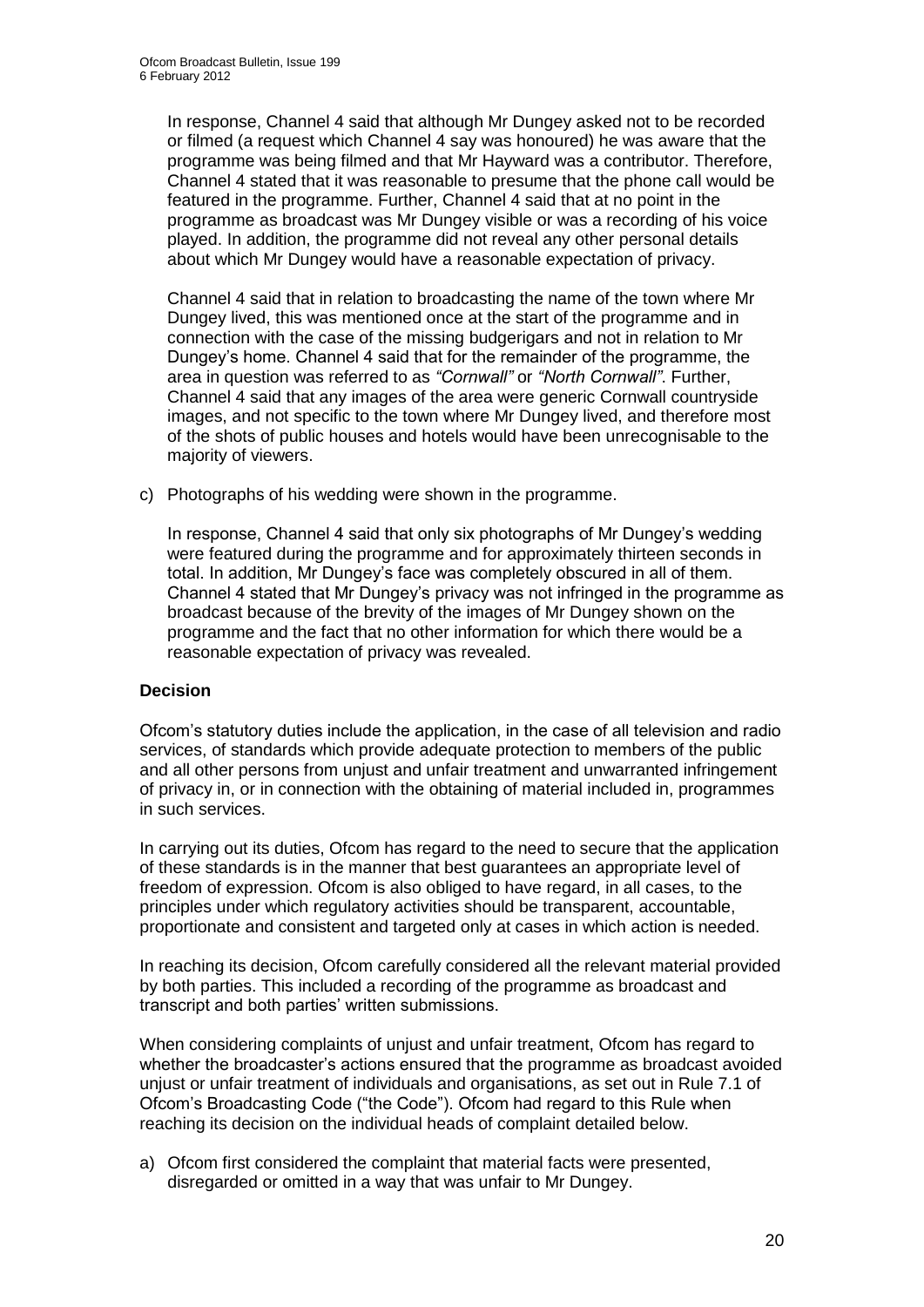In keeping with the right to freedom of expression, Ofcom recognises that broadcasters and programme makers have the editorial freedom to make programmes on a broad range of topics and it is a matter for them to decide what material is included in or omitted from the programme as broadcast, and how the content is presented. In taking these decisions however broadcasters must comply with Practice 7.9 of the Code. This states that, when broadcasting a factual programme, broadcasters should take reasonable care to satisfy themselves that material facts have not been presented, disregarded or omitted in a way that is unfair to an individual or organisation.

In considering this complaint and all its various sub-heads below, Ofcom therefore had regard to Practice 7.9 of the Code.

Ofcom considered each of the following sub-heads of complaint in order to reach an overall decision as to whether Mr Dungey was unfairly portrayed in the programme as broadcast.

i) Ofcom first considered the complaint that the programme portrayed Mr Dungey as a "prime suspect" in the case of the missing budgerigars.

Ofcom noted the following extract from the programme:

- Voiceover: *"John's photographs of the aviary are the first evidence in his crime scene analysis. He then talks to Andrew Pooley and his partner Linda. The families' opinion is that domestic issues are at the heart of this crime. One possible suspect is Linda's ex husband Barry Dungey, who also breeds budgies.*
- Ms Dungey: *I don't look at him as an ex-husband anymore. He's been so arrogant, so rude. I don't know him as I knew him when I married him.*
- Mr Hayward: *What do you think would happen then if we went and knocked on his front door and said "Oi, do you know anything about the bird theft." What do you think his attitude would be?*
- Ms Dungey: *I think he would be quite off handed and probably it would be quite a good idea to get a reaction.*
- Mr Hayward: *If he'd have come and stolen your birds, do you think he would have done it purely to deprive you of the birds or to sell and turn them into money.*
- Ms Dungey: *Yes to make something out of it. He don't do nothing for nothing at all".*

In Ofcom's view, it was clear from the above exchange in the programme that Ms Dungey suspected her ex-husband, Mr Dungey, as being responsible for the missing budgerigars. Ofcom noted that Mr Hayward questioned what Mr Dungey's possible motive may be for stealing the birds and what his reaction may be to being questioned on the matter. At this point in the programme, Ofcom considered that Mr Dungey was portrayed as a possible suspect in the case. However, immediately following the above exchange, Ofcom noted that the programme stated: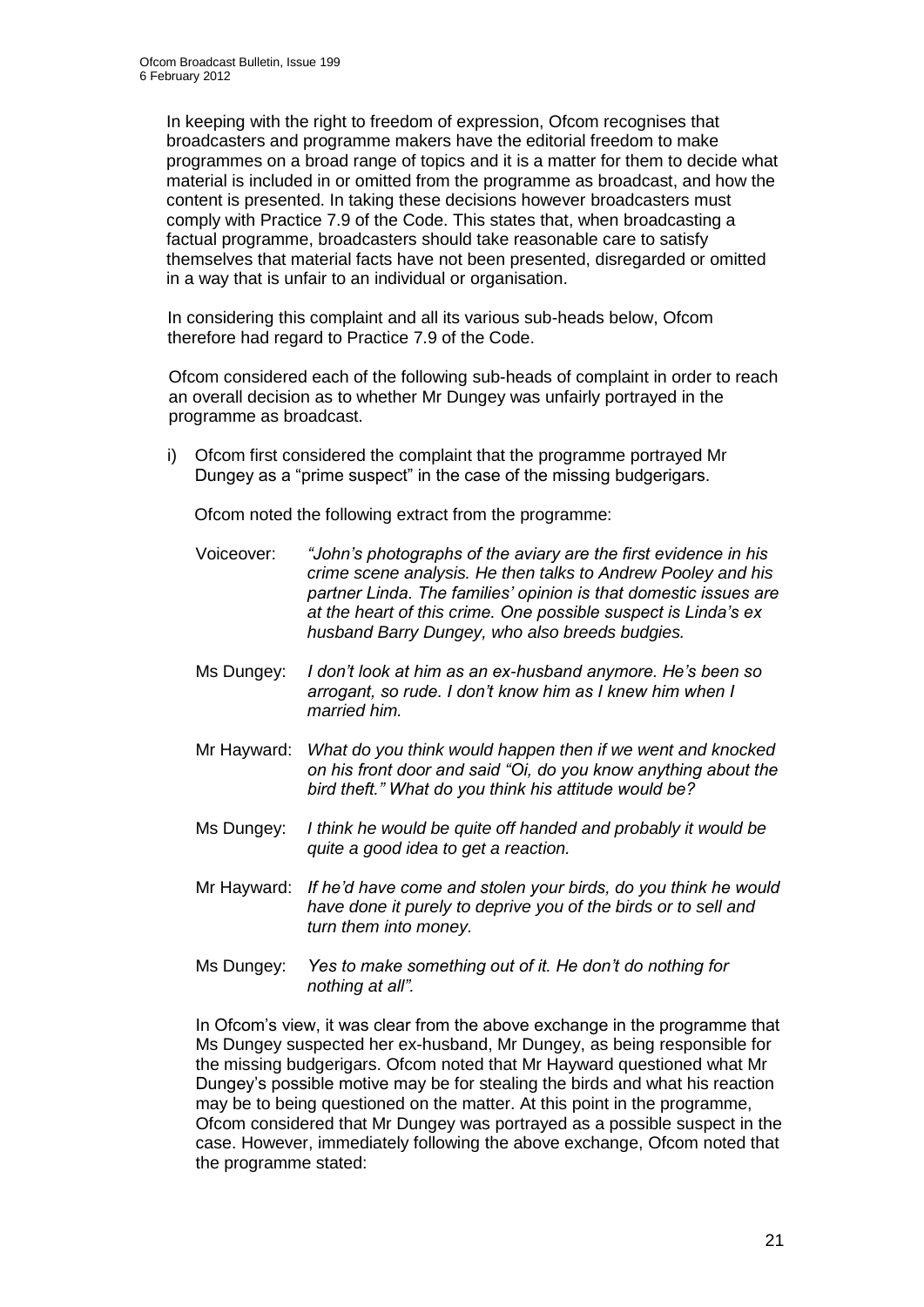Voiceover: *"John* [Hayward] *knows that emotions are running high. And whilst unsubstantiated accusations are common place he still has no real evidence or witnesses.*

Mr Hayward: *It's complicated because of emotions and being emotive. It's exacerbated, it's aggravated. It's a very close knit community".*

This exchange highlighted to viewers that Mr Hayward was aware that because of *"emotions running high"*, he was unable to rely on the accusations made by Ms Dungey. Further, the search for answers to the case had only just begun because Mr Hayward still had *"no real evidence or witnesses"*. Ofcom noted that later in the programme, viewers were notified that Mr Dungey was *"still being investigated as John* [Hayward] *believes he would know how to identify the birds"*. Mr Hayward was then shown following up his investigation with Mr Brookes and again with Mr Pooley, after receiving information from Mr Dungey. Ofcom noted too that following Mr Hayward's discussions with Mr Pooley and Mr Brookes, Mr Hayward was still unable to make any progress with his investigations and this was explained in the programme as follows:

*"Even with all the accusations and rumours flying around there is no evidence to link either Andrew* [Mr Pooley]*, Robbie Brooks, or Linda's exhusband Barry to the crime. John leaves with a head full of information to digest*.*"*

In Ofcom's view, the puzzling nature of the case and that there was no clear prime suspect, was signposted to viewers. It considered that the role of Mr Dungey as a possible suspect was quickly altered into someone who would be of assistance with trying to provide clues in relation to the case. Ofcom also noted that the programme informed viewers that after four months the case was handed to the police *"but because it is unresolved they take no further action and the case is closed*.*"*

Taking all the above factors into account, Ofcom considered that, although the programme initially focussed on Mr Dungey being a possible suspect, this was quickly dismissed as speculation and it was made clear in the programme that the crime remain unsolved. In Ofcom's view, it was unlikely that viewers would have regarded Mr Dungey as a, or even the, "prime suspect" in the case.

Ofcom therefore found that programme makers had taken reasonable care to ensure that material facts had not been presented, disregarded or omitted in a way that was unfair to Mr Dungey.

ii) Ofcom considered the complaint that Mr Dungey said that Mr Hayward had twisted his words in reporting what Mr Dungey had said at their meeting. Mr Dungey added that Mr Hayward did not tell him that he was a "prime suspect" in the case.

Ofcom noted the following extract in the programme:

Voiceover: *"John* [Hayward] *drives to meet Barry* [Dungey] *who doesn't want to appear on camera. But in an informal chat he drops a bomb shell. Maybe the birds are still alive.*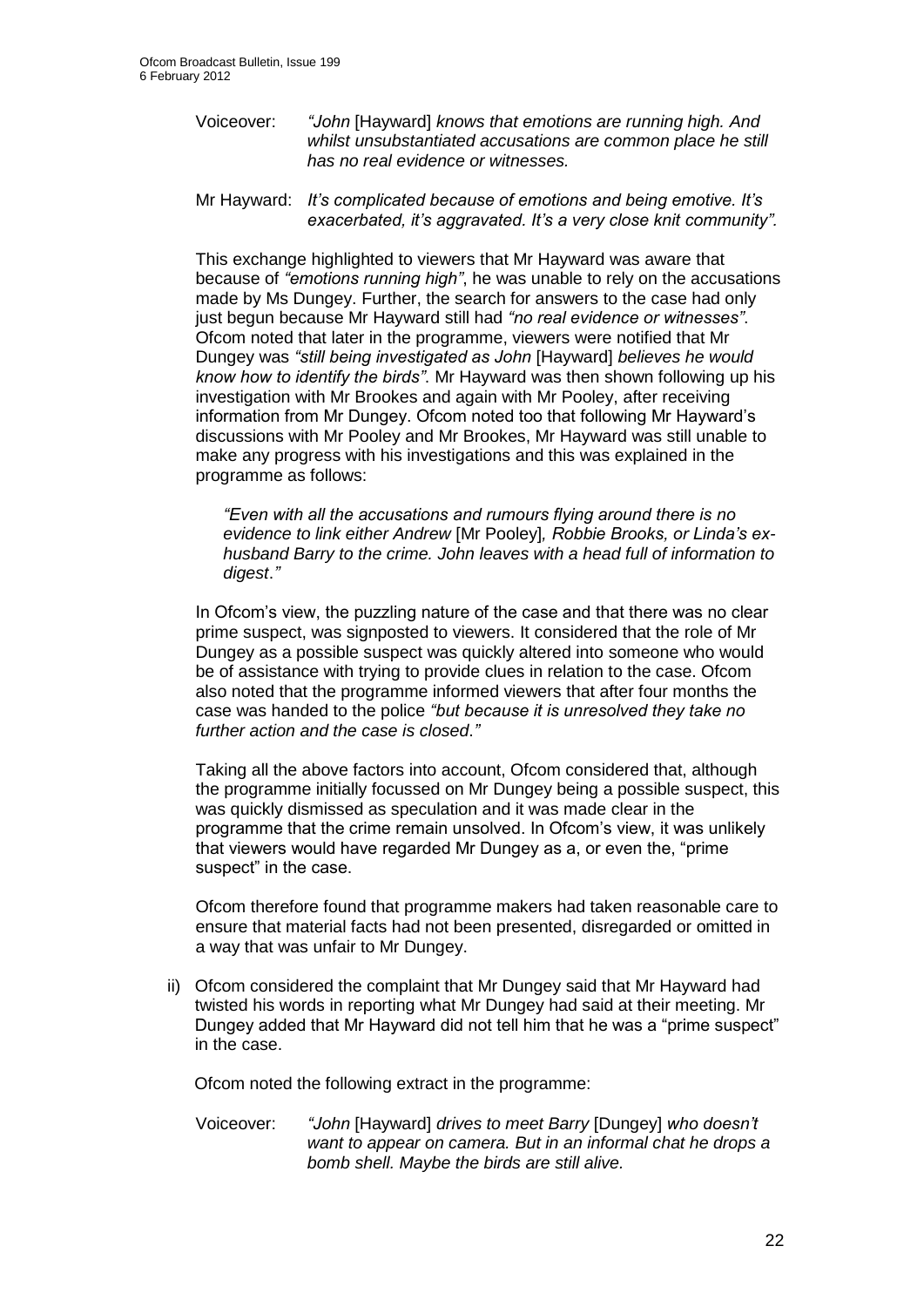- Mr Hayward: *He* [Mr Dungey] *said somebody has got those birds and he knows where he's* [i.e. Mr Pooley] *either given them or sold them. I said well why would he sell them. He said to turn them into money, to pay his debts.*
- Narrator: *Barry tells John that he thinks Andrew Pooley was in debt, so he sold his own birds. When it comes to budgies there is no one closer to Andrew than Robbie Brookes. John Hayward decides to set up a meeting with him".*

Ofcom noted that the meeting between Mr Hayward and Mr Dungey was not broadcast. Instead, following the meeting, Mr Hayward reported in the programme what Mr Dungey was alleged to have said. As a result of the meeting, it was clear that Mr Hayward was alerted to the possibility of another suspect (i.e. Mr Pooley) and a possible motive for the crime (namely that Mr Pooley had sold the birds to pay for debts he had supposedly incurred). The programme later showed Mr Hayward speaking with Mr Pooley and Mr Brookes.

Ofcom noted Mr Dungey's complaint that what he had said at the meeting had been twisted by Mr Hayward, although Mr Dungey did not specify to Ofcom how he had been misrepresented by Mr Hayward Ofcom acknowledged Channel 4's statement that, in its view, the programme accurately reflected what was said at the meeting. Ofcom recognised that there was a disparity in the recollections between the parties on this point and that there was no further documentary material, such as contemporaneous notes of the meeting, which would assist Ofcom in determining whether what was said in the meeting was accurately and fairly reflected in the programme. However, Ofcom's remit is to consider and adjudicate on complaints of unfair treatment and as such is not required to resolve conflicts of evidence as to the nature or accuracy of particular accounts of events. Its role is to adjudicate on whether Mr Dungey had been treated unfairly in the programme as broadcast.

Ofcom observed that, on account of Mr Dungey not wanting to be filmed, only Mr Hayward's comments about their meeting were broadcast. In Ofcom's view, and in the absence of any information to the contrary, there appeared to be no reason to doubt Mr Hayward's recollection of the meeting. Therefore, it was reasonable for the programme makers to broadcast Mr Hayward's comments about the meeting. In any event, Ofcom considered that Mr Hayward was conveying the fact that Mr Dungey had given Mr Hayward further information to assist him with his enquiries into the case of the missing budgerigars and consequently, Ofcom did not consider that this would have caused unfairness to Mr Dungey.

Ofcom considered, therefore, that the broadcaster had taken reasonable care to satisfy itself that material facts had not been presented, disregarded or omitted in way that was unfair to Mr Dungey.

iii) Ofcom considered the complaint that Mr Dungey said that he was told by Mr Hayward that everything he said in the meeting would be in the strictest confidence.

In considering this particular sub-head of the complaint, Ofcom also had regard to Practice 7.7 of the Code which states that guarantees given to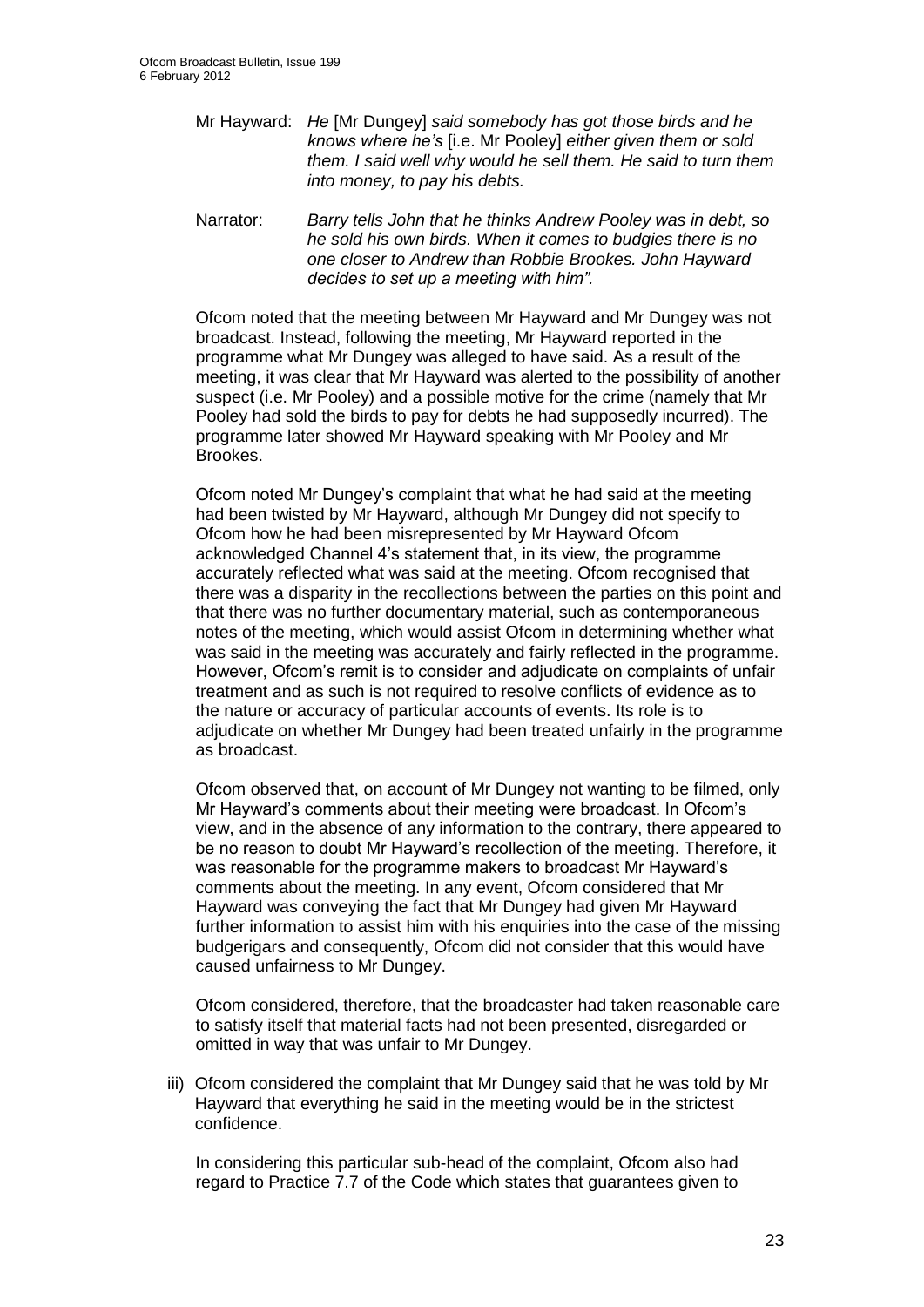contributors (for example relating to the content of a programme, confidentiality or anonymity) should normally be honoured.

Ofcom observed, as set out in sub head ii) above, that Mr Hayward had said in the programme that he had been told by Mr Dungey that Mr Pooley was in debt and had therefore sold the birds. As a direct consequence of the meeting, Mr Hayward was shown to follow *"up on Barry Dungey's advice to look close to home for a perpetrator. John decides to put a couple of questions to Andrew Pooley's helper, Robbie Brookes"*.

Ofcom noted that Channel 4 said that a guarantee was given by the programme makers to Mr Dungey that he would not be recorded or filmed in relation to his meeting with Mr Hayward, and that this was honoured. Ofcom was not provided with any documentary material by either party to the complaint that assisted it in determining whether or not a guarantee was given to Mr Dungey by Mr Hayward in relation to what was said in the meeting being kept in the "strictest confidence". As stated in sub-head ii) above, Ofcom's remit is not to resolve disputes in evidence but to adjudicate on whether, in this case, Mr Dungey had been treated unfairly in the programme as broadcast. In addition, the Code states that "failure to follow practices will only constitute a breach where it results in unfairness to an individual or organisation". Therefore, Ofcom went on to consider whether revealing what was said in the meeting resulted in unfairness to Mr Dungey.

Ofcom recognised the potential for unfairness to an individual in a programme where that individual is under the impression that what they say will remain confidential, but that confidentiality is subsequently compromised .However, in the circumstances stated above where Mr Dungey has not provided Ofcom with any evidence of a guarantee of confidentiality being given by the programme makers. Therefore, in the absence of any evidence to support Mr Dungey's claim and taking the factors referred to above into account, Ofcom considered that viewers were likely to have appreciated that Mr Dungey was assisting with the investigation by providing Mr Hayward, as the detective responsible for this case, with information that Mr Hayward could either investigate further or eliminate persons, as appropriate, from the enquiries.

Ofcom considered that by revealing what was said in the meeting with Mr Dungey, Mr Hayward was able to progress with his investigations into the case. In addition, Mr Dungey would have been likely to have been perceived by viewers as providing important assistance to Mr Hayward. Consequently, Ofcom considered that revealing what Mr Dungey said at the meeting to Mr Hayward did not cause any unfairness to Mr Dungey.

Ofcom considered, therefore, that the broadcaster had taken reasonable care in the circumstances to satisfy themselves that material facts had been presented in the programme in way that was not unfair to Mr Dungey.

#### Unwarranted infringement of privacy

In Ofcom's view, the individual's right to privacy has to be balanced against the competing rights of the broadcasters to freedom of expression. Neither right as such has precedence over the other and where there is a conflict between the two, it is necessary to focus intensely on the comparative importance of the specific rights. Any justification for interfering with or restricting each right must be taken into account and any interference or restriction must be proportionate.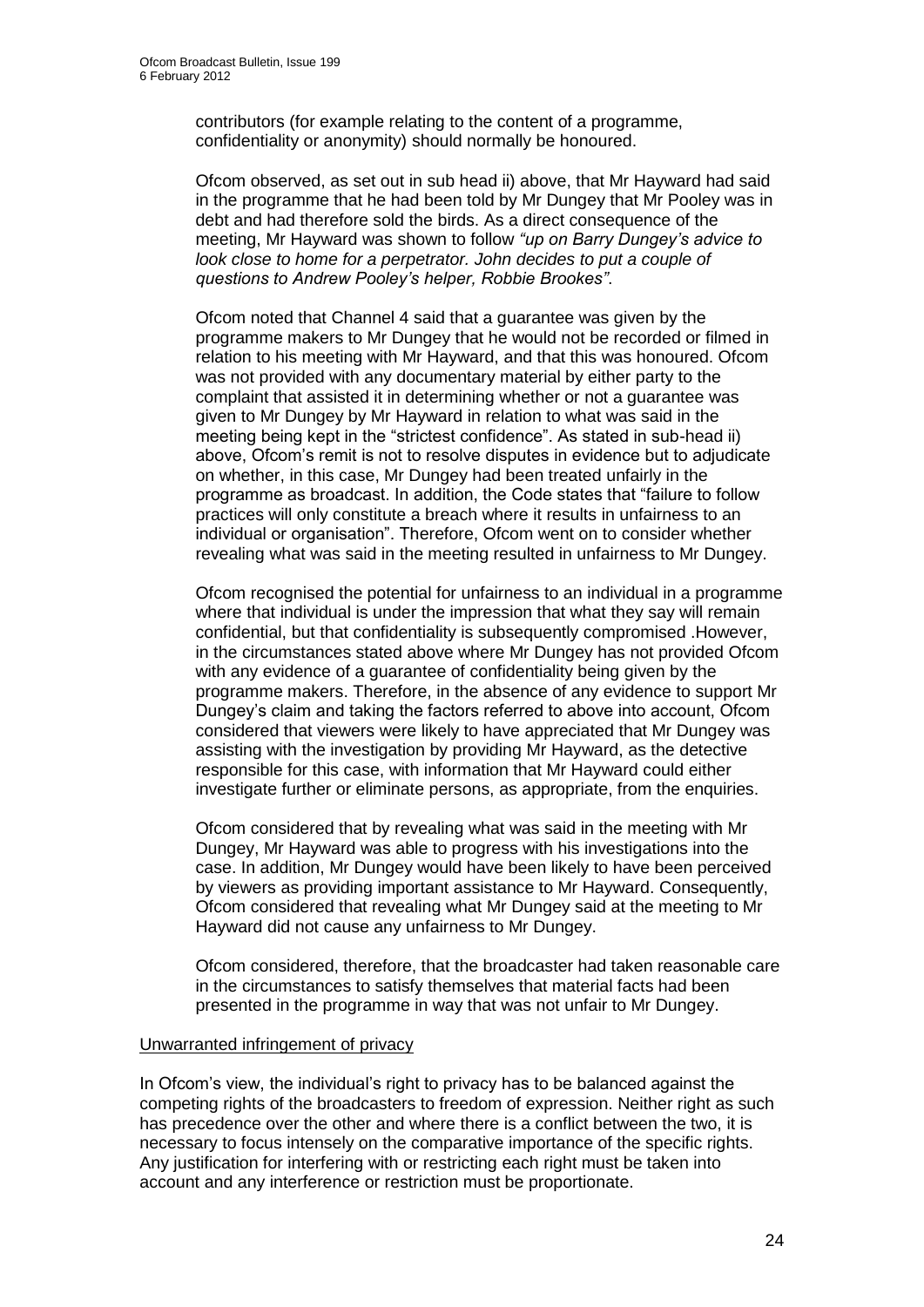This is reflected in how Ofcom applies Rule 8.1 of the Code which states that any infringement of privacy in programmes, or in connection with obtaining material included in programmes, must be warranted.

Ofcom also had regard to Practice 8.6 of the Code which states that if the broadcast of a programme would infringe the privacy of a person or organization, consent should be obtained before the relevant material is broadcast, unless the infringement of privacy is warranted.

b) Ofcom considered the complaint that when Mr Hayward was shown taking a call from Mr Dungey, he kept repeating Mr Dungey's name, although Mr Dungey was not aware that the call was going to be broadcast. Mr Dungey's name was mentioned several times in the programme as was the small town where he lives in North Cornwall.

Ofcom first considered the extent to which Mr Dungey had a legitimate expectation of privacy in relation to the broadcast of his name and the town where he lives in North Cornwall in the programme.

Ofcom noted that while Mr Dungey did not feature in the programme as broadcast, his name was mentioned throughout the relevant section of the programme which related to the case of the missing budgerigars. As stated in sub-head i) of the Decision, Mr Dungey was an integral part of Mr Hayward's investigations and his name was mentioned in relation to the information he provided to Mr Hayward. Ofcom also noted that at the start of the programme, viewers were informed that Mr Hayward was in *"Cornwall"* to investigate the case and images of the town in Cornwall where Ms Dungey and Mr Pooley lived were broadcast. However, in relation to Mr Dungey, it was not specified where in Cornwall he lived. Ofcom also acknowledged that, as stated in sub head iii) of the Decision, Mr Dungey was given guarantees by the programme makers that he would not be filmed or recorded in the programme as broadcast.

In taking these factors into account, Ofcom considered that although Mr Dungey had not wanted to appear in the programme, he was aware that he had given information to the programme, and he has never asserted that he sought any guarantee that his name or that of the town where he lived would not be referred to in the programme that he knew was going to be broadcast. Therefore, while Ofcom acknowledged that Mr Dungey was given guarantees in relation to not being filmed or recorded, in the absence of any other material, it did not consider that this was extended to any mention of his name which would in turn have affected any legitimate expectation he may have had.

Ofcom therefore reached the decision that Mr Dungey did not have a legitimate expectation of privacy in relation to his name or the town he lives being broadcast in the programme. Consequently Ofcom did not go on to consider whether any infringement of Mr Dungey's privacy was warranted.

c) Ofcom next considered the complaint that Mr Dungey's privacy was unwarrantably infringed in the broadcast of the programme because photographs of his wedding were shown in the programme.

Ofcom first considered the extent to which he had a legitimate expectation of privacy in relation to the photographs of him at his wedding that were broadcast in the programme.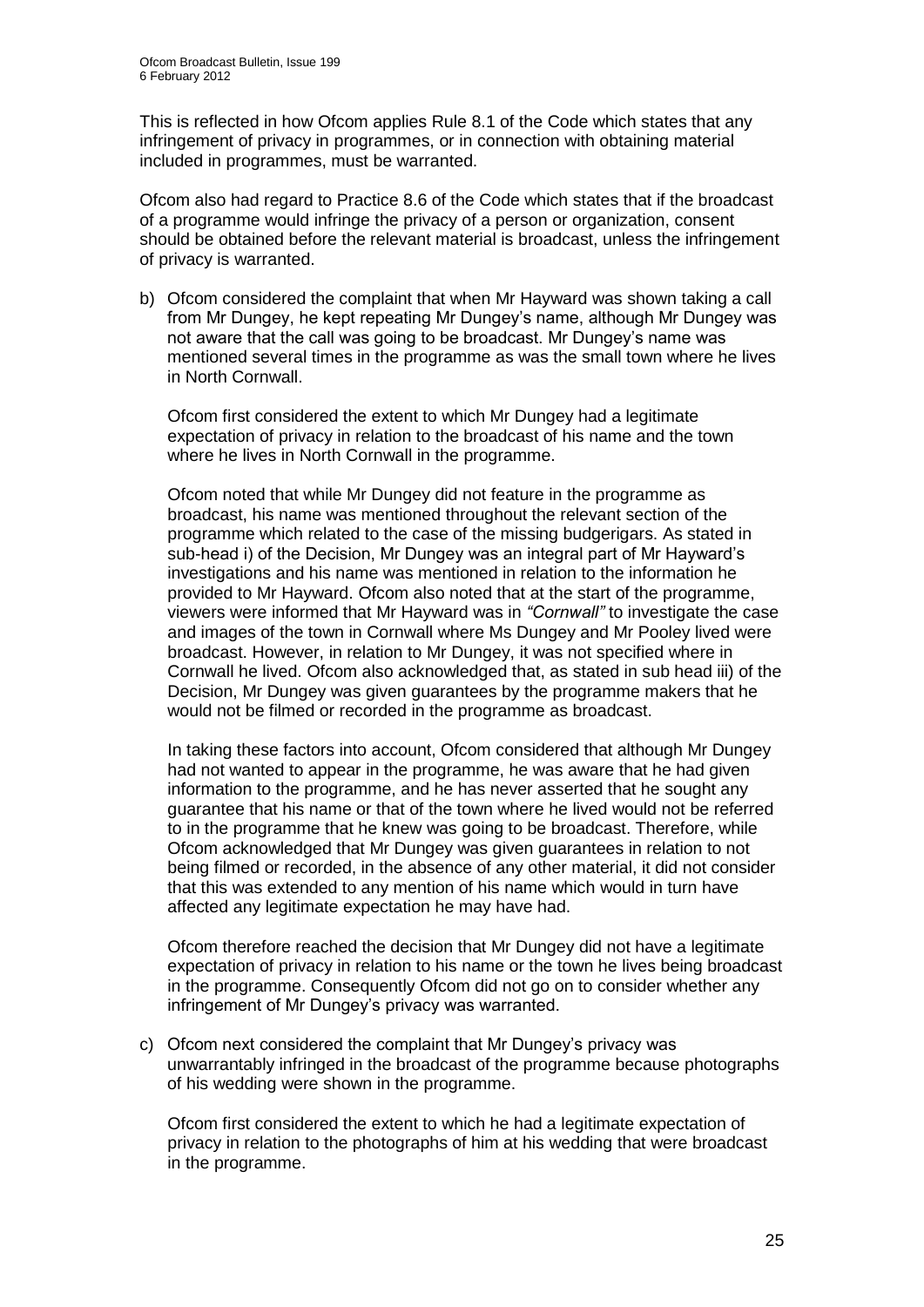Ofcom observed that six photographs of Mr and Ms Dungey at their wedding were shown in one camera shot. The footage then focused on one photograph in particular of Mr and the then Mrs Dungey who were facing the camera. Mr Dungey's face had been obscured in all of the photographs. However, in Ofcom's opinion, it was clear to viewers that the person in the photograph was Mr Dungey because the commentary which accompanied the photograph identified him as *"Linda's ex-husband Barry* [Dungey]*"*.

Ofcom considered that the photographs were personal to Mr Dungey as they concerned his private relationship with his ex-wife Ms Dungey. In addition, Mr Dungey's wedding was not relevant to the case of the missing budgerigars. Therefore, Ofcom considered that Mr Dungey had a legitimate expectation of privacy in relation to the photographs of him at his wedding.

Having taken into account the decision that Mr Dungey had a legitimate expectation of privacy in relation to the broadcast of photographs of him at his wedding, Ofcom went on to consider the broadcaster's competing right to freedom of expression and the audience's right to receive information and ideas without unnecessary interference.

Ofcom did not consider there to be any public interest justification in broadcasting the photographs because in particular Mr Dungey's wedding was not relevant to the case of the missing budgerigars. Ofcom however acknowledged the steps that the broadcaster had taken to ensure that the photographs themselves did not identify Mr Dungey. Ofcom also took into consideration the fact that the photographs were only shown for a few seconds. In view of the facts that Mr Dungey's face had been obscured and the photographs were only shown in the programme for a few seconds, any infringement of privacy was, in Ofcom's opinion, limited.

Taking the above factors into account, and balancing Mr Dungey's legitimate expectation of privacy against the broadcaster's right to freedom of expression, Ofcom is satisfied that there has not been an unwarranted infringement of Mr Dungey's privacy.

**Accordingly, Ofcom has not upheld Mr Dungey's complaint of unjust and unfair treatment and unwarranted infringement of privacy in connection with the obtaining of material included in the programme and in the programme as broadcast should not be upheld.**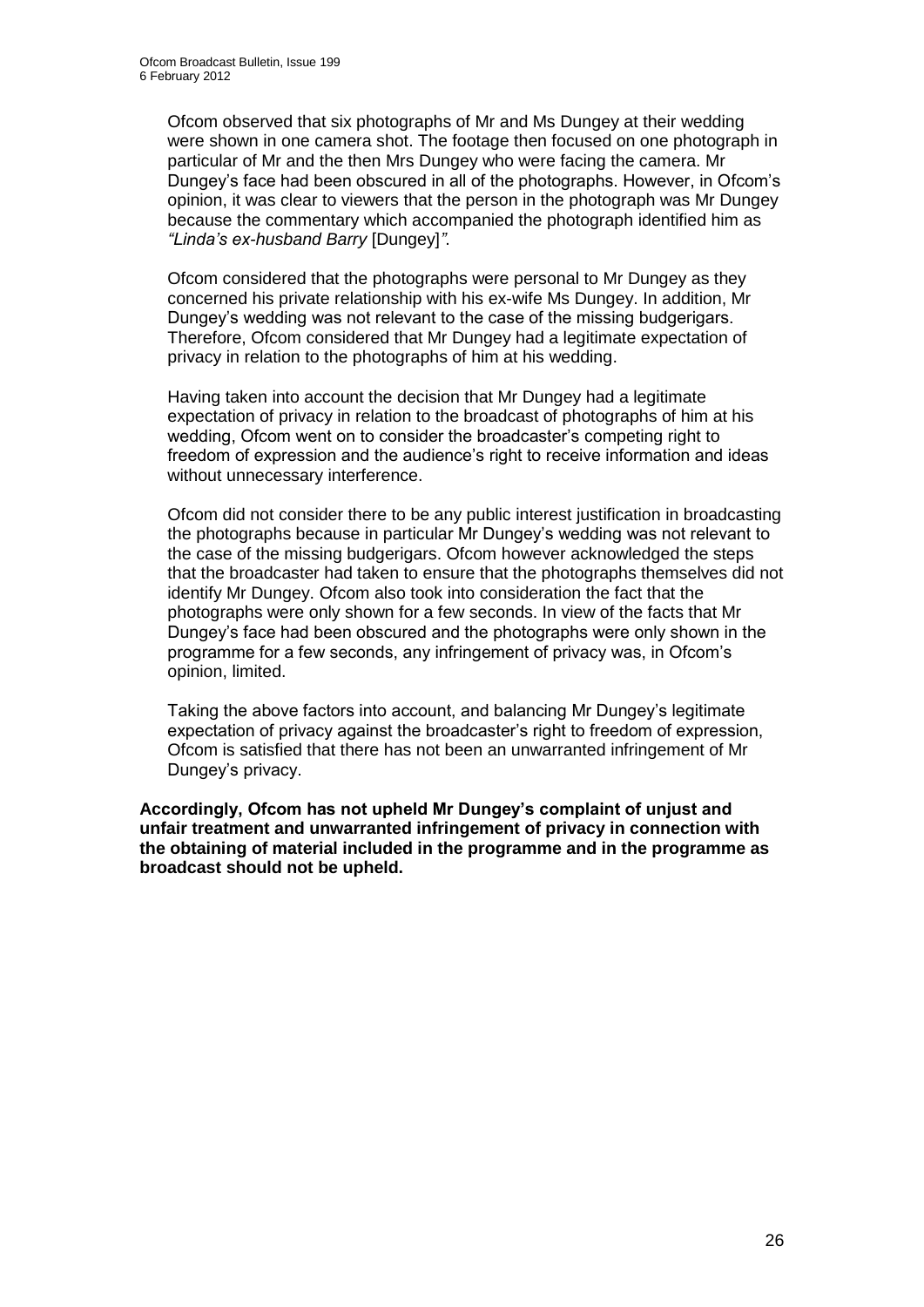# **Not Upheld**

### **Complaint by The Reverend Colin Coward**

*Straight Talk, Voice of Africa Radio, 21 August 2011*

**Summary**: Ofcom has not upheld this complaint of unfair treatment made by Reverend Colin Coward.

The programme featured a discussion on attitudes to homosexuality in Africa and included comments on whether or not homosexuality was acceptable. The Reverend Coward, a British man who runs an international organisation that works to change attitudes towards homosexuality in the Anglican Church, contributed to the programme.

In summary, Ofcom found that the programme did not result in unfairness to Reverend Coward in that he gave informed consent for his contribution and he was given an appropriate and timely opportunity to respond to a significant allegation of racism made against him in the programme.

### **Introduction**

Voice of Africa Radio ("VOAR") provides a community radio service to the African community in Newham in London. On 14 August 2011 and 21 August 2011 VOAR broadcast *Straight Talk*, a weekly topical discussion programme which includes guest commentators and a listener call-in.

Both editions of the programme on 14 August 2011 and 21 August 2011 included discussions on attitudes to homosexuality in Africa and comments on whether or not homosexuality was acceptable. These discussions and comments were prompted by an anti-homosexual campaign in Ghana that was sparked by comments made by the parliamentary minister for Ghana's western region (Reverend Paul Evans Aidoo). During the introduction to each programme the presenter, Mr Space Clottey, explained that the minister had called for homosexuals to be arrested and had asked people to inform on anyone whom they suspected of being homosexual. Mr Clottey also said that this campaign had been condemned by Mr Steven O'Brien MP (the UK's Under-Secretary of state for International Development).

The majority of contributors to each programme (which included several ministers in the African branch of the Anglican Church) expressed anti-homosexual sentiments and several criticised homosexual church ministers in particular.

The Reverend Colin Coward, a British man who runs an international organisation that works to change attitudes towards homosexuality in the Anglican Church, contributed to both programmes. Much of the discussion in each programme revolved around the correct interpretation of biblical texts and some of the contributors argued that the Reverend Coward's interpretation of the bible was incorrect and that homosexuality was *"an abomination"*. In addition, several contributors, including a studio guest during the programme broadcast on 21 August 2011, said that in their view white men were promoting homosexuality and that what they regarded as the growth of homosexuality in Africa was the result of cultural imperialism.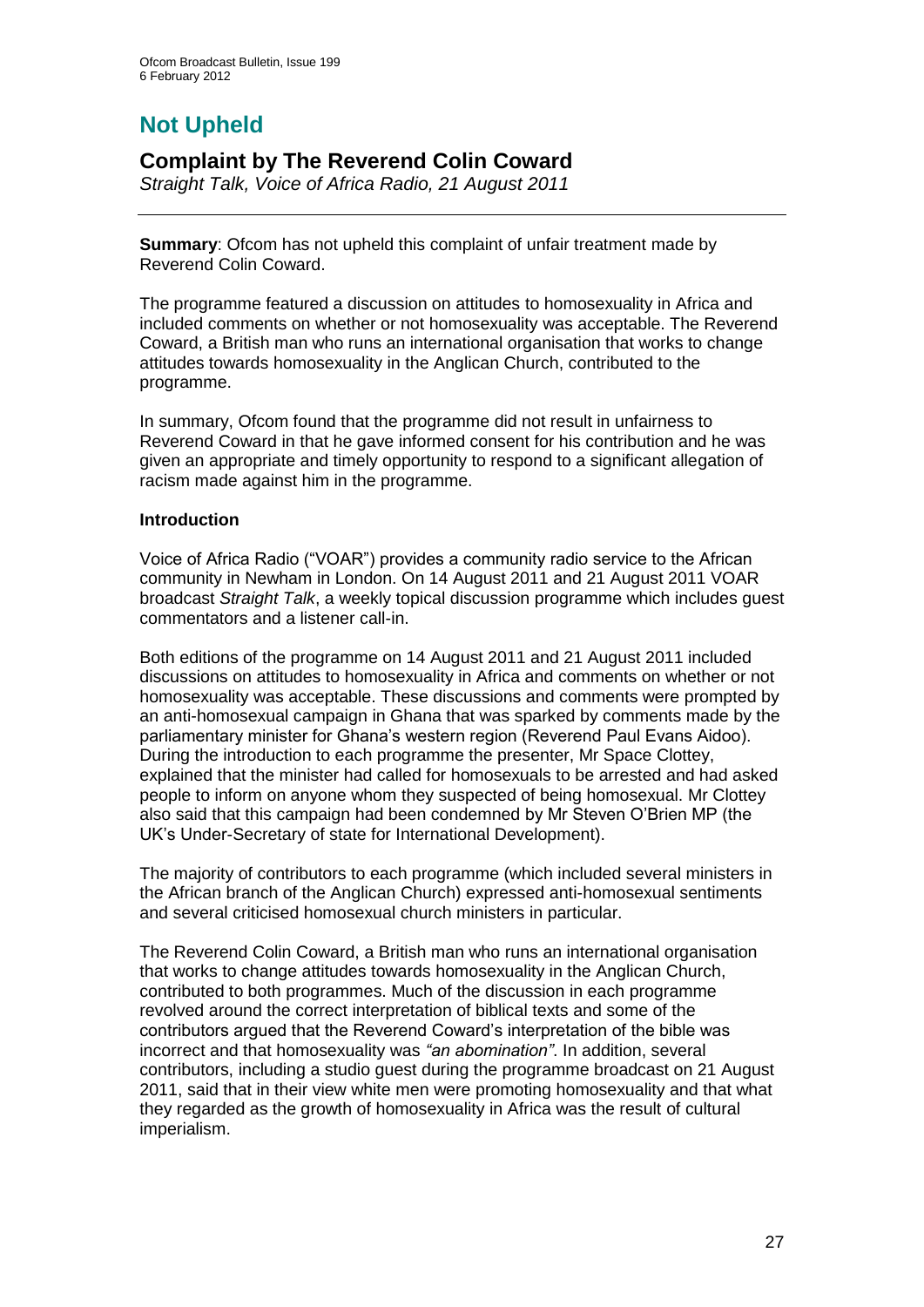During the programme broadcast on 14 August 2011 Reverend Coward spoke about the aims of his organisation, his own homosexuality, his calling to the priesthood, his marriage to a Nigerian man, the strongly anti-homosexual feelings amongst some people in Africa and the need for homosexual people in Africa to be treated with dignity rather than with prejudice.

Following the broadcast of the programme broadcast on 21 August 2011, The Reverend Colin Coward complained to Ofcom that he was treated unjustly or unfairly in this programme as broadcast.

### **The Complaint and VOAR's response**

The details of the Reverend Coward's complaint are set out below, followed by VOAR's responses on particular points.

In summary, the Reverend Coward complained that he was treated unjustly or unfairly in the programme as broadcast in that:

a) After his participation in the discussion during the programme broadcast on 14 August 2011 VOAR had told him (the Reverend Coward) that they would like to continue the conversation. However, without telling him in advance, VOAR called him on Sunday 21 August 2011, wanting him to participate in the programme immediately. Before he was able to decline he was connected to the studio.

In response, VOAR said that the Reverend Coward could have chosen to withdraw at any time during the telephone conversation he had with Mr Clottey (the presenter) during the programme but instead he chose to continue to contribute to the programme and to express his views and opinions. The broadcaster added that a studio assistant called the Reverend Coward three times on the day on which the programme was broadcast. The first occasion was prior to the broadcast and, having failed to speak to the Reverend Coward, the studio assistant left a message explaining that she was calling on behalf of the *Straight Talk* programme on VOAR. During the second call the Reverend Coward asked the studio assistant to call back a little later as he was driving and at the beginning of the third call, the studio assistant invited the Reverend Coward to contribute to a live edition of the *Straight Talk* programme on the issue of homosexuality in Africa. VOAR said that the Reverend Coward happily consented to participate and was passed through to the presenter in the studio, although (due to the fact that someone else was contributing to the programme at this point) the Reverend Coward was left on hold for about ten minutes before he was put on air. In addition, VOAR said that at the end of the previous week's programme (to which he had contributed), the Reverend Coward had agreed to take part in a future broadcast of *Straight Talk*. VOAR indicated that the recording of this 14 August 2011 programme, a copy of which had already been provided to Ofcom, would prove this was the case.

b) The Reverend Coward was interrogated with hostile questions about biblical texts for thirty minutes and was then subjected to aggressive and abusive comments from various contributors to the programme for ninety-five minutes while repeatedly being told that he would be allowed to respond. The Reverend Coward said that for a period of at least an hour he was made to listen to abusive statements about himself and his homosexuality before being allowed to respond.

In reply VOAR said that *Straight Talk* had developed a particular format over a period of years. Between 10am and noon studio guests are invited to articulate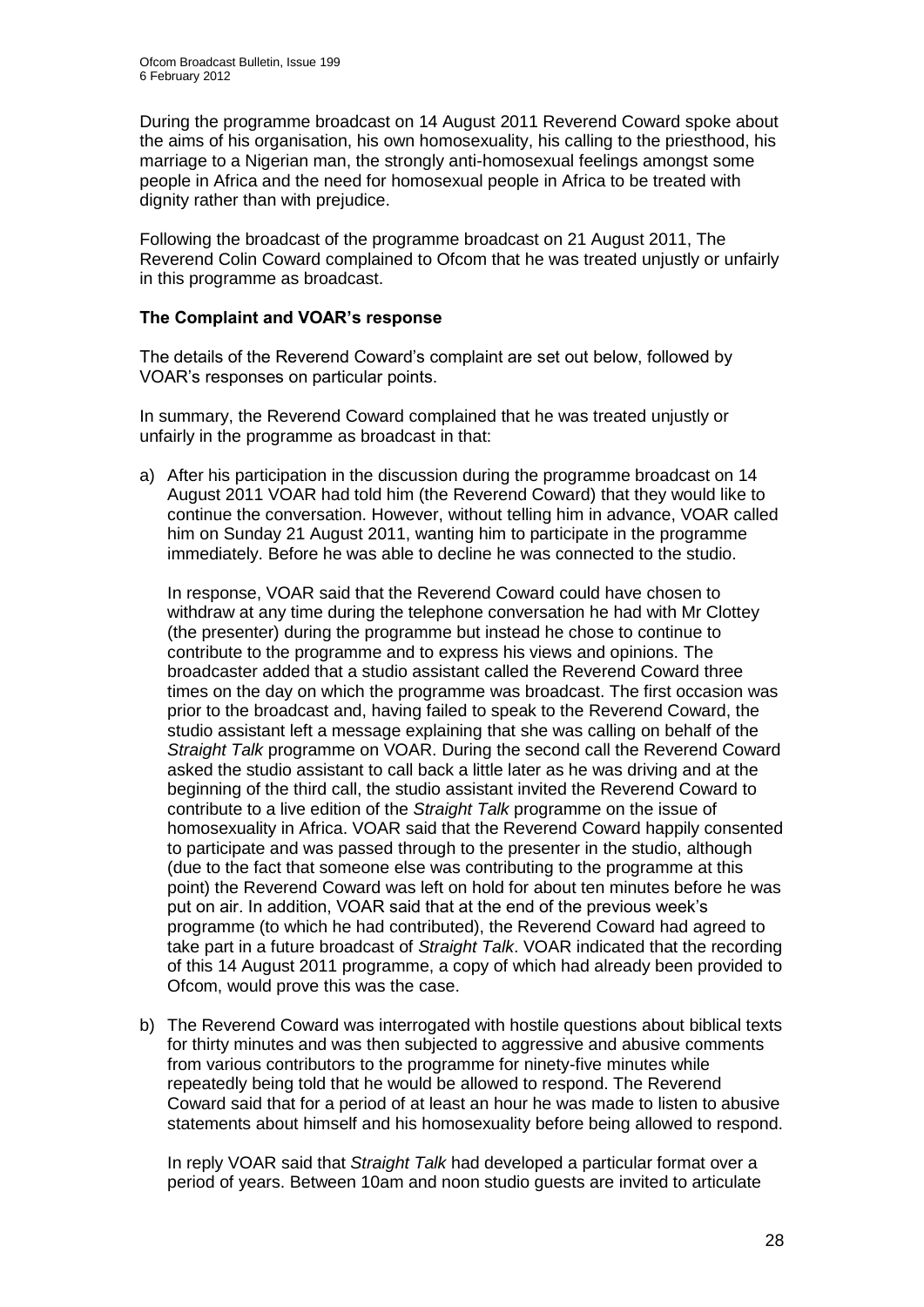their position on the day's topic and from noon onwards listeners are given the chance to contribute and share their opinion with the invited guests live on air. VOAR said that consequently it was not unusual for contributors, either in the studio or on the telephone, to listen rather than talk for extended periods.

VOAR also said that that before ending the Reverend Coward's second contribution, which was twenty-minutes long, the presenter informed him that he must *"leave"* him for a while in order to open up the phone lines and give an opportunity to members of the public to contribute as well. The broadcaster added that due to the large volume of calls received, the presenter took contributions from members of the public for about an hour, which was the normal practice for this programme.

VOAR said that the Reverend Coward contributed to the edition of *Straight Talk* broadcast on 21 August 2011 on four occasions and for a total of forty minutes and that he was therefore given an appropriate, ample and fair opportunity to articulate his position on the matters discussed and to respond to comments from other contributors.

c) Contributors were given the freedom to repeatedly make abusive comments about the Reverend Coward and his sexuality.

In response, VOAR said that it appreciated that the subject matter of homosexuality in Africa was a sensitive matter and that contributors could be passionate in their views and expressions. However, it argued that they were not abusive towards the Reverend Coward. In addition, VOAR said that on several occasions the presenter took account of the cultural perspectives on the topic under discussion and either warned callers to avoid making insults or deliberately silenced contributors in other to avoid any possibility of offence to the Reverend Coward. VOAR also indicated that the presenter treated the Reverend Coward with respect and that the Reverend Coward was given the last word in the programme despite this causing annoyance to the studio guest.

### **Decision**

Ofcom's statutory duties include the application, in the case of all television and radio services, of standards which provide adequate protection to members of the public and all other persons from unfair treatment and unwarranted infringement of privacy in, or in connection with the obtaining of material in, programmes included in such services.

In carrying out its duties, Ofcom has regard to the need to secure that the application of these standards is in the manner that best guarantees an appropriate level of freedom of expression. Ofcom is also obliged to have regard, in all cases, to the principles under which regulatory activities should be transparent, accountable, proportionate and consistent and targeted only at cases in which action is needed.

In reaching its decision, Ofcom carefully considered all the relevant material provided by both parties. This included a recording of the programme as broadcast and transcript, both parties' written submissions and a recording and transcript of the unedited footage.

When considering complaints of unfair treatment, Ofcom has regard to whether the broadcaster's actions ensured that the programme as broadcast avoided unjust or unfair treatment of individuals and organisations, as set out in Rule 7.1 of Ofcom's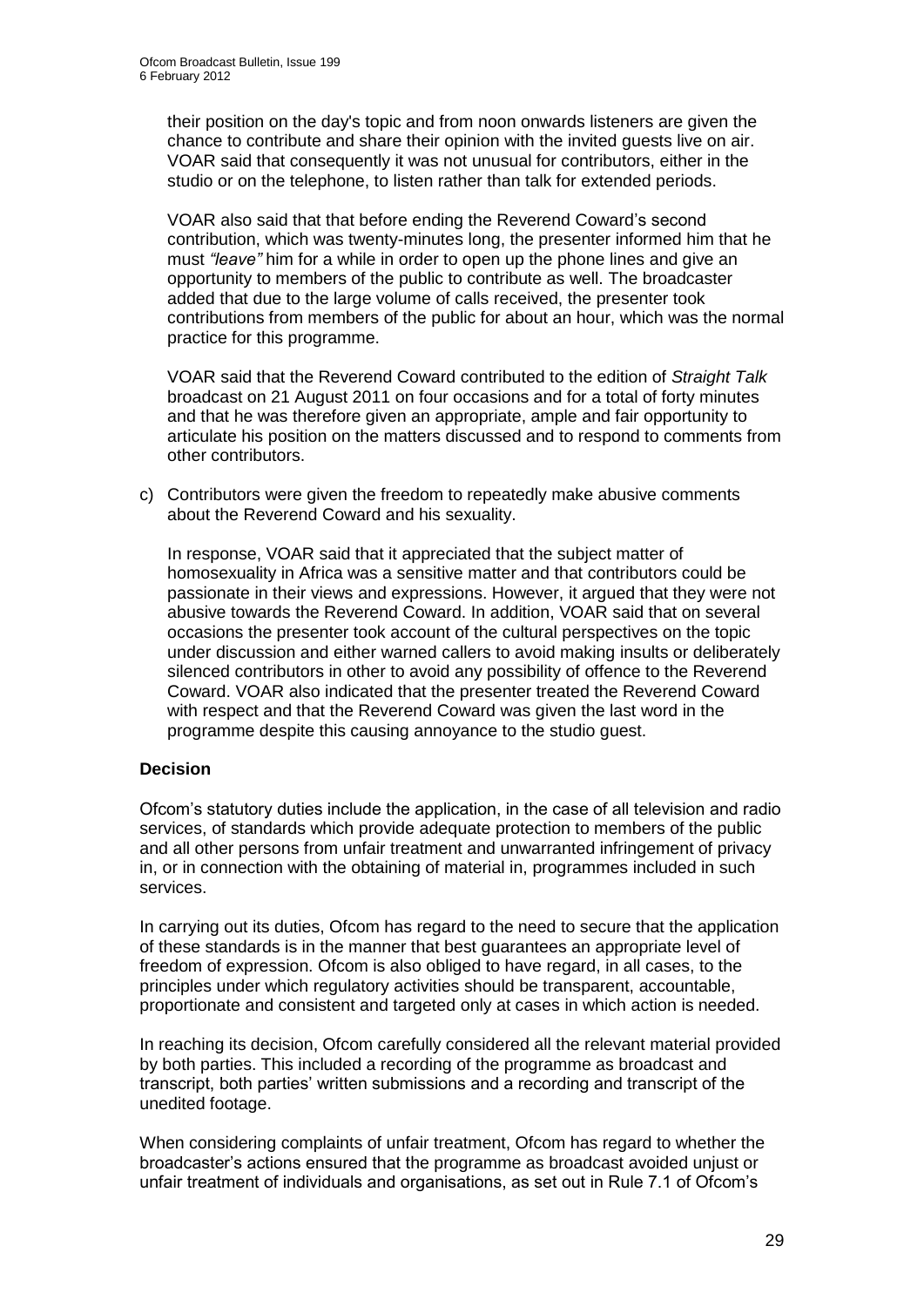1

Broadcasting Code ("the Code"). Ofcom had regard to this rule when reaching its decision on the individual heads of complaint detailed below.

a) Ofcom first considered the Reverend Coward's complaint that he was unfairly treated in that without telling him in advance VOAR called him on 21 August 2011 wanting him to participate in the programme immediately and before he was able to decline he was connected to the studio.

In considering this part of the complaint, Ofcom had regard to Practice 7.3 which provides that in order for potential contributors to a programme to be able to make an informed decision about whether to take part, they should be given sufficient information about a number of aspects of the programme including: the programme's nature and purpose; what kind of contribution they are expected to make (for example, live, pre-recorded, interview, discussion, edited, unedited, etc.); and the areas of questioning, with wherever possible the nature of the other likely contributions.

Ofcom considered the information available to the Reverend Coward before his contribution to the programme on 21 August 2011. It observed that the Reverend Coward had contributed to the preceding week's edition of the programme during which the same topic, namely homosexuality in Africa, was discussed. This programme included some very forthright comments that were critical of homosexuality in general and of homosexual church ministers in particular. It also observed that from the submissions of both parties it appeared that there was a discussion between Reverend Coward and the presenter of *Straight Talk* about "continuing the conversation" in a future broadcast after the 14 August 2011 programme had ended<sup>1</sup>.

Ofcom noted that on the morning of 21 August 2011, VOAR called the Reverend Coward on three occasions; that on the second occasion he asked the studio assistant to call him back later; and, that as a result of comments he made during the third telephone conversation VOAR's studio assistant understood that he had agreed to participate in that day's programme (which was already being broadcast) and therefore put him through to the studio. Ofcom recognises that the Reverend Coward might have regarded this action as precipitate. However, Ofcom noted that although the Reverend Coward was then put on hold for around ten minutes and was therefore not asked to make an immediate contribution to the programme, he remained on the line rather than ending the telephone call. Ofcom also noted that having subsequently heard part of the programme (notably the presenter introducing him and saying that he believed many African pastors were homosexuals and the reaction of a caller, *"Kwami from Ghana"*, to this idea) the Reverend Coward did not tell the presenter that he did not wish to participate but instead indicated his willingness to contribute by saying *"Maybe I can come in?"*. There was no evidence that the Reverend Coward was forced in any way to participate in the programme against his will and it was open to the Reverend Coward to ring off at any moment.

Ofcom considered that, given his participation in the previous week's edition of the programme, his position as a clergyman who runs an organisation that campaigns for the rights of homosexuals in the Anglican Church (notably within

<sup>1</sup> While VOAR provided Ofcom with a copy of the edition of *Straight Talk* broadcast on 14 August 2011, this recording did not include any post broadcast material. However, on the information available to it, it appeared to Ofcom that after this programme the presenter talked to the Reverend Coward about contributing to a future edition of the programme.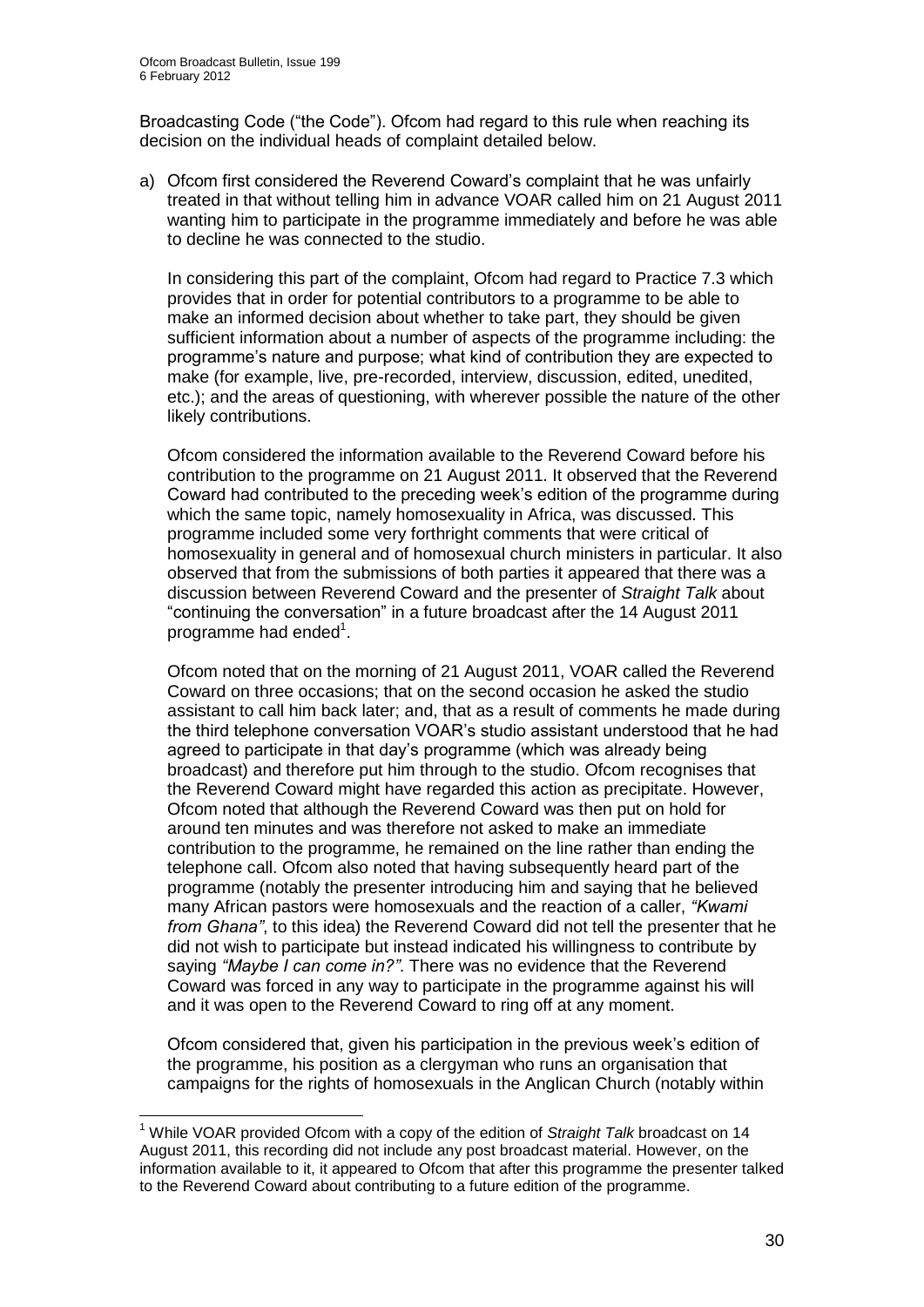Africa), his discussion with the presenter at the end of the programme broadcast on 14 August 2011 and the telephone calls he received from VOAR on 21 August 2011, the Reverend Coward would have understood the following prior to making his contributions to the *Straight Talk* programme on 21 August 2011 that:

- *Straight Talk* was a live discussion programme broadcast on a radio service for the African Community in Newham in East London.
- contributors were given relatively lengthy periods of time in which to expound upon their views, often without any rebuttal.
- the programme covered topical and sometimes contentious issues.
- homosexuality in Africa and particularly in the branches of the Anglican Church in Africa was just such a topic and that it had raised and would again raise a passionate and sometimes even intemperate debate.
- as a practising homosexual in the Anglican Church, who advocated the rights of homosexuals in the Anglican Church, any comments he made were likely to provoke a strong reaction amongst some of the listeners and contributors to the programme.
- on 21 August 2011 VOAR wished him to contribute to a very similar discussion to that he had already taken part in the week before.

Ofcom recognises that the Reverend Coward might regret having taken part in the edition of *Straight Talk* broadcast on 21 August 2011. In light of the factors noted above however we consider that he gave informed consent for his participation in the programme.

Ofcom therefore found that the programme did not result in unfairness to the Reverend Coward in this respect.

### b) & c)

Ofcom considered together the Reverend Coward's complaints that he was unfairly treated in that he was interrogated with hostile questions about biblical texts for thirty minutes, and then subjected to aggressive and abusive comments from various contributors to the programme for ninety-five minutes while repeatedly being told that he would be allowed to respond, and that contributors were given the freedom to repeatedly make abusive comments about him and his sexuality.

In considering this part of the complaint, Ofcom had regard to Practices 7.9 and 7.11 of the Code. Practice 7.9 provides that, before broadcasting a factual programme, broadcasters should take reasonable care to satisfy themselves that material facts have not been presented, disregarded or omitted in a way that is unfair to the individual or organisation. Practice 7.11 states that if a programme alleges wrongdoing or incompetence or makes other significant allegations, those concerned should normally be given an appropriate and timely opportunity to respond.

Ofcom noted that before the Reverend Coward contributed to the programme broadcast on 21 August 2011, the presenter Mr Clottey made several comments setting out the position the Reverend Coward had articulated in the previous week's programme. Mr Clottey then invited the studio guest, Pastor Valentine, who firmly disagreed with the Reverend Coward's views, to respond. For example, Mr Clottey said*:*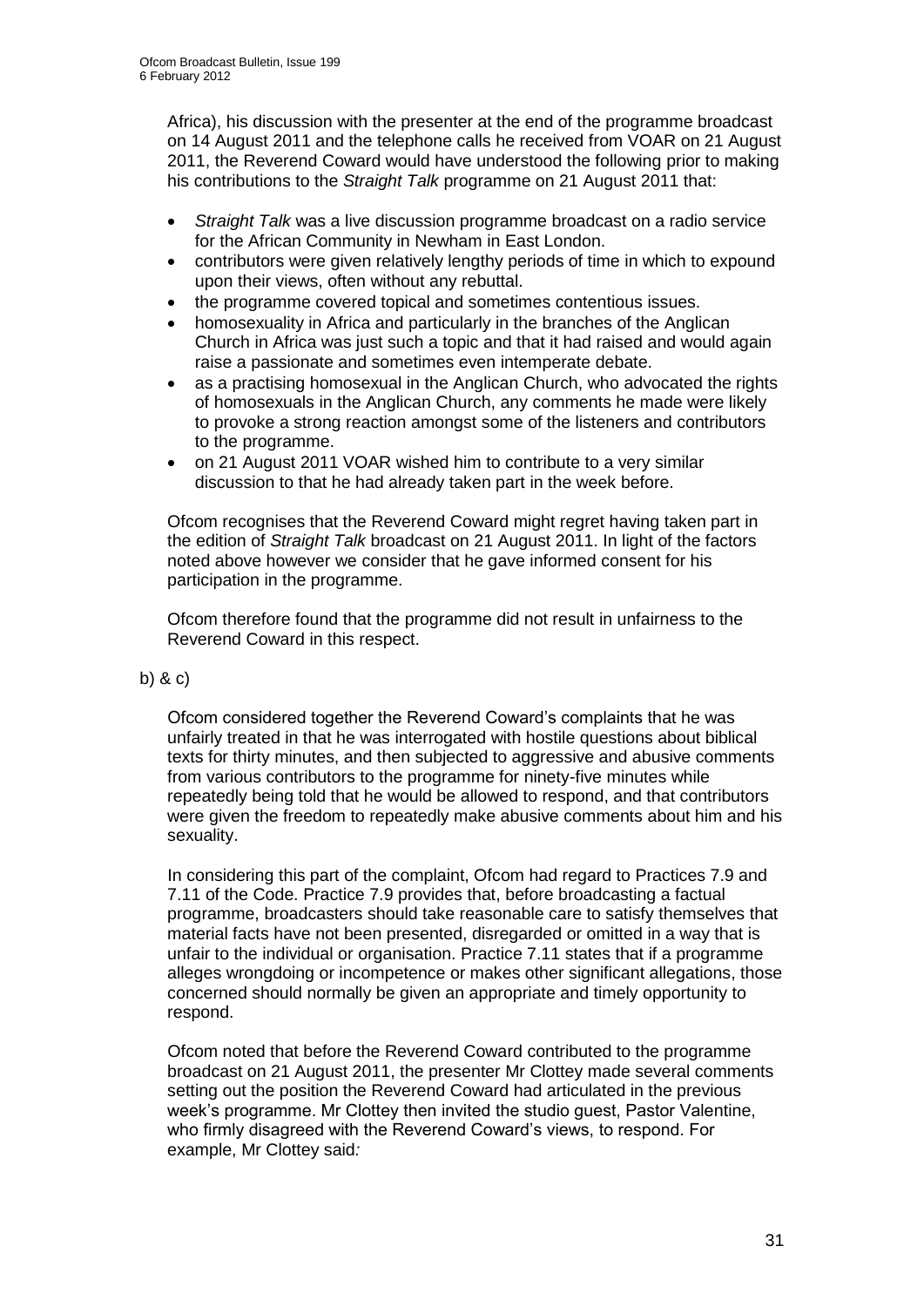*"Colin Coward defended homosexuality and said that all the, all the quotations that we quoted in the Bible are just fallacious and taken out of context – it does not, we don't know what we are talking about...in fact he said that there are many pastors in our churches, in African churches, who are preaching the Bible from Genesis to Revelations every day and are all homosexuals, and are all gays. He said it. Over to you – is it true that before we even look at the Bible, is it true that there are many, uh, charismatic pastors, churches, who are lesbians and gays for the pastors themselves"*.

In response Pastor Valentine said:

*"I would say to you categorically this, I am not aware of any...does nature not frown at homosexuality? Is it right for a man to marry a man? Is it right for a woman to marry a woman? What's Reverend Colin talking about? If he's saying to us that the Bible has been misinterpreted, I want to know in what format, in what context? The Bible is very clear – Jesus Christ spoke. If you look at Mark chapter 10, verse 7, if you look at Ephesians chapter 5, 25, if you look at Matthew 19, 5, the Bible, Jesus spoke clearly. He doesn't need any, we don't need any interpretation because it was spoken in plain English. He said for this reason shall a man leave his Mum and Dad and cling together with a wife and the two shall become one. That's easy to understand. In the book of Ephesians chapter 5, 25 the Bible made clear he said "husbands, love your wives"*.*"*

Ofcom observed that this conversation continued for a few more minutes and that the presenter then made it clear that a technical difficulty had prevented the Reverend Coward from contributing to the programme at this juncture. Some thirty minutes later the presenter spoke to a caller, *"Kwami from Ghana"*, who suggested that homosexuality should be banned in his country*.* In conversation with the presenter Kwami asked:

*"Where is the hardcore substantive evidence to, to, to substantiate his*  [Reverend Coward's] *point that there are many gay priests in Ghana? You know, I want figures, I just want, I don't want hearsay, I want figures, actual*  figures, in which churches they are in Ghana? That are homosexuality [sic], *can he actually reveal them please?"*.

The Reverend Coward then made his first contribution to the programme. Ofcom observed that during a thirteen-minute exchange between Kwami and the Reverend Coward (as well during his subsequent contributions), the Reverend Coward made clear that he disagreed with the biblical interpretations put forward by the African church ministers who had contributed to the programme and considered that *"this anti-homosexuality drive* [was] *fuelled by prejudice, not by a principled understanding of the bible"*. Ofcom also observed that the Reverend Coward and the presenter had a further exchange (of around twenty-minutes duration), during which the presenter put several contentious points to the Reverend Coward and asked for his responses. For example, he said that Pastor Valentine's reading of the Bible indicated that no man was to have sexual relations with another man. The Reverend Coward responded:

*"OK, question back to you then, you're right, the whole of that section of Leviticus is called the Cleanliness Code. It's about what is unclean and clean. And if you read it in full, then there are some laws that we obey still, like intercourse with animals, and some laws that we no longer obey, because we think that they are not relevant to our culture. And the issue then, in looking at*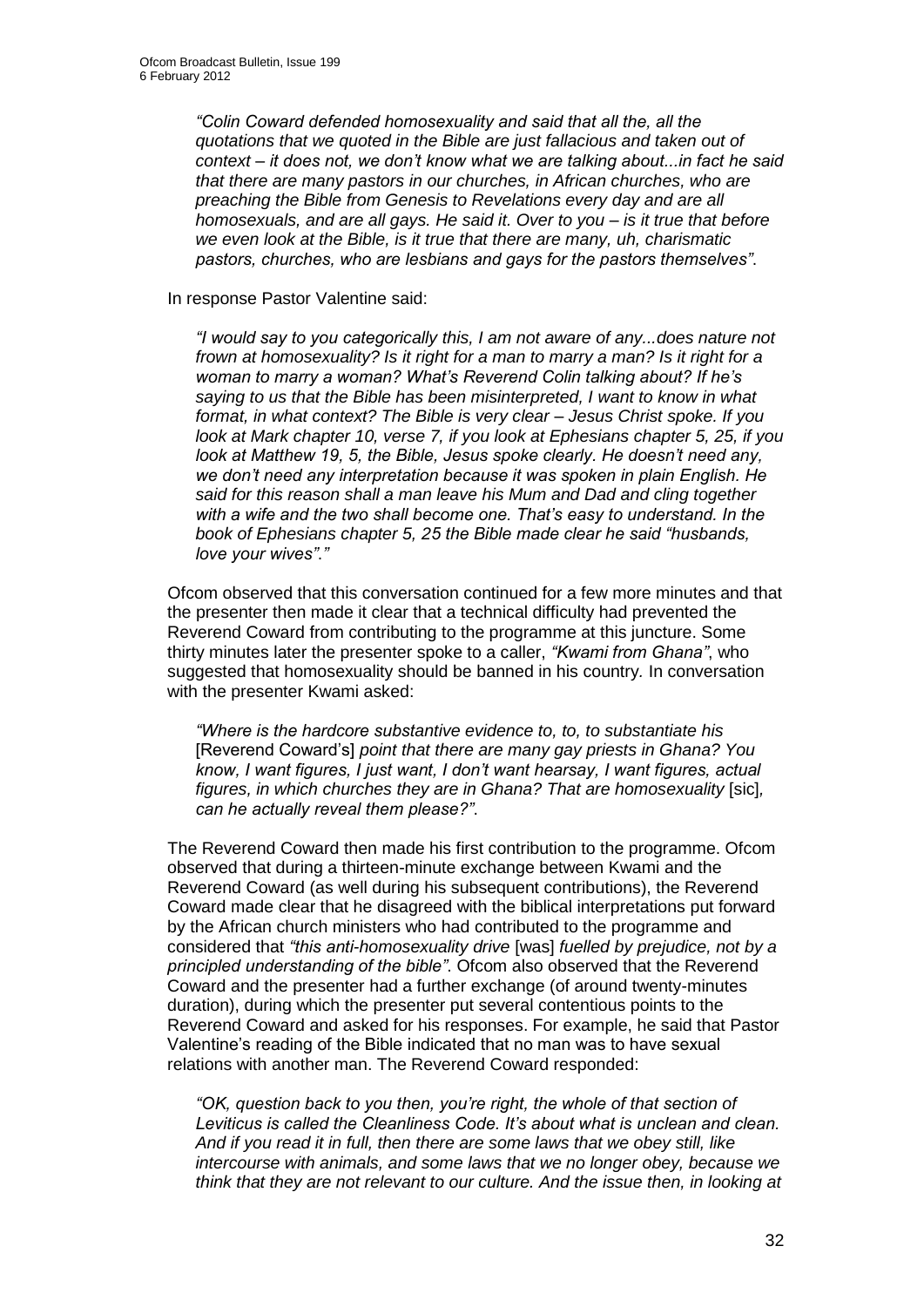1

*verse 22 is, is that verse still relevant to society now, or not relevant? And I would say it's not relevant any longer because now we know from research over the last 100 years that for a small minority in every population, are a group of people who are attracted to people of the same sex"*.

The Reverend Coward also made it clear that in his opinion: neither Jesus nor the Bible condemned homosexuality; that people did not and should not *"take the bible literally";* that *"we all interpret the Bible from our own culture and personal perspective"*; that everyone *"should take the Bible as the inspired word of God"*; that he believed in a *"God who is loving"* rather than a *"God who is punishing and judgemental"*; and that he supported *"a faithful, lifelong sexual relationship with one other person"* because *"sexual fidelity is very important"*.

Ofcom also noted that it was also clear from the programme that the Reverend Coward considered that the anti-homosexual campaign in Ghana was *"grossly misguided"* and *"contrary to the word of God"* and that he believed that homosexuality had been extant in Africa before Christianity; that it continued to be so and that homosexuals lived everywhere in Africa, including in remote villages.

Ofcom observed that the following sixty minutes of the discussion (which accounted for most of the remainder of the programme) consisted of more contributions from both African church ministers and calls from listeners as well from the studio guest Brother Leader Mbandaka<sup>2</sup>. Almost all of the contributors during this section of the programme were hostile to homosexuality. In particular, Ofcom observed that Brother Leader Mbandaka said that the Reverend Coward had employed *"downright intellectual dishonesty, when you see the way that he has danced around the issues that you have put to him in relation to the clear words of the Bible"* and that he had *"violat*[ed] *African culture, and the right of African people to determine our own moral codes and to determine our destiny."*  In addition, Brother Mbandaka said that the Reverend Coward had employed *"typical white racist language in response to any African who dares, who dares, to speak up for ourselves";* described the Reverend Coward's earlier responses to Kwami as *"white European arrogance"*; and said that the Reverend Coward was *"continuing to colonise the minds of people using the Christian church"*.

After this section of the programme the Reverend Coward was invited to contribute for a third time and specifically to respond to the contributions which had been made by others. The Reverend Coward said that he had been abused by a number of people in a manner that was not consistent with a Christian attitude and added that many Nigerian and Ghanaian bishops would be horrified by the views that had been expressed on the programme. He acknowledged that there were a wide range of views on homosexuality but said that many Africans had told him that *"they knew they were gay"*, that *"it had nothing to do with white men"* and was *"natural"* for them to identify themselves as gay or lesbian. The Reverend Coward said that he was trying to help people understand that there were different variations of human sexuality. In addition, he rejected the ideas that there was no evidence of homosexual behaviour in animals and that homosexuality was not natural because God designed male and female human anatomy to fit together.

 $2$  Ofcom understands that Brother Mbandaka is the leader of the Alkebu-Lan Revivalists Movement an organisation which campaigns against what it considers to be the oppression of the African British community by the British state.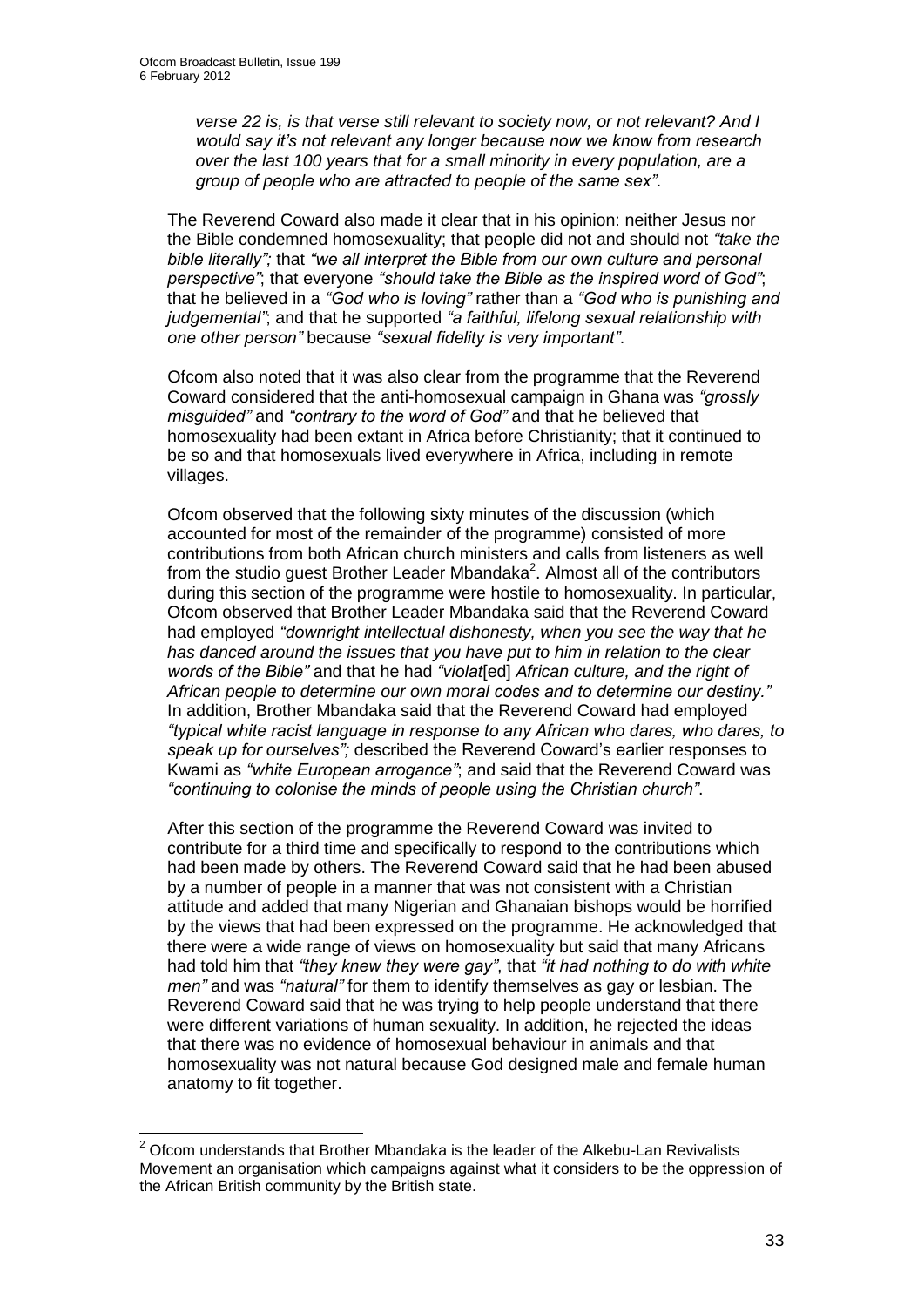The Reverend Coward was then cut off due to a technical problem. After this Brother Mbandaka said that he thought the programme had given *"these people"* too much space to express their views and they *"abuse us"*. He accused Europeans of *"assuming the victim role once you begin to challenge their racist premise"*; and said that this was part of *"the dynamics of racism"* and *"a subtle form of aggression"* which was *"exactly what Reverend Colin did just now by saying that he's been attacked and he's been called racist."* Brother Mbandaka went on to say:

*"Nobody called him* [The Reverend Coward] *a racist. I challenged his premise and I said his premise was racist and his attitude was racist and I stand by that and he needs to address that issue. I didn't call him a racist. I don't know him but I am quite clear that his stance and his premise is racist. And, I take it one step further, and say when I hear of so- called gay or homosexual priests who are leading churches in African communities in Africa it gives me the chills especially within the context of all of this paedophilia that we have heard about in the Church and in particular in the Anglican Church"*.

Brother Mbandaka added that Europeans were *"wrecking havoc"*; confirmed that he had accused the Reverend Coward of intellectual dishonesty and argued that the Reverend Coward had not used the Bible to refute the points that he had made and disagreed with the Reverend Coward's comments about homosexual behaviour in animals.

The Reverend Coward then made his fourth and final contribution to the programme. He said that he thought the conversation had actually been between Africans, although it was painted as being between him as a white man who was concerned with white supremacy in Africa and the European colonial tradition, and that he had been *"accused of being the perpetrator of actions against Africans who are all the victims".* He also said that repeatedly being called a *"socalled Priest"* had been *"really abusive"* and asked people to remember their Christian roots.

Ofcom observed that, having broadcast two contributions from the Reverend Coward in which he was able to make his position very clear, the presenter opened the discussion up for around an hour. Ofcom noted that during this section of programme the presenter repeatedly said that the Reverend Coward would be given an opportunity to respond but that he was not invited to comment again until towards the end of the programme. However, as set out in the decision at head a) above, Ofcom considered that the Reverend Coward would have been aware prior to his participation of the style and format of *Straight Talk*. In addition Ofcom observed that the Reverend Coward was provided with considerable scope in which to make his views clear and that he was able to make a closing argument.

With regard to the nature of the comments made during the programme, Ofcom considered that while some of the anti-homosexual comments were prompted by the Reverend Coward's position, the majority were not directed specifically at him.

However, we considered that, notwithstanding his denials, Brother Mbandaka's comments, which were addressed at the Reverend Coward, amounted to a significant allegation against the Reverend Coward, namely that he was a racist. Ofcom considered that the programme makers were therefore required to offer the Reverend Coward an appropriate and timely opportunity to respond.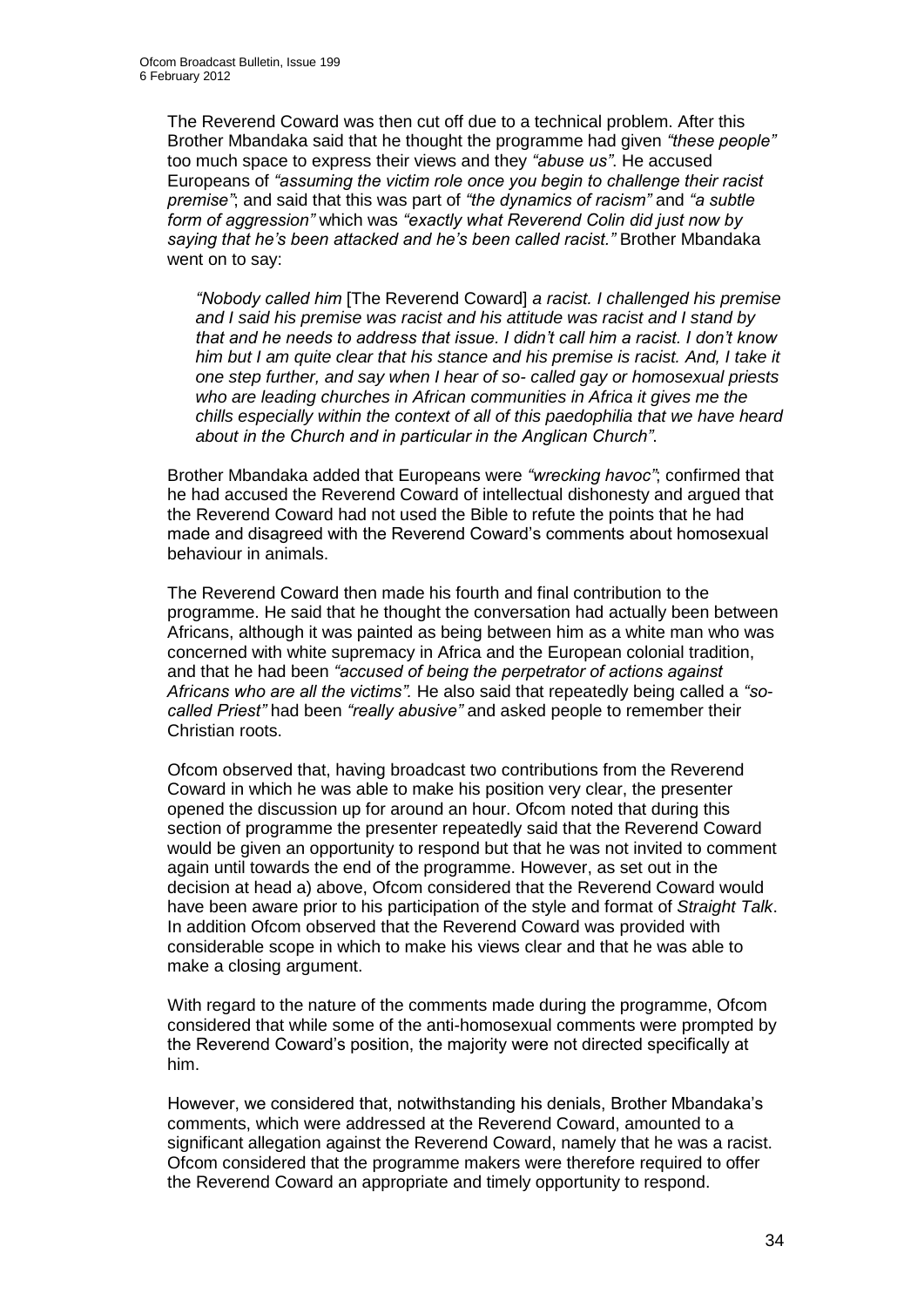As set out above, the Reverend Coward was given an opportunity to respond to Brother Mbandaka's comments (including that he was a racist) and he expressed his view that the comments made about him were not consistent with a Christian attitude and restated his arguments with regard to homosexuality. Further, although Brother Mbandaka made further criticisms of the Reverend Coward (after the latter had been cut off due to technical problems), the Reverend Coward was given a final opportunity to express his view of the arguments and comments put forward by Brother Mbandaka.

Taking into account all of the factors already noted above, Ofcom considered that the programme makers took reasonable care to satisfy themselves that the programme did not present, disregard or omit material facts with regard to the Reverend Coward in a way that resulted in unfairness to him. Ofcom also considered that he was given an appropriate and timely opportunity to respond to the significant allegation of racism made about him in the programme.

Ofcom therefore found that the programme did not result in unfairness to Reverend Coward in these respects.

**Accordingly, Ofcom has not upheld Reverend Coward's complaint of unfair treatment in the programme as broadcast.**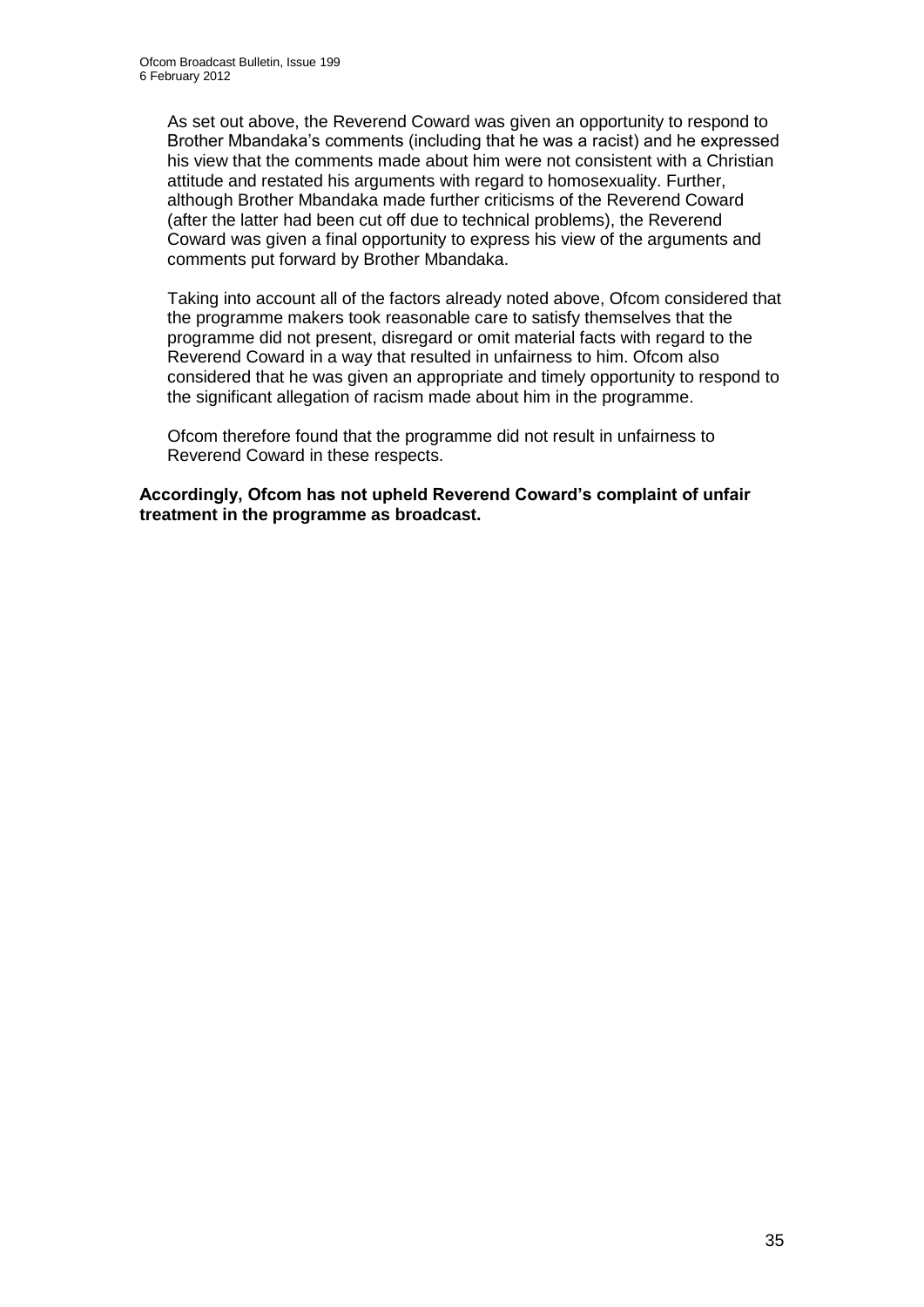# **Not Upheld**

### **Complaint by Mr Robert Bennett**

*Road Wars, Pick TV, 26 September 2011*

**Summary**: Ofcom has not upheld this complaint of unjust or unfair treatment in the programme as broadcast made by Mr Robert Bennett.

This programme broadcast police footage of Mr Bennett travelling on a motorcycle at 122 mph along a road in wet conditions. Riding as a pillion passenger was Mr Bennett's son, who was 14 years old at the time. The programme's commentary stated that the motorcyclist had received a six month prison sentence for speeding and that his son had been riding without *"a crash helmet"*.

Mr Bennett complained to Ofcom that it was incorrect and unfair to him for the programme to state that his son had not been wearing a helmet. In summary Ofcom found that, although the broadcaster provided no persuasive evidence to support the claim in the programme that Mr Bennett's son had not been wearing *"a crash helmet"*, the statement, in itself, was unlikely to have materially and adversely affected viewers' understanding of the irresponsible and potentially dangerous nature of Mr Bennett's actions in a way that was unfair. In the circumstances, Ofcom considered that the broadcaster had taken reasonable care to satisfy itself that the programme as broadcast did not present, disregard or omit material facts in a way that resulted in unfairness to Mr Bennett.

### **Introduction**

On 26 September 2011, Pick TV broadcast an edition of the series *Road Wars*. The series follows the work of traffic police around the country and the various situations that they deal with. This edition included incidents of violent behaviour and road traffic offences.

One such incident involved Mr Robert Bennett, who was filmed by a police speed camera travelling on a motorcycle at high speed along a road. The programme's commentary stated that the rider was travelling at *"a staggering 122 miles per hour"*  in wet conditions and had received a six month prison sentence for *"speeding"*. It also stated that the rider had been travelling with his 14 year old son on the pillion seat and that his son had not been wearing *"a crash helmet"*. The programme stated that, in addition to the prison sentence, the rider was also disqualified for 18 months and would have to take an advanced rider's test in order to get his licence back.

Footage taken from the police speed camera was shown in the programme. Mr Bennett and his son were only visible from the rear and the registration number plate of the motorcycle was obscured. Neither Mr Bennett nor his son was named in the programme and they were not otherwise identified.

Following the broadcast of the programme, Mr Bennett complained to Ofcom that he was treated unjustly or unfairly in the programme as broadcast.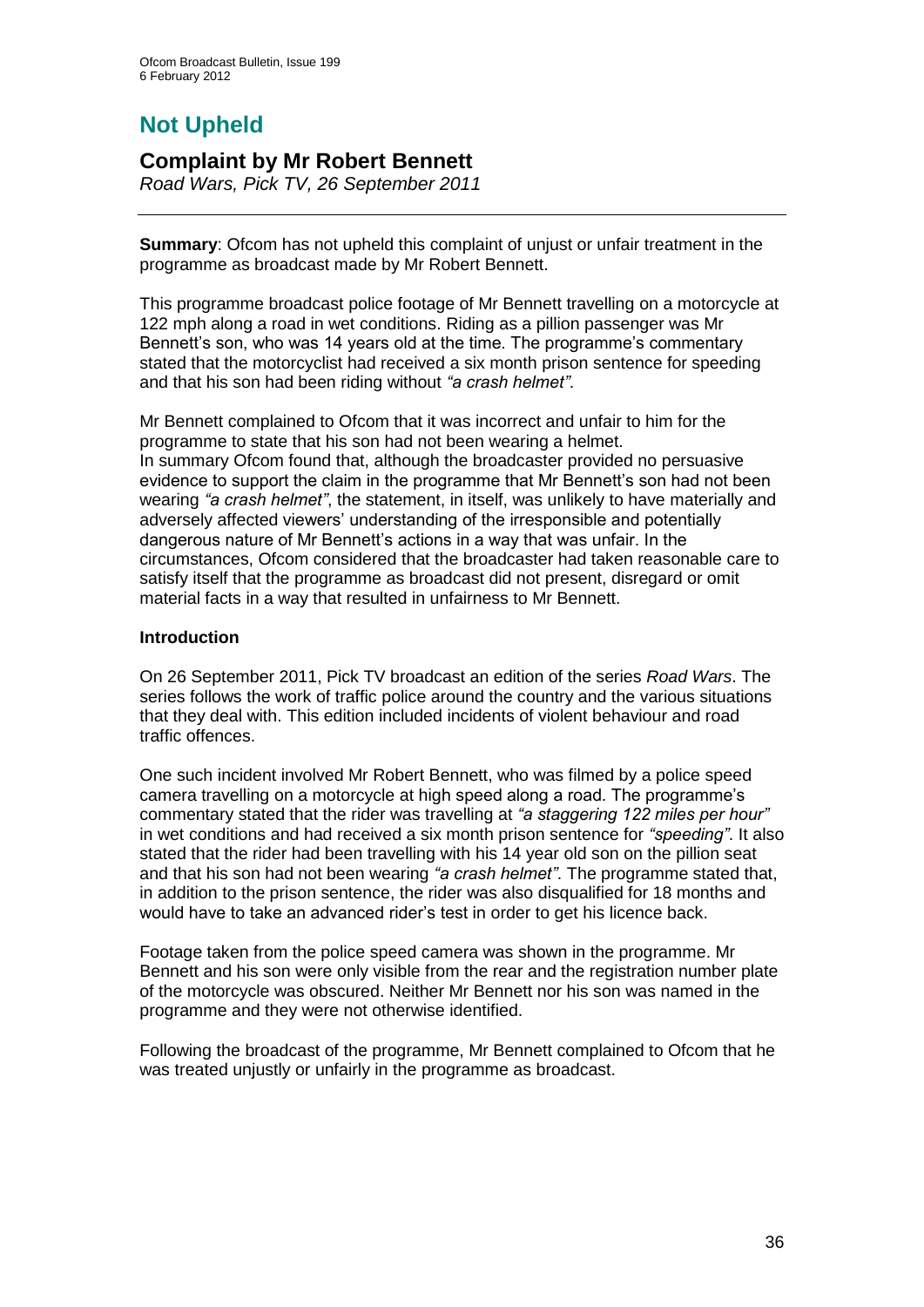### **Summary of the complaint and the broadcaster's response**

Mr Bennett complained that he was treated unjustly or unfairly in the programme as broadcast in that it stated wrongly that while Mr Bennett had been speeding on his motorcycle, his son was riding pillion with him without wearing *"a crash helmet"*.

In response, British Sky Broadcasting Limited ("BSkyB"), the Ofcom licensee for Pick TV, said that it was clear from the police speed camera footage included in the programme that Mr Bennett was accompanied by a passenger (who happened to be his son) riding pillion. However, BSkyB said that it was unable to determine whether Mr Bennett's son was wearing a helmet or not as the police speed camera footage was not conclusive one way or the other.

BSkyB said that the information about Mr Bennett's son not wearing a helmet was supplied by the programme makers, who had access to the notes from the court that had sentenced Mr Bennett. The notes stated:

"A motorcyclist caught speeding at 122mph (196km/h) with his 14 year old son riding pillion has been sentenced to six months in prison. Robert Bennett, 47, from Barnstaple in Devon, had pleaded guilty to dangerous driving at an earlier hearing. Exeter Crown Court heard [that] his son was not wearing any protective clothing at the time of the offence [BSkyB's emphasis] in April 2008. Sentencing Bennett, the judge said that if he had lost control of the bike it would have become a "missile"."

BSkyB said that it considered it to be a reasonable assumption that if the court records stated that Mr Bennett's son was "not wearing any protective clothing", he was not wearing a helmet.

BSkyB also said that the programme did not identify Mr Bennett in the commentary or in the footage itself. Both riders were only seen from the rear and their faces were not shown. It said that care was taken to ensure that the motorcycle's registration plate was masked appropriately before broadcast. Consequently, BSkyB said that Mr Bennett was not identifiable from the programme. Accordingly, even if the reference to Mr Bennett's son riding pillion without a helmet was not accurate, Mr Bennett was not identifiable from the programme as the rider.

### **Decision**

Ofcom's statutory duties include the application, in the case of all television and radio services, of standards which provide adequate protection to members of the public and all other persons from unjust or unfair treatment and unwarranted infringement of privacy in, or in connection with the obtaining of material included in, programmes in such services.

In carrying out its duties, Ofcom has regard to the need to secure that the application of these standards is in the manner that best guarantees an appropriate level of freedom of expression. Ofcom is also obliged to have regard, in all cases, to the principles under which regulatory activities should be transparent, accountable, proportionate and consistent and targeted only at cases in which action is needed.

In reaching its decision, Ofcom carefully considered all the relevant material provided by both parties. This included a recording of the programme as broadcast and transcript, and both parties' written submissions.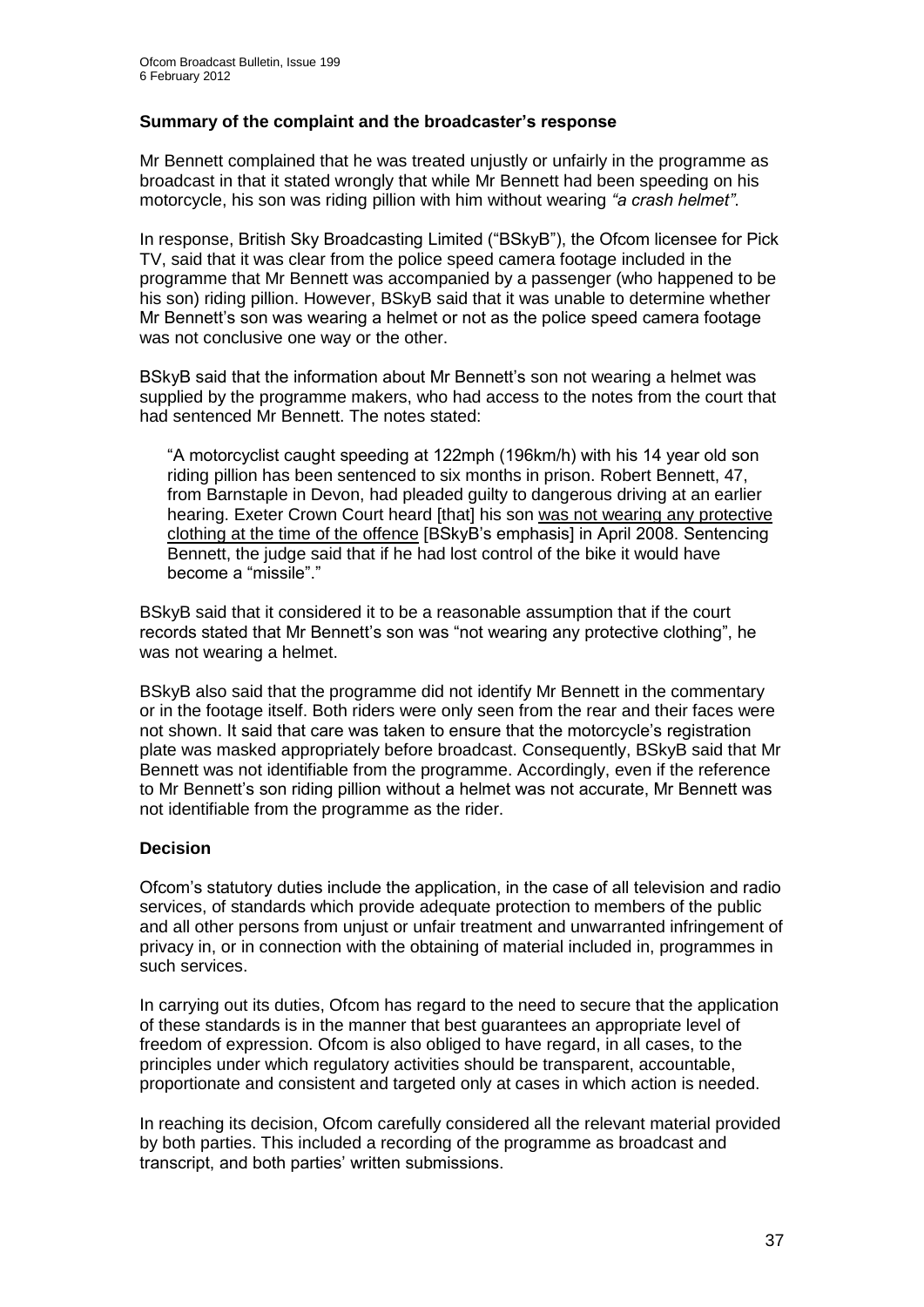When considering complaints of unjust or unfair treatment, Ofcom has regard to whether the broadcaster's actions ensured that the programme as broadcast avoided unjust or unfair treatment of individuals and organisations, as set out in Rule 7.1 of Ofcom's Broadcasting Code ("the Code"). Ofcom had regard to this Rule when reaching its decision on the individual heads of complaint detailed below.

Ofcom considered Mr Bennett's complaint that the programme stated wrongly that while Mr Bennett had been speeding on his motorcycle, his son was riding pillion with him without wearing *"a crash helmet"*.

In considering this complaint, Ofcom had regard to Practice 7.9 of its Broadcasting Code ("the Code") which states that broadcasters should take reasonable care to satisfy themselves that material facts have not been presented, disregarded or omitted in a way that is unfair to an individual or organisation.

Ofcom first noted the relevant commentary in the programme:

*"It's been raining, when a speed camera in Devon and Cornwall captures this bike at a staggering 122 miles per hour. The amazing video evidence led to a severe sentence: six months in jail for speeding. But if you think that's harsh, take a closer look as the bike speeds by. The rider's got his 14 year old son on the pillion seat and the teenager doesn't even have a crash helmet on. The biker also got an 18 month riding ban and will have to sit an extended riding test before getting his licence back".*

Ofcom noted that this commentary accompanied police speed camera footage of Mr Bennett riding along a road on a motorcycle with his son as a pillion passenger. Owing to the quality of the footage, Ofcom was not able to discern conclusively whether or not Mr Bennett's son was wearing a helmet. However, the broadcaster provided Ofcom with a note of Mr Bennett's court case, which stated that:

"Exeter Crown Court head [that] his son was not wearing any protective clothing at the time of the offence in April 2008".

Ofcom also conducted its own research into the circumstances surrounding the case and noted an article on 'The Guardian' newspaper's website dated 2 March 2009, which reported on Mr Bennett's sentencing. The article reported that Mr Bennett's son had not been wearing "protective trousers or gloves", but made no reference to the wearing, or otherwise, of a helmet. Ofcom also noted related articles on the websites of other media sources (for example, BBC News, SkyNews, and 'The Telegraph' newspaper), all of which reported the lack of protective clothing or gloves worn by Mr Bennett's son, although none of the articles referred to Mr Bennett's son not wearing a helmet.

Ofcom is aware that it is a criminal offence to ride a motorcycle on a road in the UK without wearing a helmet or to allow a passenger to do so. However, it is not illegal to ride without protective clothing. Ofcom noted BSkyB's argument that "protective clothing" could extend to a motorcycle helmet. However, in the circumstances of this case, Ofcom considered that this interpretation was not convincing and that it was more than likely, in Ofcom's view, that if Mr Bennett's son had not been wearing a helmet, the court notes of the case and the news articles that reported Mr Bennett's sentencing would have referred to this specifically, rather than referring only in general terms to the lack of "protective clothing".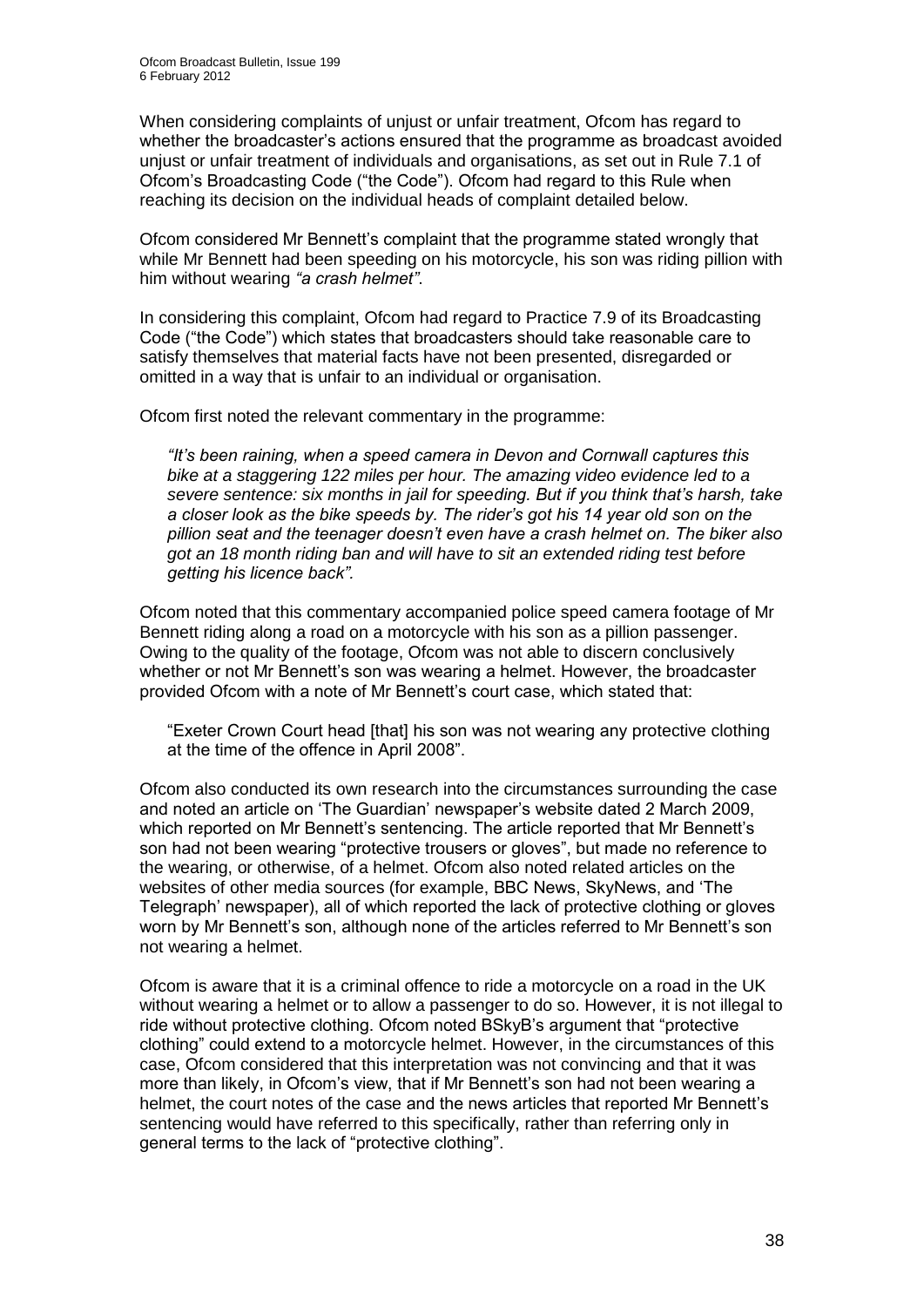Taking into account the material relating to Mr Bennett's case referred to above, and the corroborative nature of the news articles that reported that Mr Bennett's son had not been wearing protective clothing or, at least, protective trousers and gloves, Ofcom took the view that BSkyB had not provided any persuasive evidence to Ofcom to support the claim made in the programme that Mr Bennett's son had been riding on the pillion seat without *"a crash helmet"*.

Ofcom went on to consider whether the unsubstantiated claim made in the programme as broadcast created unfairness to Mr Bennett. In doing so, Ofcom considered the contextual basis for the commentary in the programme and whether the programme's presentation of the commentary resulted in unfairness.

Ofcom considered that the overall purpose of the programme was to highlight the work of traffic police around the country and the various situations that they deal with. In doing so, the programme included a number of incidents dealt with by the police and the consequences for the people involved in them.

In Ofcom's view, the intention of the programme in relation to Mr Bennett had been to highlight the nature of his criminal offence of dangerous driving and the aggravating factors that heightened its seriousness and to put into context the sentence he received. Ofcom considered that it was not the programme's intention to present Mr Bennett as having committed a further criminal offence (i.e. by allowing his son to ride pillion without a helmet), but rather its intention had been to emphasise to viewers the lack of responsibility exercised by Mr Bennett. For instance, Ofcom noted that the programme's commentary had made it clear that he had been travelling on a wet road surface at a *"staggering"* speed of 122 mph and that he had received a custodial sentence custodial sentence for this excessive speeding. The commentary went on to state that the motorcyclist had his 14 year old son riding as a pillion passenger and that he had not been wearing *"a crash helmet"*. While Ofcom recognised that there was no persuasive evidence provided by the broadcaster to support the commentary's reference to the *"crash helmet"*, it was a fact, which had been recognised by the court, that the motorcyclist's son not been wearing adequate protective clothing.

Ofcom also noted that the programme makers took measures to prevent Mr Bennett's identity being revealed other than to those who already knew him or the case (and who would have therefore been aware that it was likely that Mr Bennett's son had been wearing a helmet). In Ofcom's view, the vast majority of viewers would therefore not have known that the irresponsible actions described by the commentary relating to the 14 year old boy riding pillion were being attributed to Mr Bennett.

Taking the above factors into account, Ofcom concluded that, although BSkyB had not provided any evidence to support the claim in the programme that Mr Bennett's son had not been wearing *"a crash helmet"*, the statement, in itself, would have been unlikely to have materially and adversely affected viewers' understanding of the irresponsible and potentially dangerous nature of Mr Bennett's actions in a way that was unfair to him. In the particular circumstances of this case, Ofcom considered that the broadcaster had taken reasonable care to satisfy itself that the programme did not present, disregard or omit material facts in a way that resulted in unfairness to Mr Bennett.

**Accordingly, Ofcom's decision is that Mr Bennett's complaint of unjust or unfair treatment in the programme as broadcast should not be upheld.**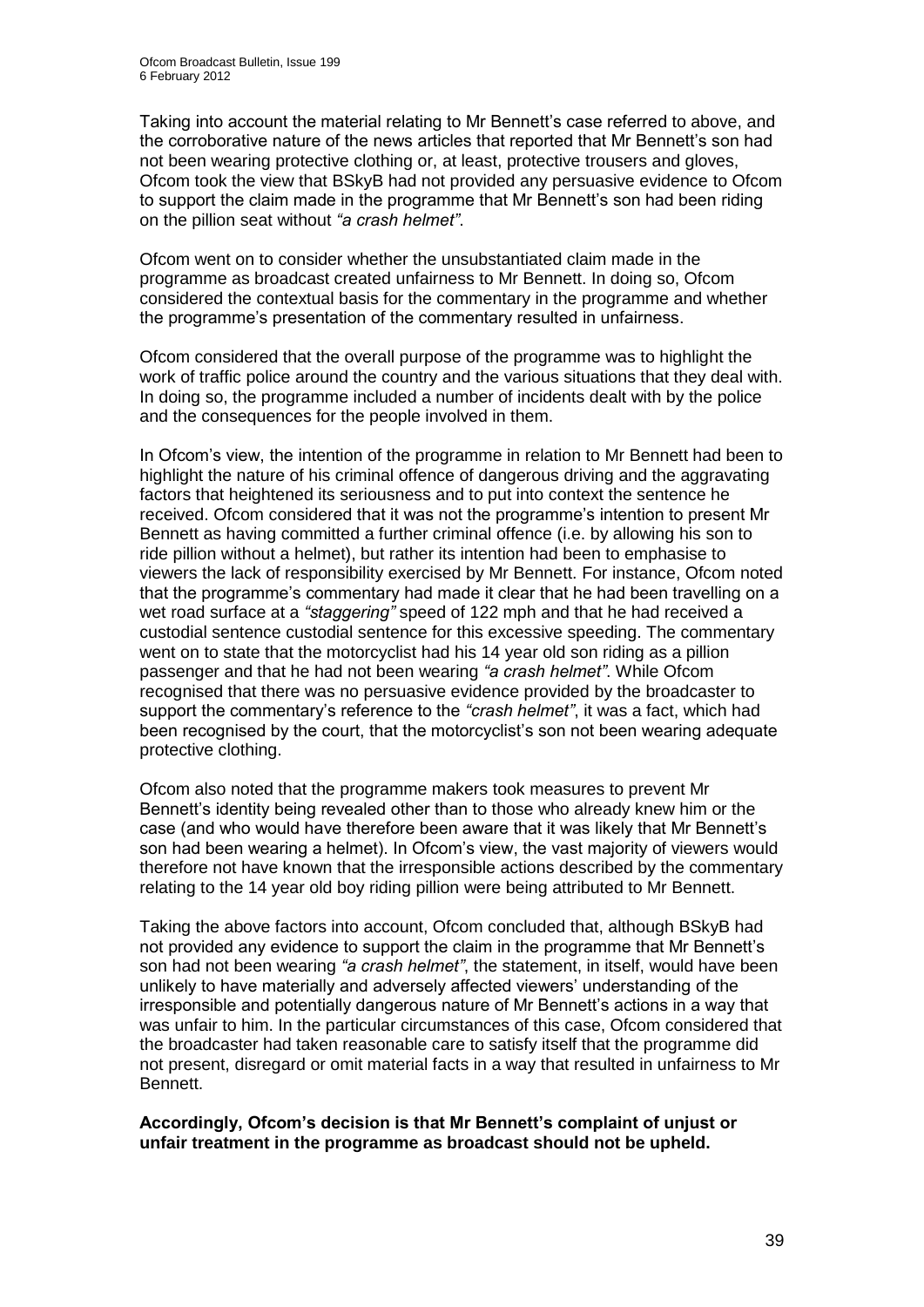# **Other Programmes Not in Breach**

### **Up to 18 January 2012**

| Programme                                  | <b>Broadcaster</b>               | <b>Transmission</b><br>Date | <b>Categories</b>      |
|--------------------------------------------|----------------------------------|-----------------------------|------------------------|
| Advertisements                             | Hi TV                            | 30/08/2011                  | Advertising minutage   |
| Advertisements                             | The Africa Channel               | n/a                         | Advertising scheduling |
| <b>Adult Channel EPG</b>                   | Virgin Media                     | 28/11/2011                  | Sexual material        |
| Pandora                                    | Choice FM                        | 23/11/2011                  | Scheduling             |
| Soapbox with Chris Hossacks                | <b>Phoenix FM</b><br>(Brentwood) | 01/07/2011                  | Due impartiality/bias  |
| PS3's sponsorship of Five<br><b>Movies</b> | Five                             | 16/10/2011                  | Advertising content    |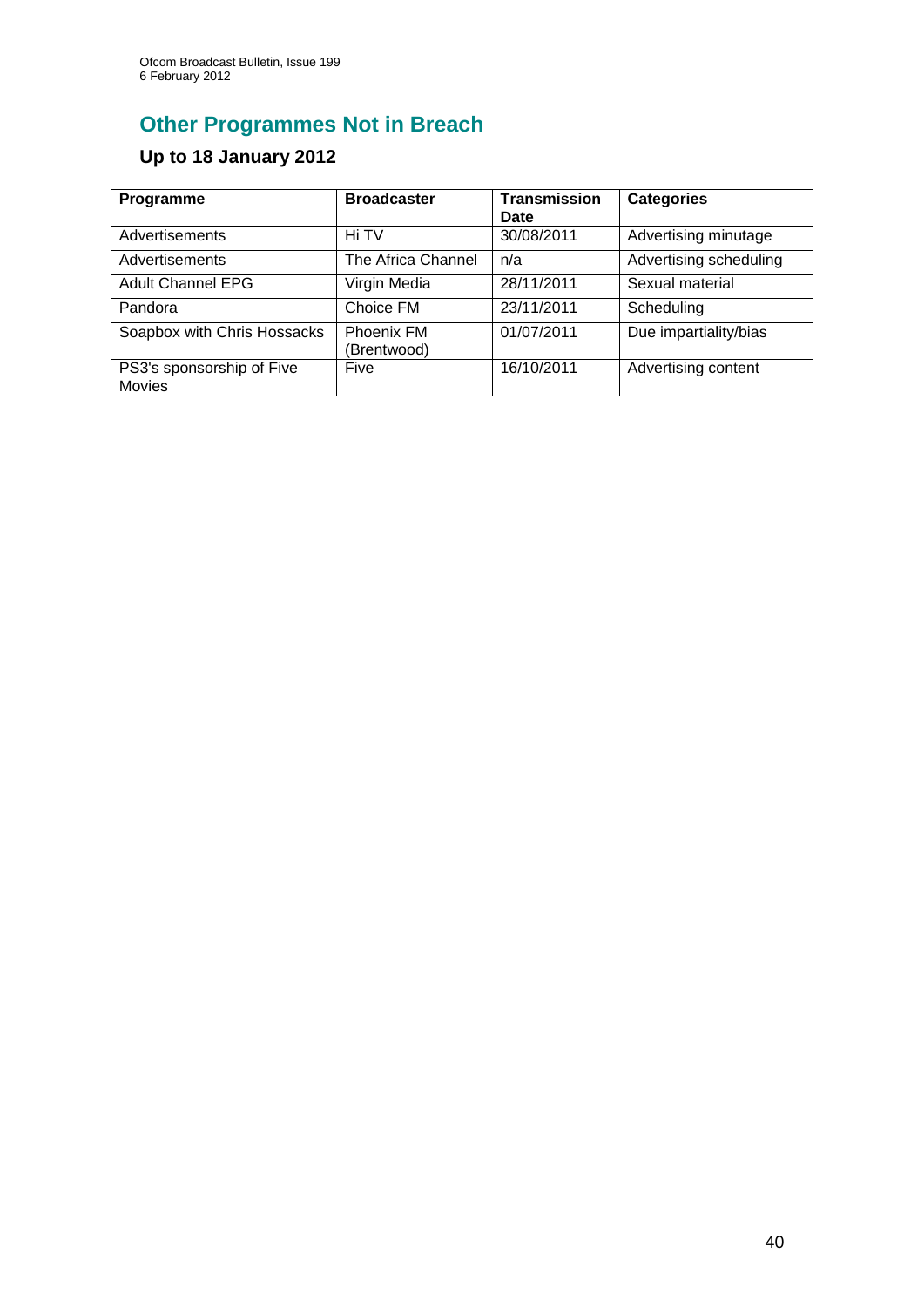### **Complaints Assessed, Not Investigated**

### **Between 4 and 16 January 2012**

This is a list of complaints that, after careful assessment, Ofcom has decided not to pursue because they did not raise issues warranting investigation.

| Programme                                             | <b>Broadcaster</b>              | <b>Transmission</b><br>Date | <b>Categories</b>                            | <b>Number of</b><br>complaints |
|-------------------------------------------------------|---------------------------------|-----------------------------|----------------------------------------------|--------------------------------|
| 100 Best Bodyshockers                                 | E <sub>4</sub>                  | 16/12/2011                  | Race<br>discrimination/offence               |                                |
| 3 Minute Wonder                                       | More $4 + 1$                    | 22/12/2011                  | Scheduling                                   | 1                              |
| 40 Most Slimmed Down<br>Celebrities                   | <b>MTV</b>                      | 28/12/2011                  | Generally accepted<br>standards              | 1                              |
| 4thought.tv                                           | Channel 4                       | 07/01/2012                  | Advertising/editorial<br>distinction         | 1                              |
| 5 Live Sport                                          | <b>BBC Radio 5</b><br>Live      | 23/11/2011                  | Sexual orientation<br>discrimination/offence | 1                              |
| 5 News update                                         | Channel 5                       | 05/01/2012                  | Generally accepted<br>standards              | 1                              |
| 5 News update                                         | Channel 5                       | 05/01/2012                  | Generally accepted<br>standards              | 1                              |
| 5 News update                                         | Channel 5                       | 05/01/2012                  | Generally accepted<br>standards              | 1                              |
| A Night of Heroes: The Sun<br>Military Awards 2011    | ITV1                            | 21/12/2011                  | Race<br>discrimination/offence               | 1                              |
| Accused: The 74 Stone Babysitter                      | Channel 4                       | 03/01/2012                  | Generally accepted<br>standards              | 1                              |
| Adele Live at the Royal Albert Hall                   | BBC <sub>1</sub>                | 01/01/2012                  | Offensive language                           | 1                              |
| Advertisements                                        | <b>Star Plus</b>                | 03/01/2012                  | Advertising minutage                         | 1                              |
| Advertisements                                        | Various                         | n/a                         | Advertising scheduling                       | 1                              |
| Akhbaar umm el donnia                                 | AI<br>Mustakillah<br>Television | 24/11/2011                  | Generally accepted<br>standards              | 1                              |
| Alan Carr's New Year<br>Specstacular                  | Channel 4                       | 31/12/2011                  | Sexual orientation<br>discrimination/offence | 1                              |
| Alan Carr's New Year<br>Specstacular                  | Channel 4                       | 31/12/2011                  | Generally accepted<br>standards              | 55                             |
| Alan Carr's New Year<br>Specstacular                  | Channel 4                       | 31/12/2011                  | Harm                                         | 1                              |
| American Pie Presents Band<br>Camp                    | ITV1                            | 03/01/2012                  | Outside of remit / other                     | 1                              |
| Anadin's sponsorship of the<br>London Weekday Weather | ITV1                            | 29/12/2011                  | Harm                                         | 1                              |
| Antiques Roadshow                                     | BBC <sub>1</sub>                | 08/01/2012                  | Outside of remit / other                     | 1                              |
| <b>BBC News</b>                                       | BBC <sub>1</sub>                | 26/12/2011                  | Generally accepted<br>standards              | 1                              |
| <b>BBC News</b>                                       | BBC <sub>1</sub>                | 31/12/2011                  | Generally accepted<br>standards              | 1                              |
| <b>BBC News</b>                                       | BBC <sub>1</sub>                | 01/01/2012                  | Generally accepted<br>standards              | 1                              |
| <b>BBC News at Six</b>                                | BBC 1                           | 19/12/2011                  | Outside of remit / other                     | 1                              |
| <b>BBC News at Six</b>                                | BBC <sub>1</sub>                | 04/01/2012                  | Fairness                                     | 1                              |
| <b>BBC News at Six</b>                                | BBC <sub>1</sub>                | 09/01/2012                  | Outside of remit / other                     | 1                              |
| <b>BBC News at Six</b>                                | BBC <sub>1</sub>                | 10/01/2012                  | Race<br>discrimination/offence               | 1                              |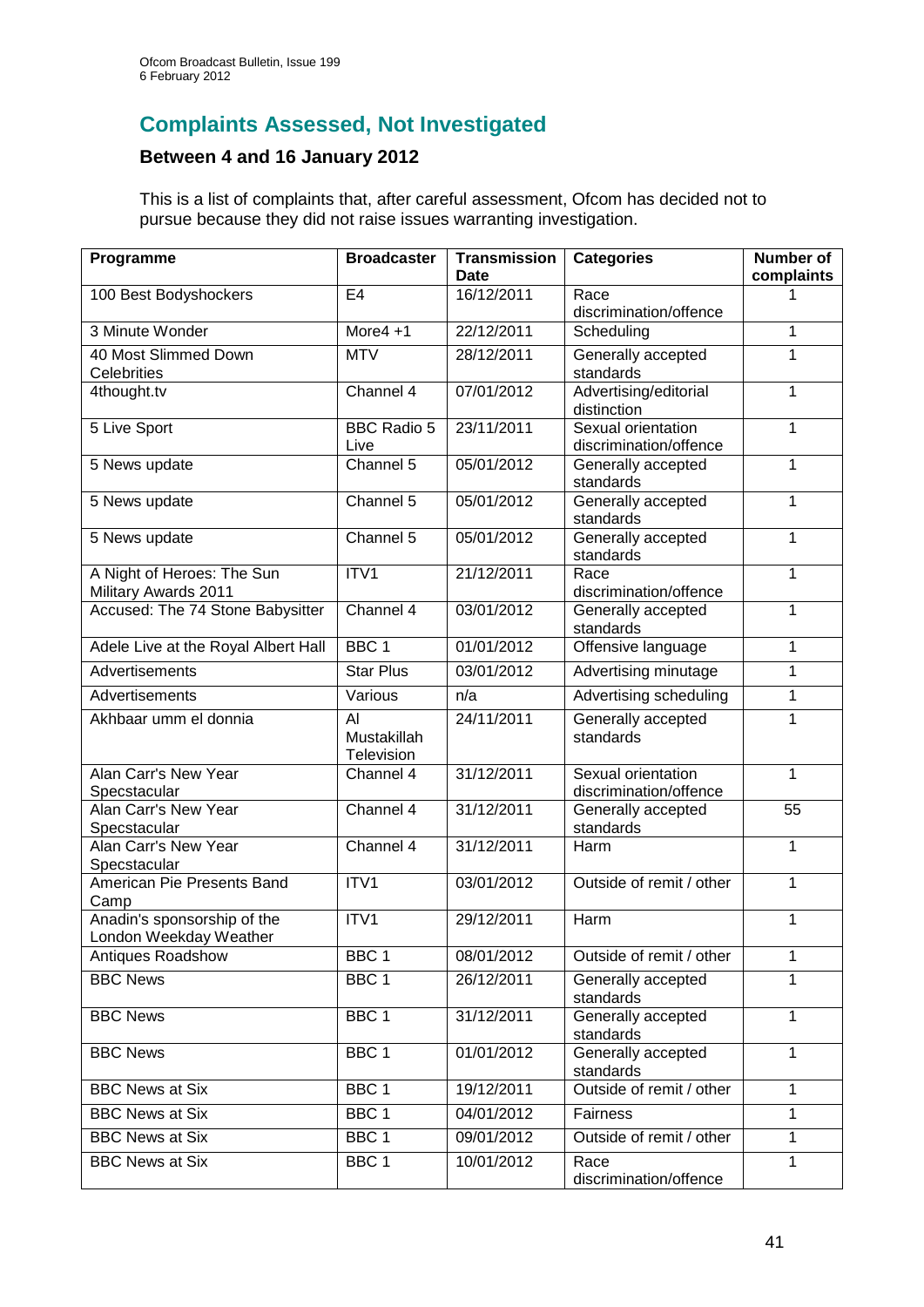| <b>BBC News at Ten</b>                      | BBC <sub>1</sub>       | 04/01/2012 | Race<br>discrimination/offence              | 8              |
|---------------------------------------------|------------------------|------------|---------------------------------------------|----------------|
| <b>BBC News at Ten</b>                      | BBC <sub>1</sub>       | 09/01/2012 | Outside of remit / other                    | 1              |
| <b>BBC News programmes</b>                  | <b>BBC</b><br>channels | n/a        | Outside of remit / other                    | 1              |
| <b>BBC Radio 1's Essential Mix</b>          | <b>BBC Radio 1</b>     | 04/01/2012 | Generally accepted<br>standards             | 1              |
| <b>BBC</b> website                          | n/a                    | n/a        | Outside of remit / other                    | 1              |
| Big Brother Bit On The Side                 | Channel 5              | 14/01/2012 | Offensive language                          | 1              |
| Big Fat Quiz of the Year 2011               | Channel 4              | 27/12/2011 | Generally accepted<br>standards             | 1              |
| Big Fat Quiz of the Year 2011               | Channel 4              | 01/01/2012 | Transgender<br>discrimination/offence       | 1              |
| Big Fat Quiz of the Year 2011               | Channel 4              | 01/01/2012 | Offensive language                          | 1              |
| <b>Black Mirror: The National Anthem</b>    | Channel 4              | 04/12/2011 | Generally accepted<br>standards             | 1              |
| <b>Bluebird TV</b>                          | <b>Essex Babes</b>     | 14/12/2011 | Participation TV -<br>Offence               | 1              |
| Bruno Mars "The Lazy Song"                  | Heart<br>103.3FM       | 14/01/2012 | Sexual material                             | 1              |
| BT Vision's sponsorship of The<br>Mentalist | Unknown                | n/a        | Materially misleading                       | 1              |
| <b>Burn Notice</b>                          | Film4                  | 01/01/2012 | Offensive language                          | 1              |
| <b>Butlins Story</b>                        | ITV1                   | 20/12/2011 | Due accuracy                                | 1              |
| Call the Midwife                            | BBC <sub>1</sub>       | 15/01/2012 | Outside of remit / other                    | 1              |
| Casualty                                    | BBC <sub>1</sub>       | 03/12/2011 | Drugs, smoking,<br>solvents or alcohol      | 1              |
| Casualty                                    | BBC <sub>1</sub>       | 07/01/2012 | Race<br>discrimination/offence              | 1              |
| <b>Celebrity Big Brother</b>                | Channel 5              | 05/01/2012 | Drugs, smoking,<br>solvents or alcohol      | 13             |
| Celebrity Big Brother                       | Channel 5              | 05/01/2012 | Generally accepted<br>standards             | 1              |
| Celebrity Big Brother                       | Channel 5              | 09/01/2012 | Drugs, smoking,<br>solvents or alcohol      | 1              |
| Celebrity Big Brother                       | Channel 5              | 11/01/2012 | Animal welfare                              | 1              |
| Celebrity Big Brother                       | Channel 5              | 14/01/2012 | Sexual material                             | 1              |
| Celebrity Big Brother (trailer)             | Channel 5              | 29/12/2011 | Religious/Beliefs<br>discrimination/offence | 1              |
| Celebrity Big Brother (trailer)             | Channel 5              | 01/01/2012 | Religious/Beliefs<br>discrimination/offence | 1              |
| Celebrity Big Brother's Bit on the<br>Side  | Channel 5              | 06/01/2012 | Generally accepted<br>standards             | 12             |
| Celebrity Big Brother's Bit on the<br>Side  | Channel 5              | 09/01/2012 | Generally accepted<br>standards             | $\overline{2}$ |
| Celebrity Big Brother's Bit on the<br>Side  | Channel 5              | 12/01/2012 | Gender<br>discrimination/offence            | 1              |
| Celebrity Come Dine with Me                 | Channel 4              | 04/01/2012 | Offensive language                          | 1              |
| <b>Celebrity Special</b>                    | Heart<br>103.4FM       | 23/12/2011 | Gender<br>discrimination/offence            | 1              |
| Channel 4 News                              | Channel 4              | 03/01/2012 | Offensive language                          | 1              |
| Channel 4 News                              | Channel 4              | 10/01/2012 | Due impartiality/bias                       | 1              |
| <b>Channel Promotion</b>                    | Comedy<br>Central      | 04/01/2012 | Hypnotic and other<br>techniques            | 1              |
| <b>Channel Promotion</b>                    | Comedy                 | 15/01/2012 | Hypnotic and other                          | 1              |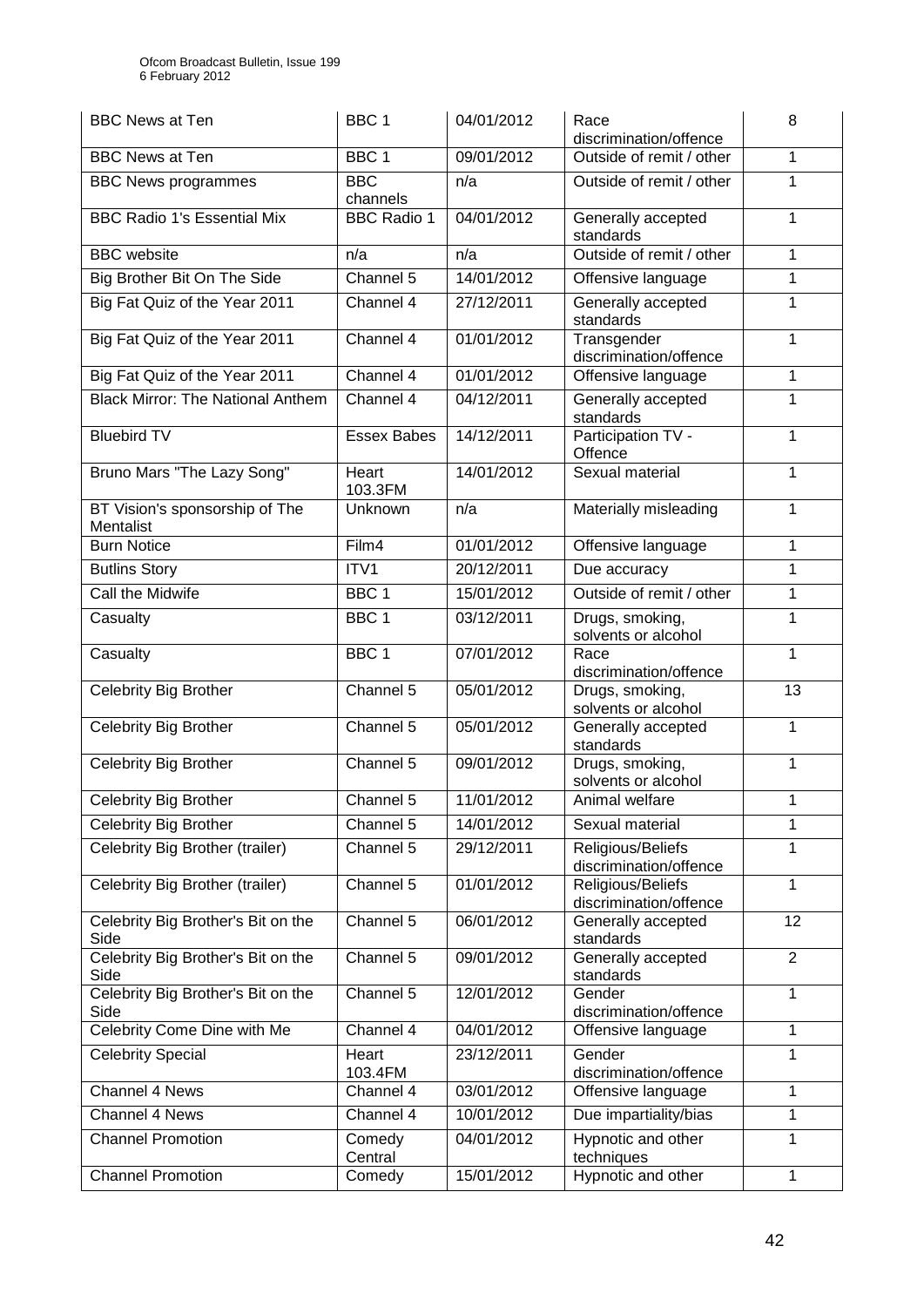|                                              | Central                   |            | techniques                                   |                |
|----------------------------------------------|---------------------------|------------|----------------------------------------------|----------------|
| Christian O'Connell Breakfast<br>Show        | Absolute<br>Radio         | 12/12/2011 | Race<br>discrimination/offence               | 1              |
| Come Dine with Me                            | Channel 4                 | 06/01/2012 | Sexual material                              | 1              |
| Comet's sponsorship of Christmas<br>on Alibi | Alibi                     | n/a        | Sponsorship credits                          | 1              |
| <b>Cornwall with Caroline Quentin</b>        | ITV1                      | 09/01/2012 | Outside of remit / other                     | 1              |
| <b>Coronation Street</b>                     | ITV1                      | 02/01/2012 | Undue prominence                             | 1              |
| <b>Coronation Street</b>                     | ITV1                      | 09/01/2012 | Drugs, smoking,<br>solvents or alcohol       | 1              |
| <b>Coronation Street</b>                     | ITV1                      | 09/01/2012 | Age<br>discrimination/offence                | 1              |
| <b>Coronation Street</b>                     | ITV1                      | 09/01/2012 | Product placement                            | 1              |
| <b>Coronation Street</b>                     | ITV1                      | n/a        | Drugs, smoking,<br>solvents or alcohol       | $\overline{2}$ |
| <b>Coronation Street</b>                     | ITV1                      | n/a        | Materially misleading                        | 1              |
| <b>Coronation Street</b>                     | ITV1                      | n/a        | Promotion of<br>products/services            | 1              |
| <b>Coronation Street</b>                     | ITV1                      | n/a        | Undue prominence                             | 1              |
| Countdown                                    | Channel 4                 | 16/01/2012 | Offensive language                           | 1              |
| Countdown to 2012                            | ITV <sub>1</sub>          | 31/12/2011 | Outside of remit / other                     | 1              |
| Countryfile                                  | BBC <sub>1</sub>          | 08/01/2012 | Outside of remit / other                     | $\overline{2}$ |
| <b>Cowboy Builders</b>                       | Channel 5                 | 11/01/2012 | Competitions                                 | 1              |
| Dancing on Ice                               | ITV1                      | 08/01/2012 | <b>Disability</b><br>discrimination/offence  | $\overline{2}$ |
| Dancing on Ice                               | ITV1                      | 08/01/2012 | Race<br>discrimination/offence               | 1              |
| Dancing on Ice                               | <b>STV</b>                | 08/01/2012 | <b>Disability</b><br>discrimination/offence  | 1              |
| Dave Berry                                   | Capital<br>Radio          | 17/12/2011 | Sexual material                              | 1              |
| Daybreak                                     | ITV1                      | 13/12/2011 | Competitions                                 | 1              |
| Daybreak                                     | ITV1                      | 04/01/2012 | Race<br>discrimination/offence               | 1              |
| Daybreak                                     | ITV <sub>1</sub>          | 13/01/2012 | Gender<br>discrimination/offence             |                |
| Deal or no Deal                              | Channel $4$               | n/a        | Sexual orientation<br>discrimination/offence | 1              |
| <b>Dirty Tricks</b>                          | 4Music                    | 23/12/2011 | Generally accepted<br>standards              | 1              |
| Don't Tell the Bride                         | BBC <sub>3</sub>          | 09/01/2012 | Harm                                         | 1              |
| Don't Tell The Bride                         | Really                    | 08/01/2012 | Offensive language                           | 1              |
| Downton Abbey                                | ITV1                      | 25/12/2011 | Exorcism, the occult<br>and the paranormal   | 1              |
| Dreams' sponsorship of Christmas<br>on Sky   | Sky1                      | 01/01/2012 | Sponsorship credits                          | 1              |
| Drive Time                                   | Somer Valley<br><b>FM</b> | 05/01/2012 | Outside of remit / other                     | 1              |
| EastEnders                                   | BBC <sub>1</sub>          | 25/12/2011 | Generally accepted<br>standards              | 1              |
| EastEnders                                   | BBC <sub>1</sub>          | 27/12/2011 | Generally accepted<br>standards              | 1              |
| EastEnders                                   | BBC <sub>1</sub>          | 09/01/2012 | Religious/Beliefs<br>discrimination/offence  | 1              |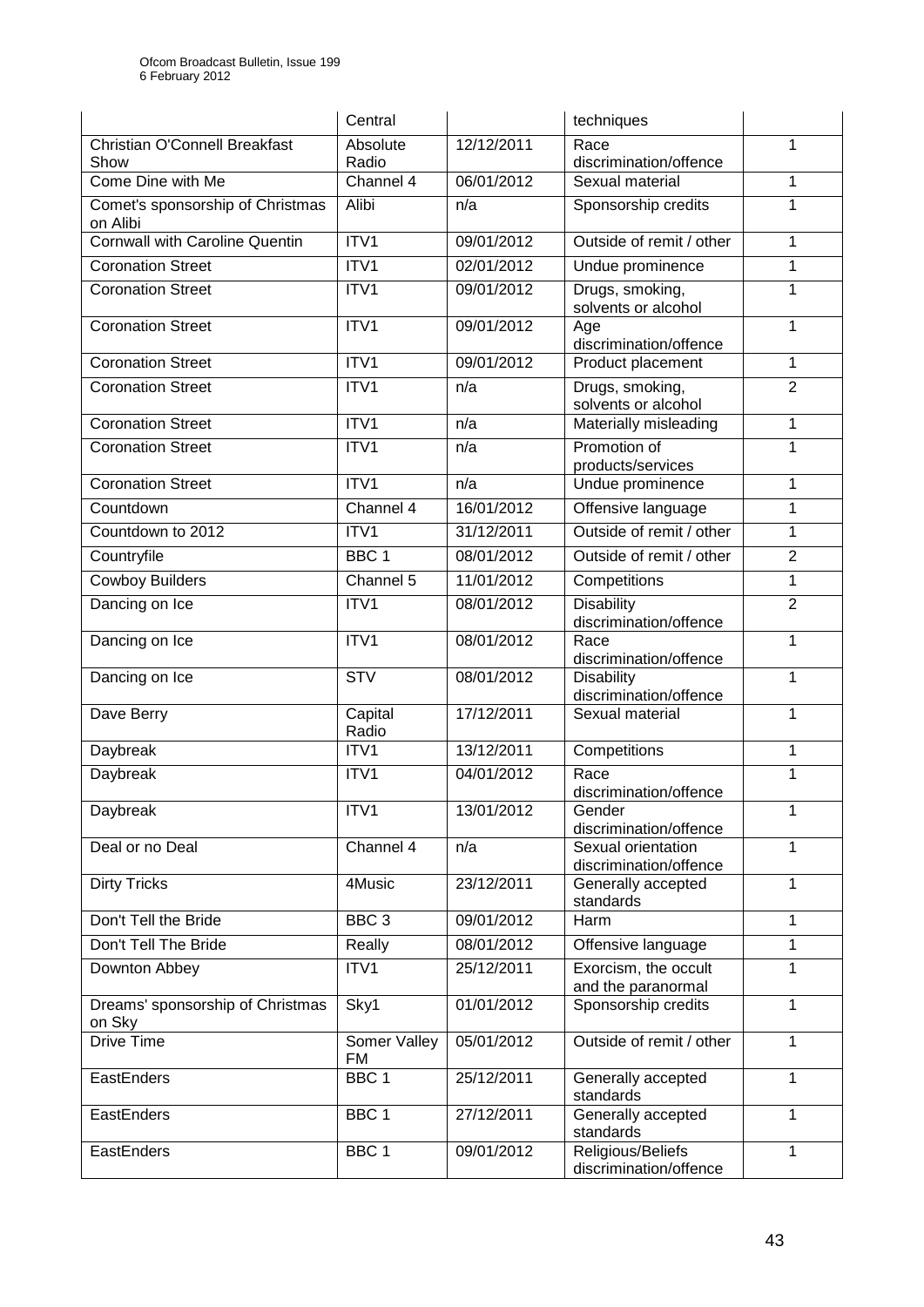| EastEnders                                                     | BBC <sub>1</sub>         | 13/01/2012 | Violence and<br>dangerous behaviour         | 4              |
|----------------------------------------------------------------|--------------------------|------------|---------------------------------------------|----------------|
| Eastenders                                                     | BBC <sub>1</sub>         | 18/12/2012 | Drugs, smoking,<br>solvents or alcohol      | $\mathbf{1}$   |
| EastEnders                                                     | BBC <sub>2</sub>         | 18/12/2011 | Crime                                       | 1              |
| EastEnders                                                     | BBC <sub>3</sub>         | 26/12/2011 | Generally accepted<br>standards             | 1              |
| Elvenquest                                                     | <b>BBC</b> Radio 4       | 08/12/2011 | Generally accepted<br>standards             | 1              |
| Emmerdale                                                      | ITV1                     | 26/12/2011 | Sexual material                             | 1              |
| Emmerdale                                                      | ITV1                     | 12/01/2012 | Sexual material                             | 1              |
| Emmerdale                                                      | ITV1                     | n/a        | Materially misleading                       |                |
| <b>Eternal Law</b>                                             | ITV1                     | 05/01/2012 | Religious programmes                        | 1              |
| <b>Four Lions</b>                                              | Film 4                   | 31/12/2011 | Generally accepted<br>standards             | 1              |
| <b>Frank Mitchell</b>                                          | U105                     | 02/12/2011 | <b>Fairness</b>                             | 1              |
| Futurama                                                       | Sky1                     | 09/01/2012 | Sexual material                             | 1              |
| Gavin and Stacey                                               | Gold                     | 02/01/2012 | Offensive language                          | 1              |
| <b>Gillette Soccer Special</b>                                 | Sky Sports 1             | 02/01/2012 | Generally accepted                          | $\mathbf{1}$   |
|                                                                |                          |            | standards                                   |                |
| <b>Great Movie Mistakes</b>                                    | BBC <sub>3</sub>         | 31/12/2011 | Scheduling                                  | $\mathbf 1$    |
| Hacks                                                          | Channel 4                | 01/01/2012 | Generally accepted<br>standards             | 1              |
| Harvey's Furniture Store's<br>sponsorship of Coronation Street | ITV1                     | 23/12/2011 | Gender<br>discrimination/offence            | $\mathbf{1}$   |
| Harvey's Furniture Store's<br>sponsorship of Coronation Street | ITV1                     | 04/11/2011 | Generally accepted<br>standards             | 1              |
| Harvey's Furniture Store's<br>sponsorship of Coronation Street | ITV1                     | n/a        | Gender<br>discrimination/offence            | 6              |
| Harvey's Furniture Store's<br>sponsorship of Coronation Street | ITV1                     | n/a        | Harm                                        | $\overline{2}$ |
| Heart Breakfast with Matt and<br>Caroline                      | <b>Heart FM</b><br>Devon | 06/01/2012 | <b>Disability</b><br>discrimination/offence | 1              |
| HI TV                                                          | HI TV                    | 30/11/2011 | Drugs, smoking,<br>solvents or alcohol      | $\mathbf 1$    |
| How to be a Good Mother with<br>Sharon Horgan                  | Channel 4                | 11/01/2012 | Generally accepted<br>standards             | 1              |
| How to be a Good Mother with<br>Sharon Horgan (trailer)        | Channel 4                | 10/01/2012 | Generally accepted<br>standards             | $\mathbf{1}$   |
| How to be a Good Mother with<br>Sharon Horgan (trailer)        | Channel 4                | 11/01/2012 | Generally accepted<br>standards             | $\mathbf{1}$   |
| How to be a Good Mother with<br>Sharon Horgan (trailer)        | More4                    | 11/01/2012 | Generally accepted<br>standards             | 1              |
| In Bruges                                                      | Film4                    | 27/12/2011 | Offensive language                          | 1              |
| Indiana Jones and the Kingdom of<br>the Crystal Skull          | BBC <sub>1</sub>         | 02/01/2012 | Offensive language                          | 1              |
| Introduction to Abney and teal                                 | <b>CBeebies</b>          | 03/01/2012 | Violence and<br>dangerous behaviour         | 1              |
| It'll be Alright on the Night                                  | ITV1                     | 31/12/2011 | Race<br>discrimination/offence              | 1              |
| It'll be Alright on the Night                                  | ITV1                     | 06/01/2012 | Race<br>discrimination/offence              | 1              |
| It'll be Alright on the Night                                  | ITV1                     | 06/01/2012 | Race<br>discrimination/offence              | $\mathbf{1}$   |
| ITV competitions                                               | ITV1                     | 06/01/2012 | Competitions                                | 1              |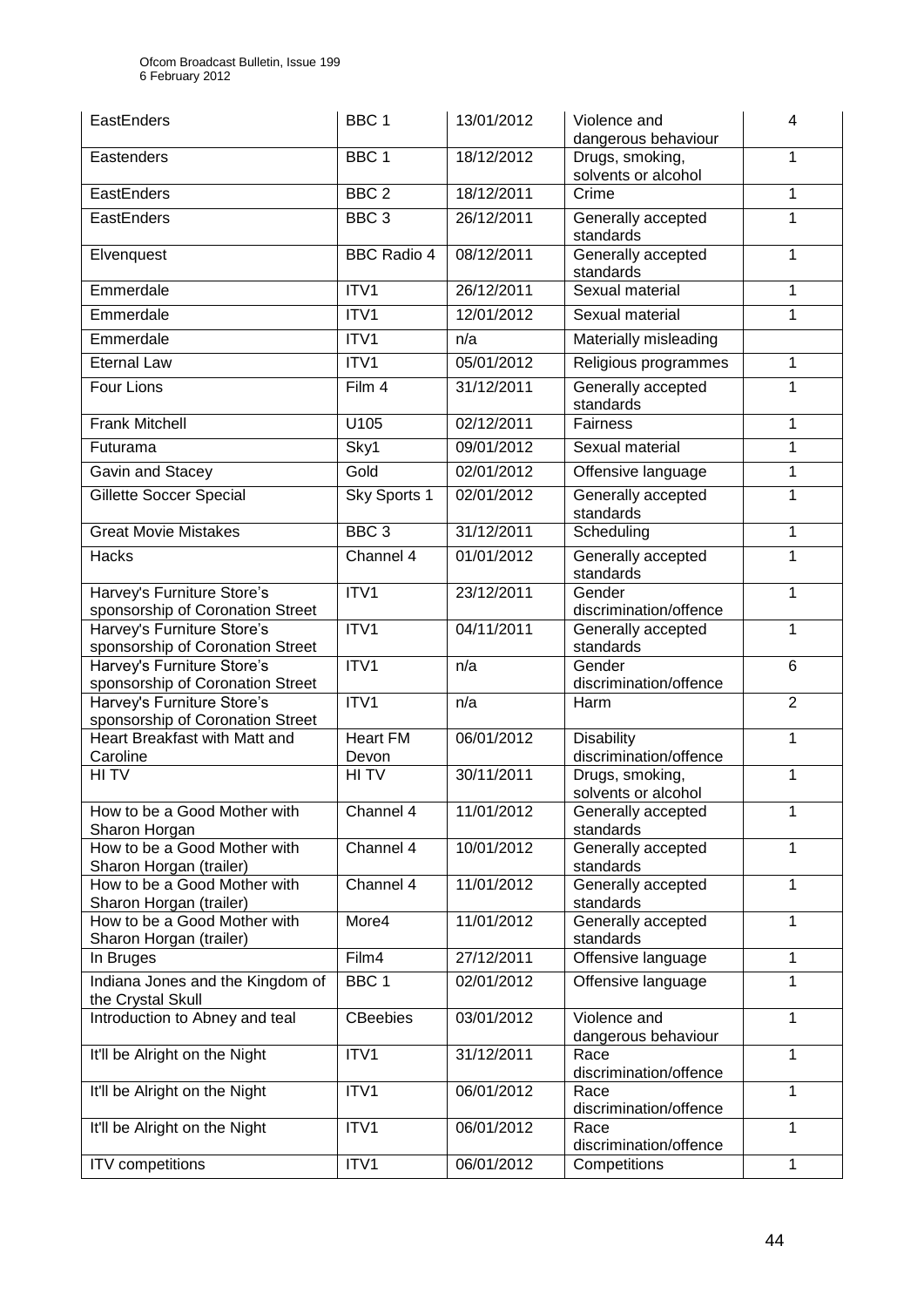| <b>ITV News</b>                                    | ITV <sub>1</sub>               | n/a        | Outside of remit / other                     | 1              |
|----------------------------------------------------|--------------------------------|------------|----------------------------------------------|----------------|
| ITV News at Ten and Weather                        | ITV1                           | 22/12/2011 | Due impartiality/bias                        | 1              |
| James O'Brien                                      | <b>LBC 97.3FM</b>              | 15/12/2011 | Generally accepted<br>standards              | 1              |
| Jason and Tommy Breakfast<br>Show                  | Radio<br>Hartlepool            | 22/12/2011 | Commercial<br>communications on<br>radio     | 1              |
| Jeff Randall Live                                  | <b>Sky News</b>                | 19/12/2011 | Due impartiality/bias                        | 1              |
| Jeremy Vine                                        | <b>BBC Radio 2</b>             | 04/01/2012 | Race<br>discrimination/offence               | 1              |
| Jet2's sponsorship of Poirot                       | <b>STV</b>                     | 26/12/2011 | Surreptitious<br>advertising                 | 6              |
| <b>Jurassic Park</b>                               | ITV1                           | 07/01/2012 | Offensive language                           | 1              |
| $K-9$                                              | ITV1                           | 28/12/2011 | Offensive language                           | 1              |
| Lee Mack Going Out Live                            | BBC <sub>1</sub>               | 01/01/2012 | Generally accepted<br>standards              | $\overline{2}$ |
| Lee Nelson's Well Good Show                        | <b>BBC</b> iPlayer             | n/a        | Outside of remit / other                     | 1              |
| Lewis                                              | ITV1                           | 12/01/2012 | Scheduling                                   | 1              |
| Live Ford Football Special                         | Sky Sports 1                   | 30/12/2011 | Offensive language                           | 1              |
| <b>Live NHL</b>                                    | Premier<br>Sports              | 14/01/2012 | Outside of remit / other                     | 1              |
| Live World Darts Championship                      | Sky Sports 1                   | 02/01/2012 | Race<br>discrimination/offence               | 1              |
| Location, Location, Location                       | Channel 4                      | 05/01/2012 | Sexual orientation<br>discrimination/offence | $\overline{2}$ |
| London Tonight                                     | ITV1                           | 03/01/2012 | Race<br>discrimination/offence               | 1              |
| Look North                                         | BBC <sub>1</sub>               | 03/01/2012 | Outside of remit / other                     | 1              |
| Lorraine                                           | ITV1                           | 09/01/2012 | Generally accepted<br>standards              | 1              |
| Magic Beyond Words: The JK<br><b>Rowling Story</b> | Channel 5                      | 02/01/2012 | Materially misleading                        | 1              |
| Mark Dennison                                      | <b>BBC Radio</b><br>Nottingham | 03/01/2012 | Generally accepted<br>standards              | 1              |
| Match of the Day                                   | BBC <sub>1</sub>               | 21/12/2011 | Race<br>discrimination/offence               | 8              |
| <b>Most Shocking Celebrity Moments</b><br>2011     | Channel 5                      | 01/01/2012 | Offensive language                           | 1              |
| Motorway Cops                                      | Watch                          | 09/01/2012 | Advertising minutage                         | 1              |
| Murnaghan                                          | <b>Sky News</b>                | 18/12/2011 | Due impartiality/bias                        | 1              |
| Music video: Beyonce "Best Thing<br>I Never Had"   | <b>MTV</b>                     | 15/12/2011 | Scheduling                                   | 1              |
| My Daughter the Teenage Nudist                     | Channel 4                      | 12/01/2012 | Gender<br>discrimination/offence             | 1              |
| My Funniest Year                                   | E <sub>4</sub>                 | 29/12/2011 | Religious/Beliefs<br>discrimination/offence  | 1              |
| New You've Been Framed!                            | ITV1                           | 08/01/2012 | Generally accepted<br>standards              | 1              |
| Newsbeat                                           | <b>BBC Radio 1</b>             | 29/12/2011 | <b>Disability</b><br>discrimination/offence  | 1              |
| Newsnight                                          | BBC <sub>2</sub>               | 05/01/2012 | Race<br>discrimination/offence               | 1              |
| Newsnight                                          | BBC <sub>2</sub>               | 10/01/2012 | Outside of remit / other                     | 1              |
| Nick Grimshaw                                      | <b>BBC Radio 1</b>             | 05/01/2012 | Race<br>discrimination/offence               | 1              |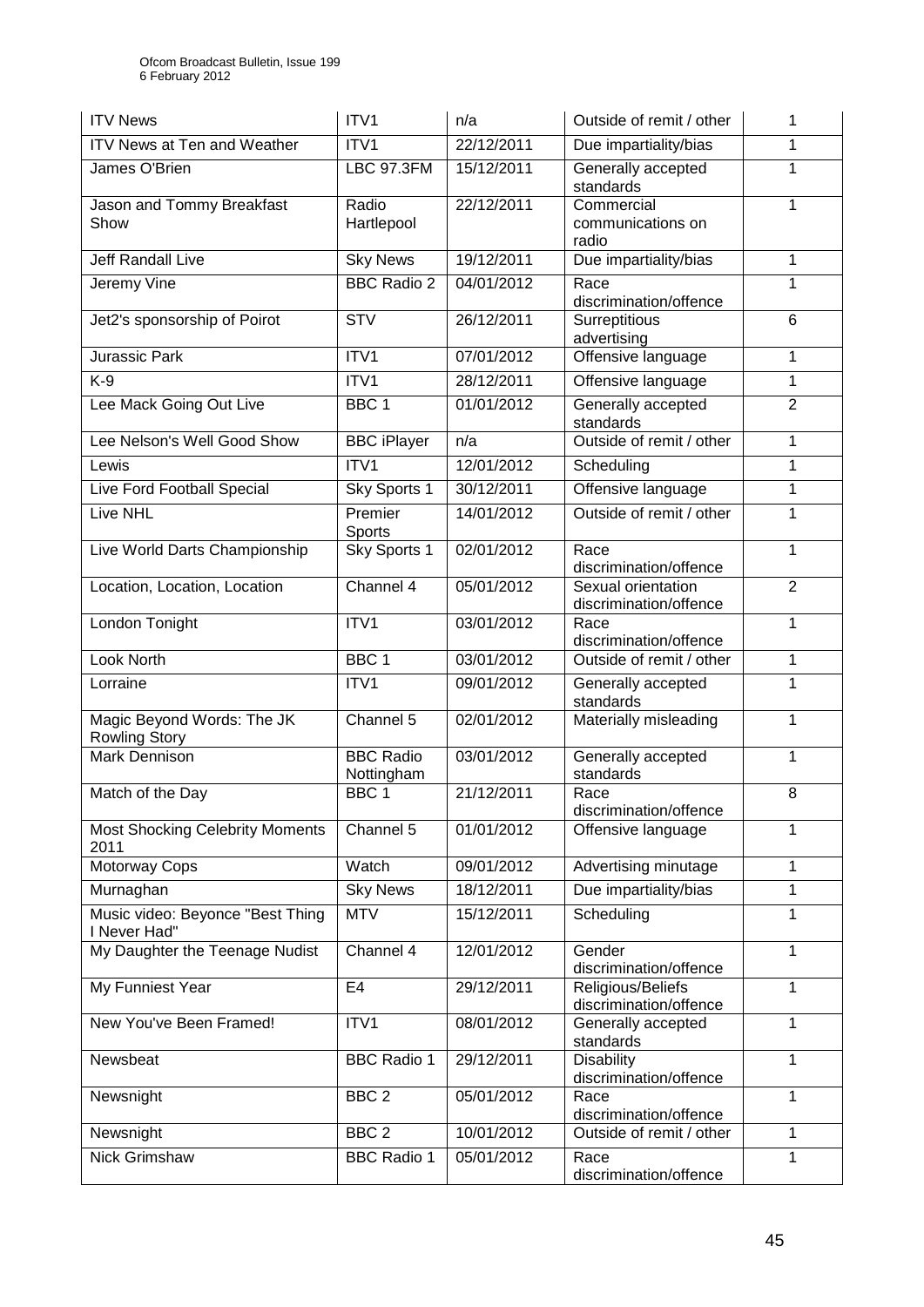| Nicorette's sponsorship of The Big<br>Lebowski              | Dave                          | 17/12/2011 | Sponsorship credits                          |                |
|-------------------------------------------------------------|-------------------------------|------------|----------------------------------------------|----------------|
| Non-Stop Music                                              | Kerrang<br>Radio              | 31/12/2011 | Outside of remit / other                     | 1              |
| One Born Every Minute                                       | Channel 4                     | 11/01/2012 | Generally accepted<br>standards              | 1              |
| Outnumbered                                                 | BBC <sub>1</sub>              | 24/12/2011 | <b>Disability</b><br>discrimination/offence  | 1              |
| Outnumbered                                                 | BBC <sub>1</sub>              | 24/12/2011 | Offensive language                           | 1              |
| Panorama                                                    | BBC <sub>1</sub>              | 28/11/2011 | Outside of remit / other                     | 1              |
| Paul                                                        | <b>Sky Movies</b><br>Showcase | 13/01/2012 | Offensive language                           | 1              |
| <b>Perfect Couples</b>                                      | Channel 4                     | 20/12/2011 | Sexual material                              | 1              |
| <b>Planet's Funniest Animals</b>                            | ITV <sub>2</sub>              | 05/01/2012 | Animal welfare                               | $\overline{2}$ |
| Playboy TV                                                  | Playboy TV                    | 14/12/2011 | Participation TV -<br>Offence                | $\overline{2}$ |
| Playboy TV                                                  | Playboy TV                    | n/a        | Participation TV -<br>Offence                | 1              |
| Playing It Straight (trailer)                               | E4                            | 01/01/2012 | Sexual orientation<br>discrimination/offence | 1              |
| Plusnet Broadband's sponsorship<br>of Celebrity Big Brother | Channel 5                     | 05/01/2012 | Sponsorship credits                          | 1              |
| <b>Point Break</b>                                          | BBC <sub>1</sub>              | 02/01/2012 | Violence and<br>dangerous behaviour          | 1              |
| Poirot                                                      | ITV1                          | 26/12/2011 | Surreptitious<br>advertising                 | 1              |
| Radio Hartlepool                                            | Radio<br>Hartlepool           | 24/12/2011 | Offensive language                           | 1              |
| Rags To Riches Holiday                                      | Sky <sub>2</sub>              | 31/12/2011 | Generally accepted<br>standards              | 1              |
| Red Light Central                                           | Red Light 1                   | 08/12/2011 | Participation TV -<br>Offence                | 1              |
| Red Light Lounge                                            | Red Light 1                   | 29/12/2011 | Participation TV -<br>Offence                | 1              |
| Regional News and Weather                                   | BBC <sub>1</sub>              | 09/01/2012 | Fairness & Privacy                           | 1              |
| <b>Regular Show</b>                                         | Cartoon<br>Network            | 05/01/2012 | Sexual material                              | 1              |
| <b>Reporting Scotland</b>                                   | BBC 1<br>Scotland             | 10/01/2012 | Outside of remit / other                     | 1              |
| <b>Rhod Gilbert</b>                                         | <b>BBC Radio</b><br>Wales     | 24/12/2011 | Generally accepted<br>standards              | 1              |
| Ricky Tomlinson: Sitcom Does<br>Christmas                   | Gold                          | 08/12/2011 | Offensive language                           | 1              |
| Rude Tube                                                   | E <sub>4</sub>                | 18/12/2011 | Under 18s in<br>programmes                   | 1              |
| <b>Russell Howard's Good News</b><br>Extra                  | Dave                          | 29/12/2011 | Generally accepted<br>standards              | 1              |
| Sherlock                                                    | BBC 1                         | 01/01/2012 | Sexual orientation<br>discrimination/offence | 1              |
| Sherlock                                                    | BBC <sub>1</sub>              | 01/01/2012 | Scheduling                                   | 19             |
| Shipwrecked: The Island                                     | Channel 4                     | 08/01/2012 | Animal welfare                               | 4              |
| Shipwrecked: The Island                                     | E <sub>4</sub>                | 03/01/2012 | Gender<br>discrimination/offence             | 1              |
| <b>Sky News</b>                                             | <b>Sky News</b>               | 09/12/2011 | Due impartiality/bias                        | 1              |
| <b>Sky News</b>                                             | <b>Sky News</b>               | 10/01/2012 | Due impartiality/bias                        | 1              |
| Sky Sports Goals on Sunday                                  | Sky Sports 1                  | 18/12/2011 | Voting                                       | 1              |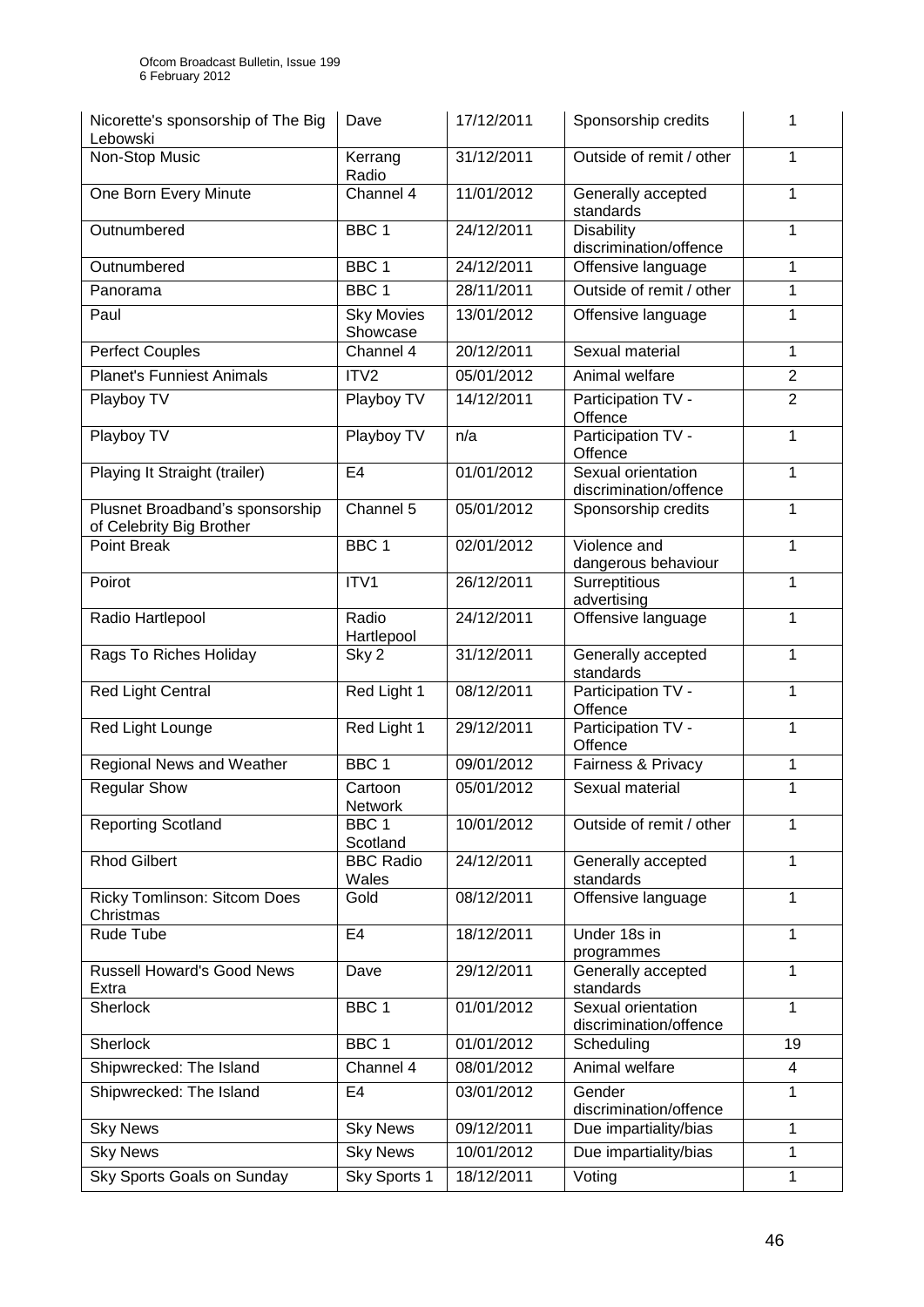| <b>Sky Sports News</b>                                        | <b>Sky Sports</b><br><b>News</b> | 21/12/2011 | Race<br>discrimination/offence              | 1              |
|---------------------------------------------------------------|----------------------------------|------------|---------------------------------------------|----------------|
| <b>Sky Sports News</b>                                        | <b>Sky Sports</b><br><b>News</b> | 03/01/2012 | Race<br>discrimination/offence              | 1              |
| <b>Sorority Girls</b>                                         | E <sub>4</sub>                   | 18/12/2011 | Generally accepted<br>standards             | 1              |
| Southall Homeless Sikhs                                       | Sikh Channel                     | 11/12/2011 | Generally accepted<br>standards             | 1              |
| <b>Stella</b>                                                 | Sky1                             | 06/01/2012 | Materially misleading                       | 1              |
| Stella (trailer)                                              | Sky1                             | 01/01/2012 | Offensive language                          | 1              |
| Stephen Lawrence: Justice For a<br>Murdered Son               | ITV1                             | 03/01/2012 | Generally accepted<br>standards             | 1              |
| <b>Strictly Come Dancing</b>                                  | BBC <sub>1</sub>                 | 29/10/2011 | Sexual material                             | 1              |
| <b>Super Casino</b>                                           | Channel 5                        | 04/01/2012 | Materially misleading                       | 1              |
| Super Sunday                                                  | Sky Sports 1                     | 15/01/2012 | Outside of remit / other                    | 1              |
| <b>Take Me Out</b>                                            | ITV1                             | 07/01/2012 | Crime                                       | 1              |
| <b>Take Me Out</b>                                            | ITV1                             | 07/01/2012 | Generally accepted<br>standards             | 11             |
| Take Me Out                                                   | ITV1                             | 14/01/2012 | Generally accepted<br>standards             | 1              |
| Take Me Out - The Gossip                                      | ITV2                             | 07/01/2012 | Harm                                        | 1              |
| Talksport                                                     | Talksport                        | 22/12/2011 | Generally accepted<br>standards             | 1              |
| The Angelos Neil Epithemiou<br>Show                           | Channel 4                        | 30/12/2011 | <b>Disability</b><br>discrimination/offence | 1              |
| The Bank Job                                                  | Channel 4                        | 03/01/2012 | Age<br>discrimination/offence               | 1              |
| The Bank Job                                                  | Channel 4                        | 03/01/2012 | Materially misleading                       | $\overline{2}$ |
| The Bank Job                                                  | Channel 4                        | 07/01/2012 | Competitions                                | 1              |
| The Bank Job                                                  | Channel 4                        | 07/01/2012 | Age<br>discrimination/offence               | 1              |
| The Bank Job                                                  | Channel 4                        | 07/01/2012 | Generally accepted<br>standards             | 1              |
| The Big Breakfast                                             | Channel 4                        | n/a        | Outside of remit / other                    | 1              |
| The Biggest Loser                                             | ITV1                             | 03/01/2012 | Materially misleading                       | 1              |
| The Biggest Loser                                             | ITV1                             | 03/01/2012 | Generally accepted<br>standards             | 1              |
| The Bishop and the Prisoner                                   | <b>BBC Radio 4</b>               | 02/01/2012 | Offensive language                          | 1              |
| The Bleak Old Shop of Stuff                                   | BBC <sub>2</sub>                 | 29/12/2011 | Religious/Beliefs<br>discrimination/offence | 1              |
| The Channel 4 Mash Up - Come<br>Dine With Me: Made in Chelsea | Channel 4                        | 02/01/2012 | Animal welfare                              | 1              |
| The Channel 4 Mash Up - Come<br>Dine With Me: Made in Chelsea | Channel 4                        | 02/01/2012 | Generally accepted<br>standards             | 1              |
| The Chase                                                     | ITV1                             | 03/01/2012 | Materially misleading                       | 1              |
| The Chase                                                     | ITV1                             | 13/01/2012 | Age<br>discrimination/offence               | 1              |
| The Chris Evans Breakfast Show                                | <b>BBC Radio 2</b>               | 05/01/2012 | Generally accepted<br>standards             | 1              |
| The Chris Moyles Show                                         | <b>BBC Radio 1</b>               | 12/01/2012 | Generally accepted<br>standards             | 1              |
| The FA Cup 3rd Round Live                                     | ITV1                             | 08/01/2012 | Generally accepted<br>standards             | 6              |
| The FA Cup 3rd Round Live                                     | ITV1                             | 08/01/2012 | Offensive language                          | 3              |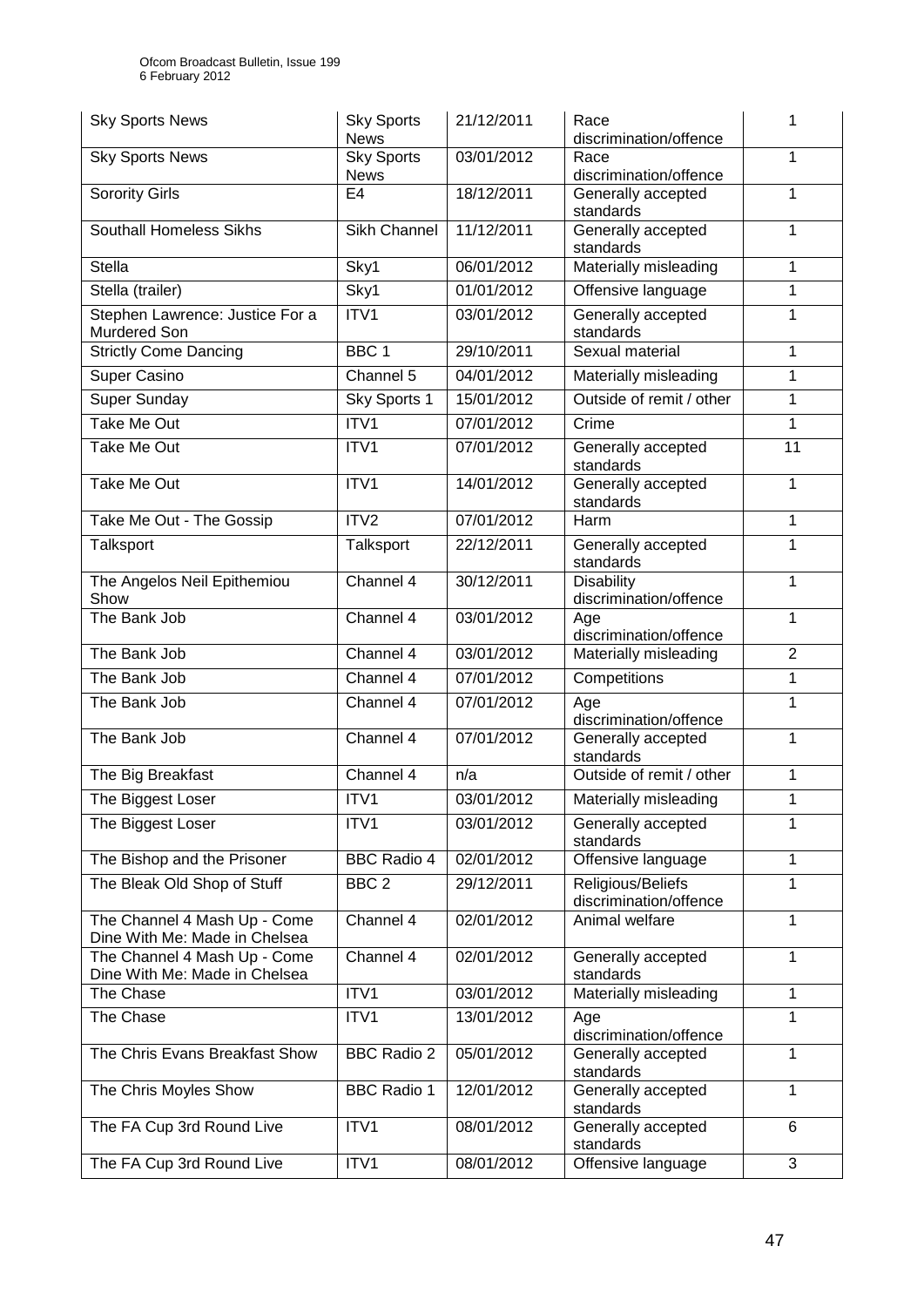| The FA Cup 3rd Round Live                   | ITV1               | 08/01/2012 | Outside of remit / other                    | 1              |
|---------------------------------------------|--------------------|------------|---------------------------------------------|----------------|
| The FA Cup Highlights                       | ITV1               | 07/01/2012 | Generally accepted<br>standards             | 4              |
| The FA Cup Highlights                       | ITV1               | 07/01/2012 | Outside of remit / other                    | $\mathbf{1}$   |
| The FA Cup Highlights                       | ITV1               | 09/01/2012 | Outside of remit / other                    | 1              |
| The Graham Norton Show                      | BBC <sub>1</sub>   | 13/01/2012 | Religious/Beliefs<br>discrimination/offence | 1              |
| The Graham Norton Show                      | BBC <sub>1</sub>   | 13/01/2012 | Product placement                           | 1              |
| The Great Sport Relief Bake Off             | BBC <sub>2</sub>   | 10/01/2012 | Religious/Beliefs<br>discrimination/offence | 1              |
| The Hotel                                   | Channel 4          | 01/01/2012 | Offensive language                          | $\overline{2}$ |
| The Hotel                                   | Channel 4          | 15/01/2012 | Offensive language                          | 1              |
| The Joy of Teen Sex                         | Channel 4          | 27/10/2011 | Generally accepted<br>standards             | 23             |
| The Joy of Teen Sex                         | Channel 4          | 17/11/2011 | Generally accepted<br>standards             | 5              |
| The Joy of Teen Sex                         | Channel 4          | 17/11/2011 | Sexual material                             | 1              |
| The Joy of Teen Sex                         | Channel 4          | 24/11/2011 | Generally accepted<br>standards             | 1              |
| The Joy of Teen Sex                         | Channel 4          | 14/12/2011 | Generally accepted<br>standards             | 1              |
| The Joy of Teen Sex                         | Channel 4          | n/a        | Generally accepted<br>standards             | 1              |
| The Making of the Iron Lady                 | Yesterday          | 05/01/2012 | Materially misleading                       | 1              |
| The One Lenny Henry                         | BBC <sub>1</sub>   | 06/01/2012 | Generally accepted<br>standards             | 1              |
| The One Lenny Henry                         | BBC <sub>1</sub>   | 08/01/2012 | Materially misleading                       | 1              |
| The Phantom of the Bay<br>competition       | The Bay<br>96.9FM  | 27/08/2011 | Competitions                                | 1              |
| The Simpsons                                | Sky1               | 06/01/2012 | Sexual material                             | 1              |
| The True Story                              | Channel 5          | 04/01/2012 | Violence and<br>dangerous behaviour         | 1              |
| The Vault                                   | ITV1               | n/a        | Outside of remit / other                    | 1              |
| The World's Most Stupid Criminals           | Dave               | 09/01/2012 | Offensive language                          | 1              |
| The Zone                                    | ITV1               | 06/01/2012 | Gambling                                    | 1              |
| This Morning                                | ITV1               | 05/01/2012 | Generally accepted<br>standards             | 1              |
| This Morning                                | ITV1               | 13/01/2012 | Race<br>discrimination/offence              | 1              |
| Thought For the Day                         | <b>BBC Radio 4</b> | 13/01/2012 | Outside of remit / other                    | 1              |
| Tim Minchin: Ready for This?                | E <sub>4</sub>     | 01/01/2012 | Religious/Beliefs<br>discrimination/offence | 1              |
| <b>TNA Wrestling</b>                        | Challenge<br>TV    | 06/12/2011 | Generally accepted<br>standards             | 1              |
| Today                                       | <b>BBC Radio 4</b> | 24/12/2011 | Outside of remit / other                    | 1              |
| Today                                       | <b>BBC Radio 4</b> | 13/01/2012 | Outside of remit / other                    | 1              |
| Tombola.co.uk's sponsorship of<br>Emmerdale | ITV1               | 26/12/2011 | Sponsorship                                 | 1              |
| Tombola.co.uk's sponsorship of<br>Emmerdale | ITV1               |            | Sponsorship                                 | 1              |
| <b>True Stories: Little Matador</b>         | More4              | 20/12/2011 | Under 18s in<br>programmes                  | 1              |
| TV Licensing promotion                      | <b>BBC News</b>    | n/a        | Outside of remit / other                    | 1              |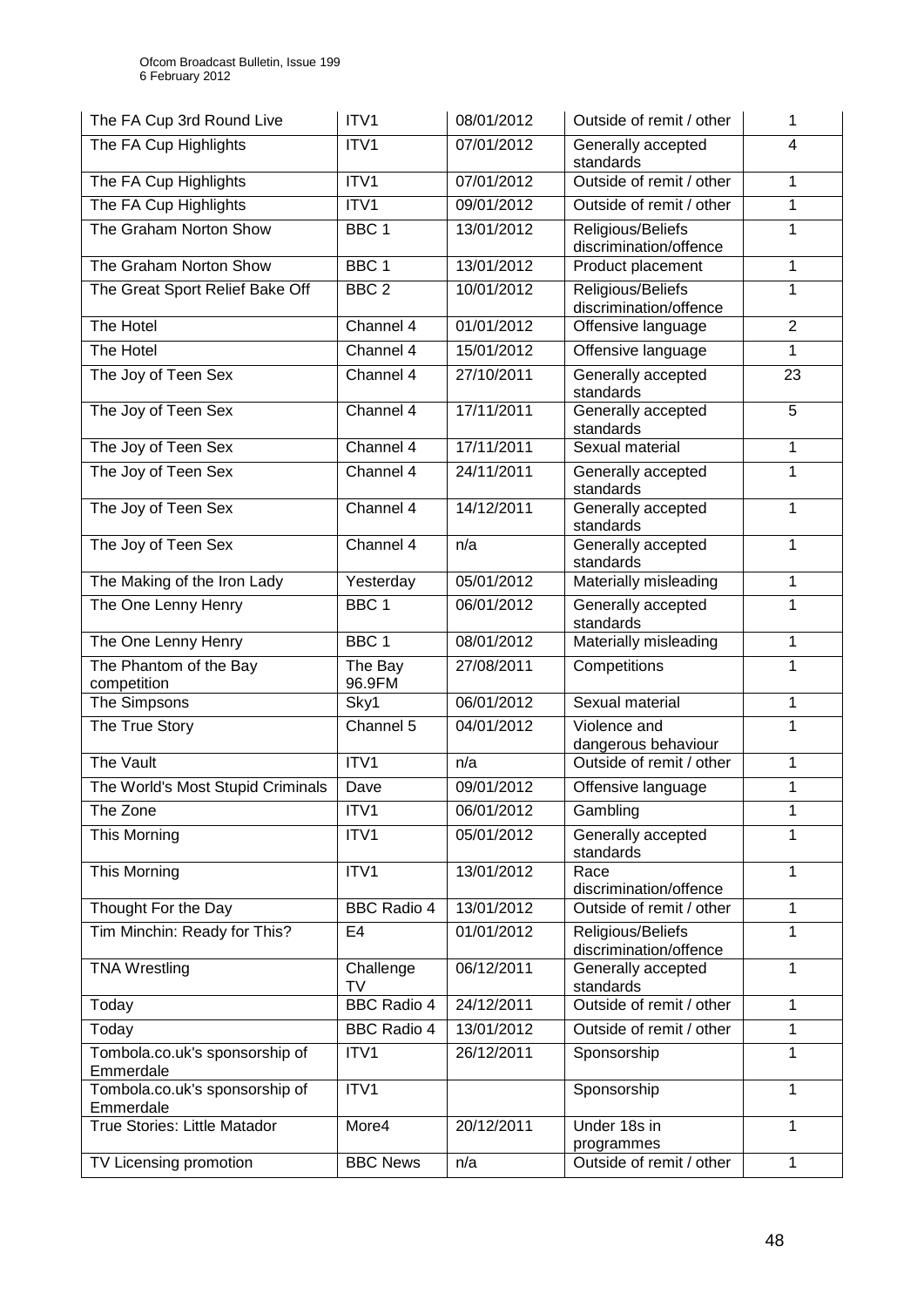| <b>UFC141</b>                                            | <b>ESPN</b>               | 30/12/2011 | Outside of remit / other            | 1              |
|----------------------------------------------------------|---------------------------|------------|-------------------------------------|----------------|
| Various                                                  | <b>BBC</b><br>channels    | n/a        | Outside of remit / other            | 1              |
| Various                                                  | Capital<br>Radio          | n/a        | Outside of remit / other            | 1              |
| Various                                                  | ITV3                      | n/a        | Outside of remit / other            | 1              |
| Various                                                  | Ummah<br>Channel          | n/a        | Materially misleading               | 1              |
| Various                                                  | Various                   | n/a        | Outside of remit / other            | 1              |
| Various                                                  | Various                   | n/a        | Outside of remit /<br>regional bias | 1              |
| Von Ryan's Express                                       | Channel 4                 | 02/01/2012 | Offensive language                  | 1              |
| Waterwörld                                               | TV <sub>6</sub>           | 11/11/2011 | Generally accepted<br>standards     | 1              |
| webuyanycar.com's sponsorship<br>of Harry Hill's TV Burp | ITV1                      | 07/01/2012 | Generally accepted<br>standards     | 1              |
| <b>Weekend Sports Breakfast</b>                          | Talksport                 | 01/01/2012 | Generally accepted<br>standards     | 1              |
| <b>Without You</b>                                       | ITV1                      | 22/12/2011 | Generally accepted<br>standards     | 1              |
| wonga.com's sponsorship of<br>Channel 5 drama            | 5USA                      | 02/01/2012 | Generally accepted<br>standards     | 1              |
| wonga.com's sponsorship of<br>Channel 5 drama            | Channel 5                 | 12/01/2012 | Generally accepted<br>standards     | 1              |
| wonga.com's sponsorship of<br>Channel 5 drama            | Channel 5                 | n/a        | Generally accepted<br>standards     | $\overline{2}$ |
| wonga.com's sponsorship of<br>Channel 5 drama            | Channel 5                 |            | Outside of remit / other            | 1              |
| wonga.com's sponsorship of<br>Channel 5 drama            | Channel 5                 |            | Sponsorship                         | 1              |
| <b>WWE Experience</b>                                    | $\overline{\text{Sky}}$ 1 | 18/12/2011 | Violence and<br>dangerous behaviour | 1              |
| <b>WWE</b> promotion                                     | Sky Sports 1              | 21/12/2011 | Generally accepted<br>standards     | 1              |
| You've Got Mail                                          | ITV <sub>2</sub>          | 30/12/2011 | Offensive language                  | 1              |